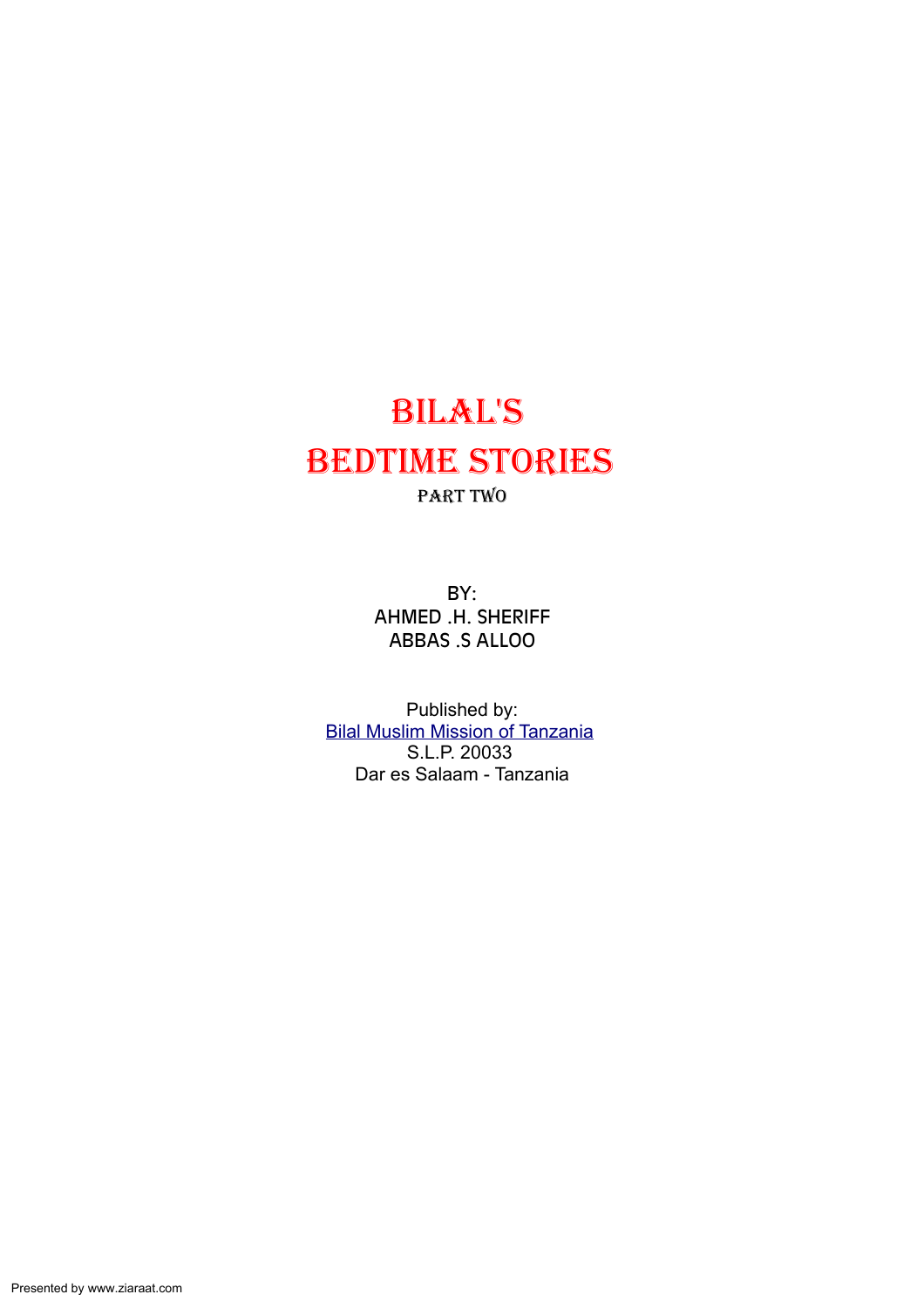[FORWARD](#page-2-0)

- 1. A CALL TO PRAYERS ON A COLD WINTRY [MORNING](#page-3-0)
- 2. BAHLOOL PROVES THE THREE FACTS
- 3. AHLE BAIT AT [MUBAHILA](#page-6-0)
- 4. BAT GOD'S [WONDERFUL](#page-8-0) CREATURE
- 5. GOD SEES YOU [EVERYWHERE](#page-10-0)
- 6. TIT [FOR](#page-11-0) TAT
- 7. [CO-OPERATION](#page-12-0) THE KEY TO SUCCESS
- 8. SHE HAD TRUE [FAITH](#page-13-0)
- 9. AL [QURAN](#page-15-0) THE GREAT AND HOLY BOOK
- 10[. MUST](#page-16-0) GOD BE JUST?
- 11. FROM THE [SHADOW](#page-17-0) OF A TREE TO THE SHADOW OF ISLAM
- 12. ON THE PATH OF [RELIGION](#page-19-0)
- 13.THE ANT [PRAYS](#page-21-0) FOR RAINS
- 14. CARE FOR THE DUMB [ANIMALS](#page-22-0)
- 15.HAZRAT SULAIMAN [\(SOLOMON\)](#page-23-0) THE KING PROPHET
- 16. HERE COMES AL-AMIN -THE [TRUSTWORTHY](#page-24-0)
- 17[. HERACLEUS](#page-25-0) AND ISLAM
- 18.JA'FER AT TAIYAAR THE REFUGEE WHO [BROUGHT](#page-26-0) ISLAM TO AFRICA
- 19. HAZRAT IBRAHIM AND THE IDOL [WORSHIP](#page-28-0)
- 20. THE PROPHET [MUHAMMAD](#page-30-0) (S.A.W.) ENTERS MADINA
- 21. NAZR: A VOW WITH ALLAH TO BE [FULFILLED](#page-32-0)
- 22. FOR THE SAKE OF [ALLAH](#page-34-0) ONLY
- 23. IMMAMAT IS [GUIDANCE](#page-36-0) WE NEED
- 24. THE [LEARNED](#page-38-0) MAN AND THE HUNGRY DOG
- 25.THE FIVE [LOAVES](#page-39-0)

[BIBLIOGRAPHY](#page-40-0)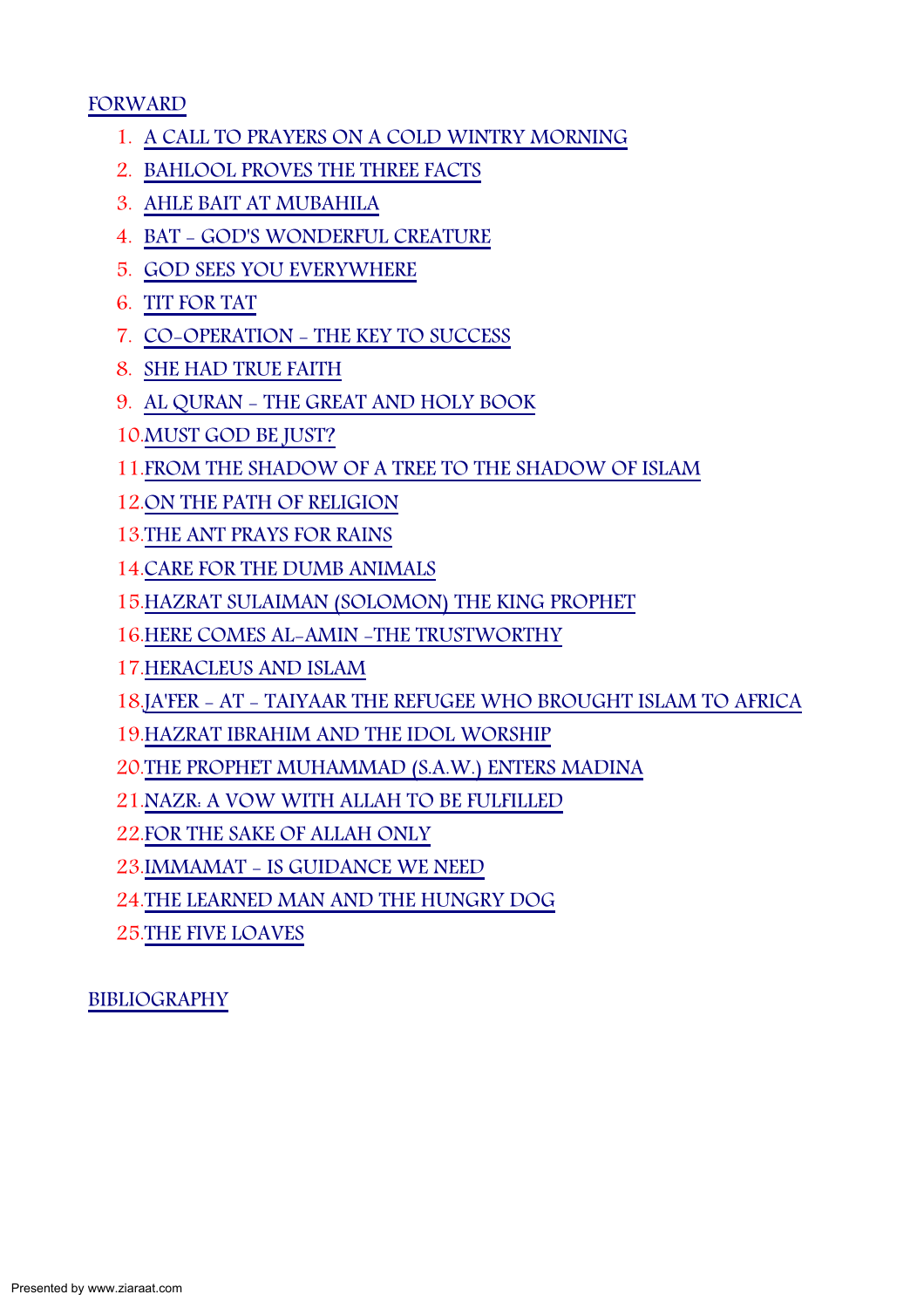## <span id="page-2-0"></span>FORWARD

One of the aims of this Mission has been to disseminate knowledge of Islamic principles, history and moral teachings in the form of stories so as to make their reading more interesting and appealing to young and old.

The First Part of this book published in 1975 was enthusiastically received and there have been inquiries for the following parts. The Mission now is happy to be able to publish herewith the Second Part.

Grateful thanks are due to S. Saeed Akhtar Rizvi as well as to Mulla Abdulrasul H.M. Khaki for their valuable suggestions. Thanks are also to M/s. Raza Datoo, Ramzan Parvana and Haider H.A. Jaffer for checking the language of the stories.

It is hoped this book will also prove interesting and serve the purpose of its publication.

BILAL MUSLIM MISSION

Webmaster's Note: Arabic Font used is "Karbala" font by Ahlul Bayt Digital [Islamic Library Project](http://www.al-islam.org/fonts/Viewing.htm) Pictures have been omitted to reduce file size.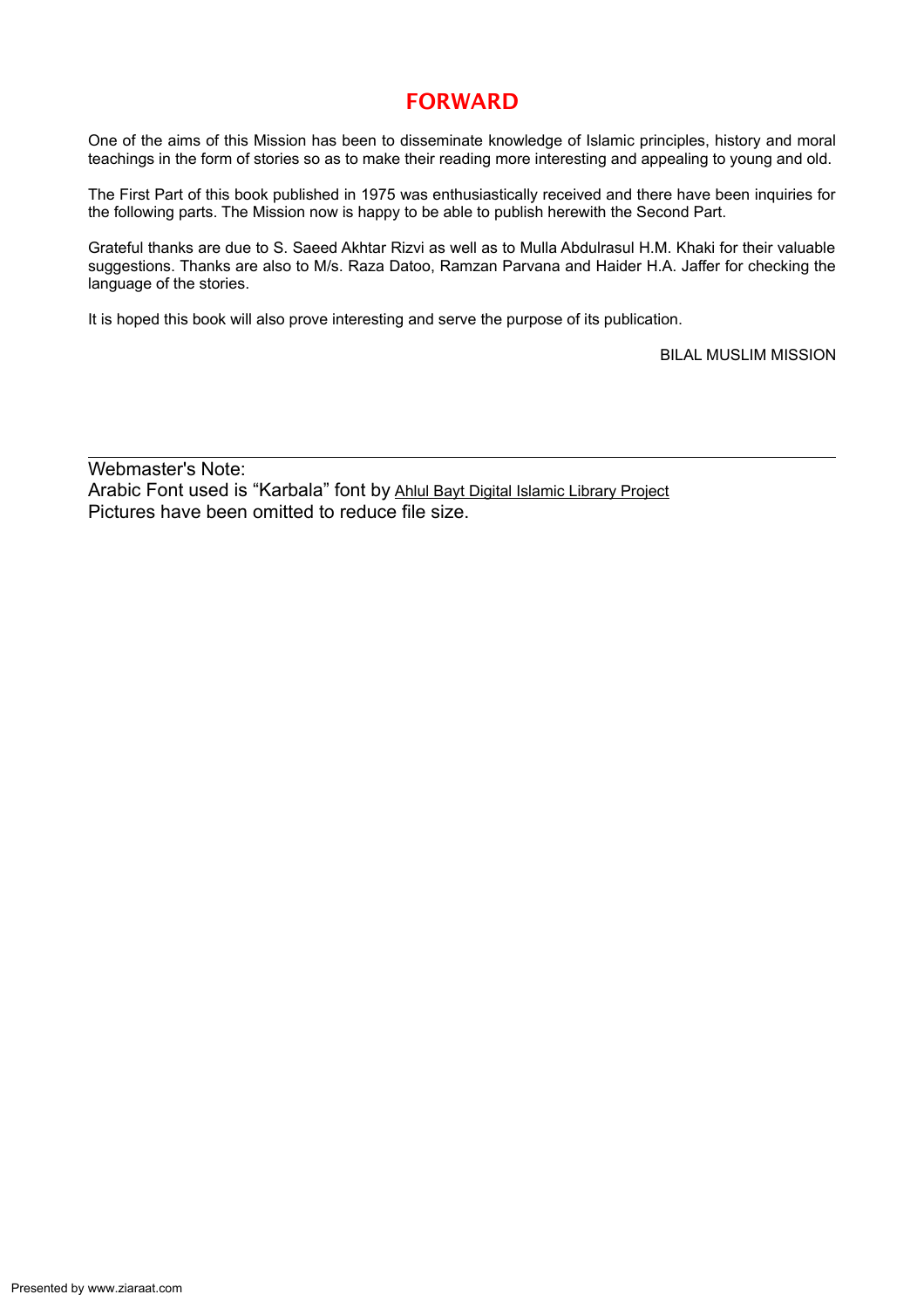# <span id="page-3-0"></span>A CALL TO PRAYERS ON A COLD WINTRY MORNING

It was a wintry morning with much snow falling coupled with the blowing of a strong cold wind. It was not easy to come out in the open air. Yet one could see people rushing to their work and students with books in their hands hastening to their schools.

In one of the mosques in Hamadan (Iran), religious students were assembling in order to attend a morning class. It was an important school of Islamic theology and the tutor was also a very great learned one. His discourses were indeed very thought-provoking and so were his students quite intelligent.

The tutor was none else but the world famous and a great Persian thinker and philosopher 'Ibn Sina', popularly known in Europe as Avicenna. His lectures and writings on various science subjects had become the standard text books for hundreds of years in the universities of Europe. Students admired his deep philosophical thinking. They felt honoured to sit in his class and hear his inspiring lectures.

That cold morning, students had already assembled in the mosque and were still anxiously awaiting the arrival of their learned tutor. They were wondering if the intense cold weather that day had delayed his coming.

A few minutes had passed when suddenly the students witnessed the graceful arrival of 'Ibn Sina', their great learned tutor. They felt very happy and stood up as a mark of reverence and respect for him. He sat down at his usual place and exchanged greetings with his students. He commenced his discourse in his usual lucid manner that held his students spellbound. He also gave satisfactory answers to their questions.

Among the students was one very young and enthusiastic by name 'Bahman Yar'. He was much more close and attached to 'Ibn Sina' the learned tutor. He was also the foremost among the clever and advanced students of the class. Every time he listened to the lectures of his tutor, he became more and more fascinated with his deep philosophy and knowledge on every subject. He would say to his class-mates "I wonder why our tutor 'Ibn Sina' does not claim to be a prophet despite his supreme intelligence and magic personality"

It is said that one day by chance 'Ibn Sina' was standing at a baker and loaf-seller shop. His attention was drawn to a very smart young boy who was displaying signs of much intelligence. The boy was saying to the baker "My mother is requesting for a little fire". The baker responded "Have you brought any pot to carry the fire?" "No! But I know how to carry it" replied the boy instantly. So saying he applied some ash over his palm and stretched his hand to the baker who placed a piece of burning firewood over his palm. Without any hesitation, the boy took it and went home.

'Ibn Sina was rather amazed to see the intelligence and courage of this boy. He thought of having him for special training and education under his personal care. The proposal was communicated to the parents who agreed and entrusted the boy to his full care. Thus 'Bahman Yar' since then was staying at no other place except at the house of his tutor and care-taker, 'Ibn Sina'. They were all the time to be seen together. The boy being highly intelligent, derived the best of the knowledge that his tutor could impart.

Years passed and 'Bahman Yar' grew up not only in age but also in knowledge and understanding under the patronage of his tutor. The learned tutor was also very proud of this most capable student.

It was one of the coldest nights of the wintry season. Midnight had passed and the snow-falling was very heavy. Both 'Ibn Sina' and 'Bahman Yar' were sleeping in one room under warm thick blankets. The light in the room was already extinguished but the student was still asking intricate questions on some deep subjects. The tutor was replying in his usual impressive manner. Fascinated by the supreme knowledge and deep philosophy of his tutor, he again made the suggestion which he had made before:

"Oh my learned tutor!" he pleaded "with all this high status of knowledge that you enjoy and being master of all the sciences, why not declare yourserf a Prophet? Sir! Don't you think that you even excel some of the previous prophets in knowledge and your status today is unparalleled in the world! Should you decide to claim prophethood, no one would dare challenge you. Let me assure you that I shall be the first to offer my allegiance and would serve you with full faith."

Since 'Bahman Yar' was still young and immature, his above proposal to his tutor was rather emotional than logic. 'Ibn Sina' smiled but did not give any reply.

That night the cold weather had become extreme and there was heavy snow-falling. Both were already fast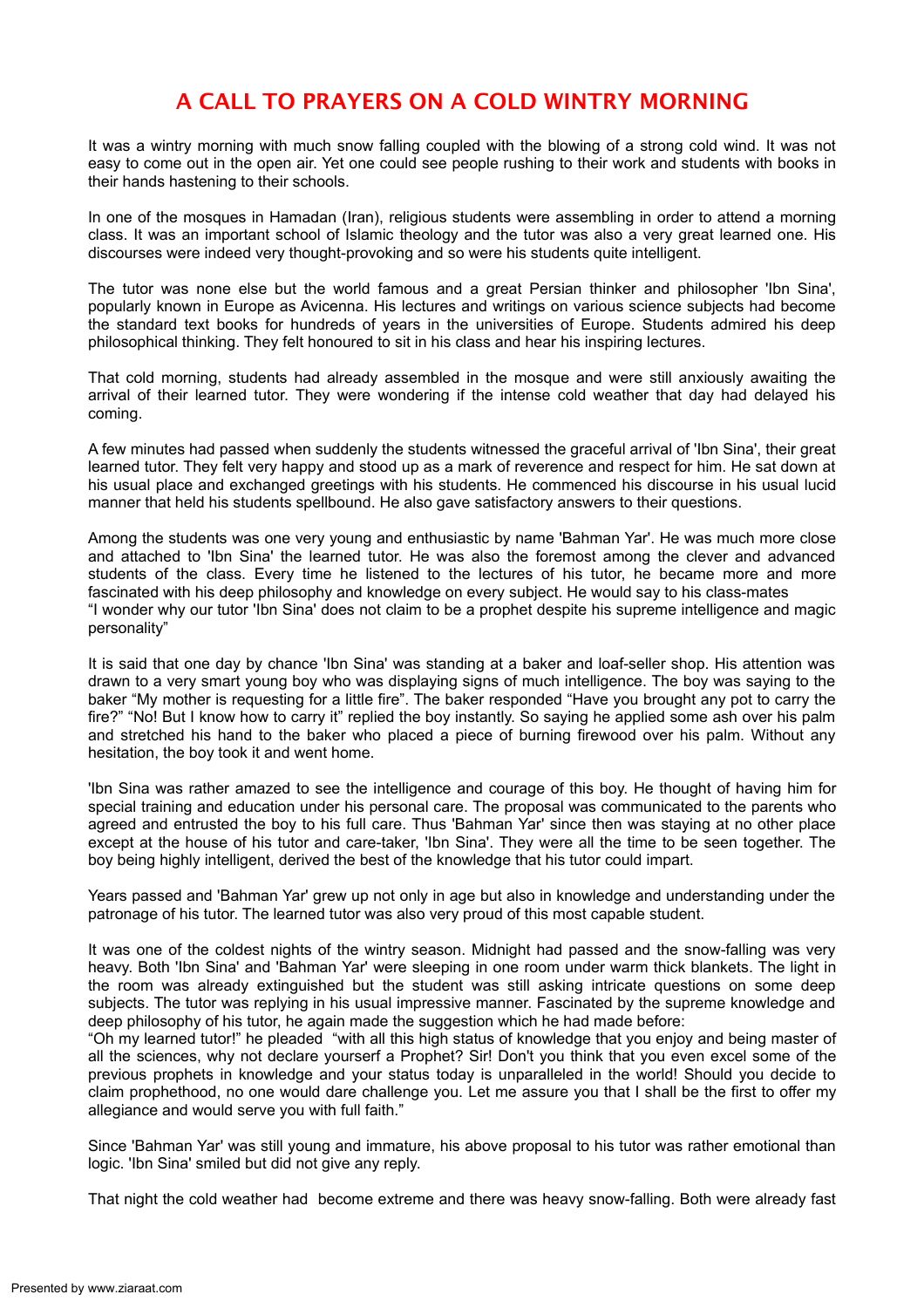asleep. It was past midnight and suddenly 'Ibn Sina' woke up and raised his head out of the warm blanket. Incidentally he was very thirsty and the water-mug in the room was empty. So he decided to wake up his student to go out and bring him some water. "Oh Bahman Yar! My son Bahman Yar! Please wake up and bring me some drinking water from outside" he said repeatedly.

"Why is there no water in the water-mug near your goodself. Sir?" asked Bahman Yar. "No!" replied Ibn Sina.

Bahman Yar raised his head and saw heavy snowfall outside. The thrilling sound of the strong cold wind also made him nervous to go out. Again 'Ibn Sina grumbled:

"Oh Bahman Yar! Why the delay? Bring me some water, I am too thristy."

Bahman Yar dared not come out of the warm blankets to face the cold weather outside the room. He was, therefore, putting forward lame excuses to his tutor.

"Oh my respected tutor! It is harmful for you to drink water now that you have just come out of the warmth of thick blankets. It is better you go to sleep again till the early morning which is not far off" said Bahman Yar.

"My son! Bring me water, I am too thirsty. I myself am a medical expert and know better what is harmful than you do. I am unable to sleep, please bring me some water from outside" again appealed Ibn Sina'

In response 'Bahman Yar' again put forward excuses and argued that he would catch cold and fall sick if he were to go out in that extreme cold weather. So saying he went back to sleep.

There was dead silence everywhere and no sound of anything was to be heard. Outside it was still pitch dark except the first light of Subhe Sadiq (true dawn) in the eastern horizon had commenced to appear. Suddendly the silence broke with a melodious voice of a muezzin - caller to prayer from the top of a minaret at the nearby mosque. After reciting some verses of the holy Qur'an, the muezzin in a loud voice said "Allaho Akber" - Allah is the Greatest. "Ash-hado an la ailaha illallah" - I bear witness that there is no god except Allah.

Both the tutor and his student quietly listened to the melodious voice of the muezzin. The call to prayers then proceeded to the words "Ash hado anna Muhammadan Rasoolullah" - I bear witness that Muhammed is the Messenger of Allah. On hearing this, Ibn Sina thought of taking the opportunity of responding to the repeated proposal made to him by 'Bahman yar'. He said;

"Listen to me, oh my son Bahman Yar. Now I wish to reply to your repeated suggestion." The student sat up to hear attentively of what his learned tutor abruptly wanted to say. Ibn Sina then proceeded:

"You have been suggesting to me several times to claim prophethood, that people would put full faith in me and that you would be the first one to do so. Now look, you have been my close student for several years and benefitted from me a great deal, yet you did not think it prudent to obey me by coming out of your warm bed for a moment and bring me water that I badly needed to quench my thirst. Instead you chose to put forward lame excuses."

"But think of this man who is now calling to prayers at the top of the minaret after coming out in the coldest weather and making ablution with cold water in the early hour of this morning. It is for no other purpose but in obedience to and respect for the command of Allah as conveyed by His apostle Hazrat Muhammad Mustafa (s.a.w.) some four hundred years ago."

"What a great difference there is between me and that Prophet sent by Allah!"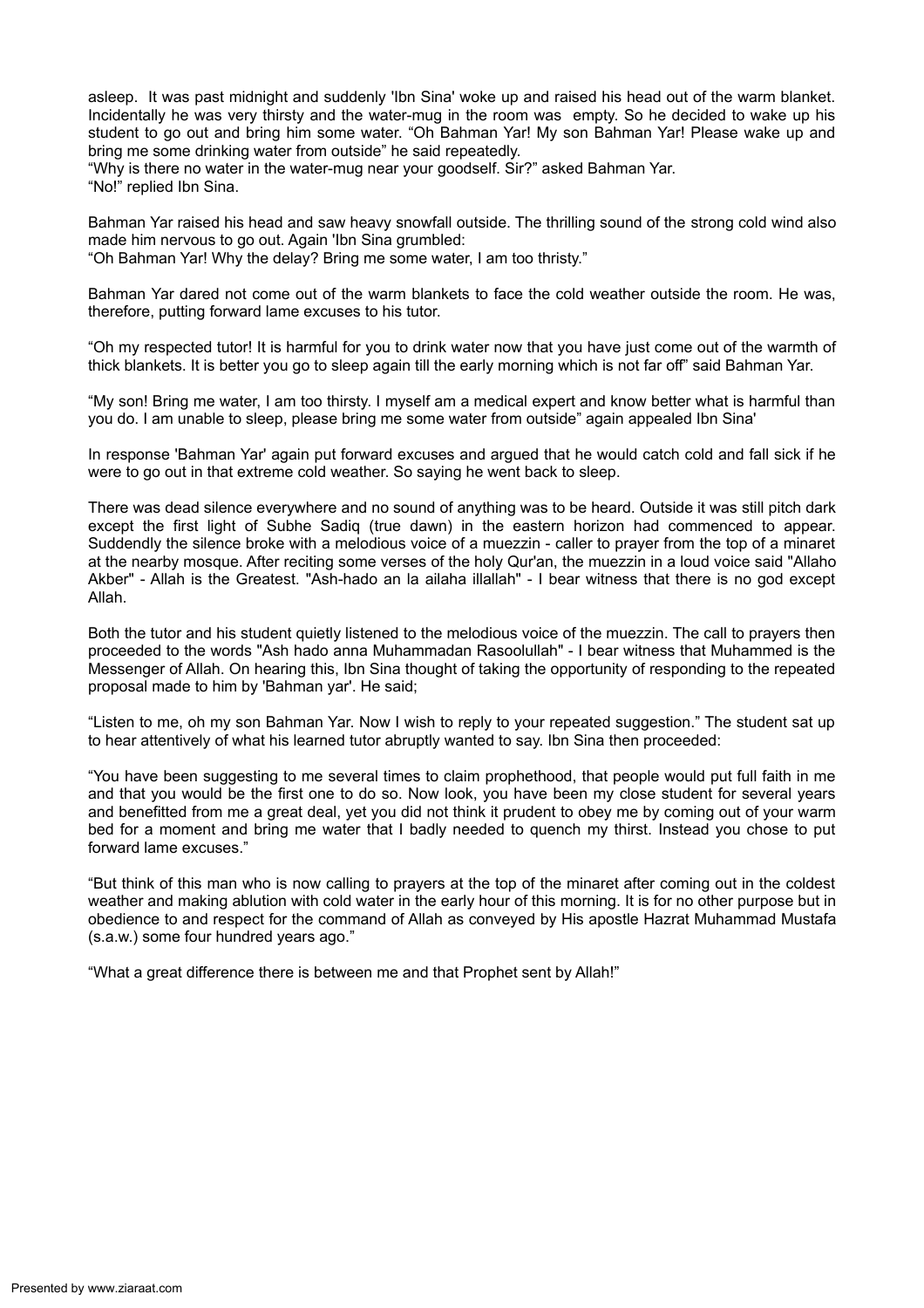# <span id="page-5-0"></span>BAHLOOL PROVES THE THREE FACTS

Abu Hanifa was once teaching Islamic beliefs to his students. He was arguing and challenging the validity of some of the statements which had been proclaimed by Imam Jafer-e-Sadiq (a.s.). Bahlool happened to be present as well. Abu Hanifa proclaimed that he could not agree with the three understated statements as made by the Imam.

The first one was that "Allah can never be seen." According to Abu Hanifa it was impossible for a thing to exist and yet be invisible!

The second things that the Imam had stated was that "Satan (devil) will be thrown in the inferno of Hell which will scorch him bitterly" Abu Hanifa argued: "How was it possible for fire to hurt 'fire' the fact that Satan was created from fire itself!"

The third statement of the Imam was that "Man alone is responsible for his actions and Allah - the most powerful - has nothing to do with his actions." "How is it possible, when Allah alone guides the destiny of man without Whose will nothing can happen?" This was Abu Hanifa's third challenge.

As soon as the speaker Abu Hanifa had made these three criticisms, Bahlool got up, took a piece of brick and aiming at Hanifa, let it go and cracked Abu Hanifa's head.

Bahlool was caught and taken before the Caliph for punishment. In his defence, he pleaded that he had done nothing else except reply to the three criticisms which Abu Hanifa had made against the Imam.

The Caliph asked him to explain as to how and why he chose to reply by hitting and injuring Abu Hanifa. Bahlool said, "This man claims that if God is there, then he must be seen. He is now complaining of pain in his head due to the brick having hurt him; if the pain is definitely there, can he show me where it is? Well! just as pain can be there, without being seen, Allah also exists without being seen."

"Secondly, he says that fire cannot burn fire. It is a fact that man is made out of clay and this brick with which I hit his head is also made out of clay, if clay can inflict pain and hurt clay, why can't fire do the same to fire?"

"The third thing he says is that man is not responsible for his own actions but Allah does all things. If this is so, then why does he want justice from you and why does he want me to be punished for hurting him? He might as well transfer the punishment to Allah - Who, according to him - is responsible for all the actions of man!"

Everyone in the court was stunned at this and Abu Hanifa was dumb founded - having nothing to say. So Bahlool was released without any punishment.

Thus, while some Muslim sects believe that Allah can be seen, perhaps on the Day of Judgement, the Shia Muslims say that Allah is the creator of everything; He was not created and as such he has no body like us that can be seen. If we can still believe in unseen things like air, electricity and human soul, why can't we believe in the unseen God?

If we are responsible for our actions and are to be punished or rewarded accordingly, then it is only fair and just that Allah should not manipulate or compel us to do things but leave us alone to act the way we see it fit, and be answerable for those actions ourselves.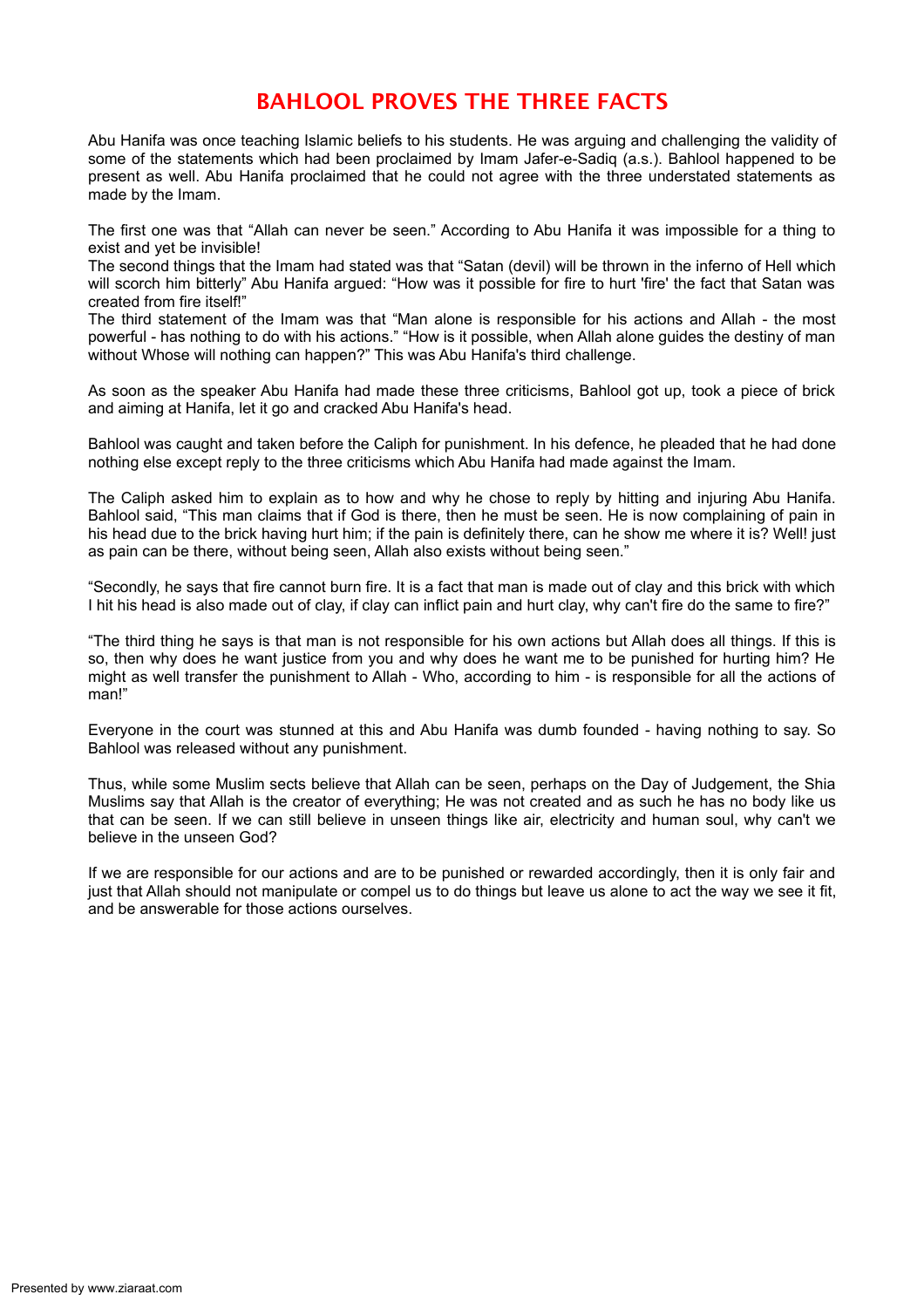#### <span id="page-6-0"></span>AHLE BAIT AT MUBAHILA

In the south of Arabia, there is a place called Najran. There lived the Christian tribe of Najran who staunchly believed that Hazrat Isa (a.s.) (Jesus) was the son of God. The Prophet invited them to accept Islam. In response to that, a delegation of their priests and elders came to Madina. They wanted to discuss religon with the Holy Prophet Hazrat Muhammad (s.a.w.). Their argument was that Jesus was born without a father, so he was the son of God. The Holy Prophet explained to them that just as Allah created Prophet Adam without a father or even a mother, in the same way He created Jesus without a father. Hence Jesus was a servant of Allah as was Prophet Adam. The Christians did not agree with this simple truth. They stuck to their belief that Jesus was the son of God. The Prophet asked them to wait. Then came the following Revelation (message from Allah):

> مَنْ حَاجَّكَ فِيهِ مِن بَعْدِ مَا جَاءكَ مِنَ الْعِلْمِ فَقُلْ تَعَالَوْاْ ر وحُمَدٌ مِنْ أَبْنَاءَنَا وَنِسَاءَنَا وَنِسَاءَكُمْ وَأَنفُسَنَا وَأَنفُسكُمْ ثُمَّ نَبْتَهِلْ فَنَجْعَل لَعْنَةُ اللَّهِ عَلَىٰ الْكَاذِبِينَ

"But whoever disputes with you in this matter after what has come to you of knowledge, then say: Come let us call our sons and your sons and our women and your women and our near people and your near people, then let us be earnest in prayer, and pray for the curse of Allah on the liars." (3:61)

It was then agreed that the Christians seek MUBAHILA with the Prophet. The meaning of MUBAHILA is that both of them invoke from Allah that he, who speaks the truth may survive and he, who is untrue may perish.

On the day of Mubahila, the Prophet of Islam took with him his grandsons - Imam Hasan (a.s.) and Imam Husain (a.s.), his daughter Fatima Zehra (a.s) and his cousin and son-in-iaw Hazrat Ali (a.s.). But on seeing the radiant faces of these sinless members of the household of the Prophet, the Christians got scared. They decided not to seek Mubahila any more but accepted their defeat. They agreed to pay tribute and returned home.

The Prophet, before going for Mubahila, was commanded by Allah to take with him his sons, his women and his souls. The Holy Prophet obeyed this command as under:

In place of his sons, he took with him Imam Hasan (a.s.) and Imam Husain (a.s.). in place of women, he took Fatima Zehra (a.s.). In place of his souls, he took Hazrat Ali (a.s.).

This is how he showed to the world who the true and real members of his Ahle-Bait (People of the House of Prophet) were. To love them has been obligatory (wajib) command of Allah on every Muslim. The Holy Quran says:

ذَلِكَ الَّذِي يُبَشِّرُ اللَّهُ عِبَادَهُ الَّذِينَ آمَنُوا وَعَمِلُوا الصَّالحَات قُل لاَ أَسْأَلُكُمْ عَلَيْهِ أَجْراً إلاَّ الْمَوَدَّةَ وفوه مُن مُرَّ مُشْرَفٌ حَسَنَةً نَّزِدْ لَهُ فِيهَا حُسْنًا إِنَّ ن بر و بر دي.<br>اللَّهُ غَفُورٌ شَكُورٌ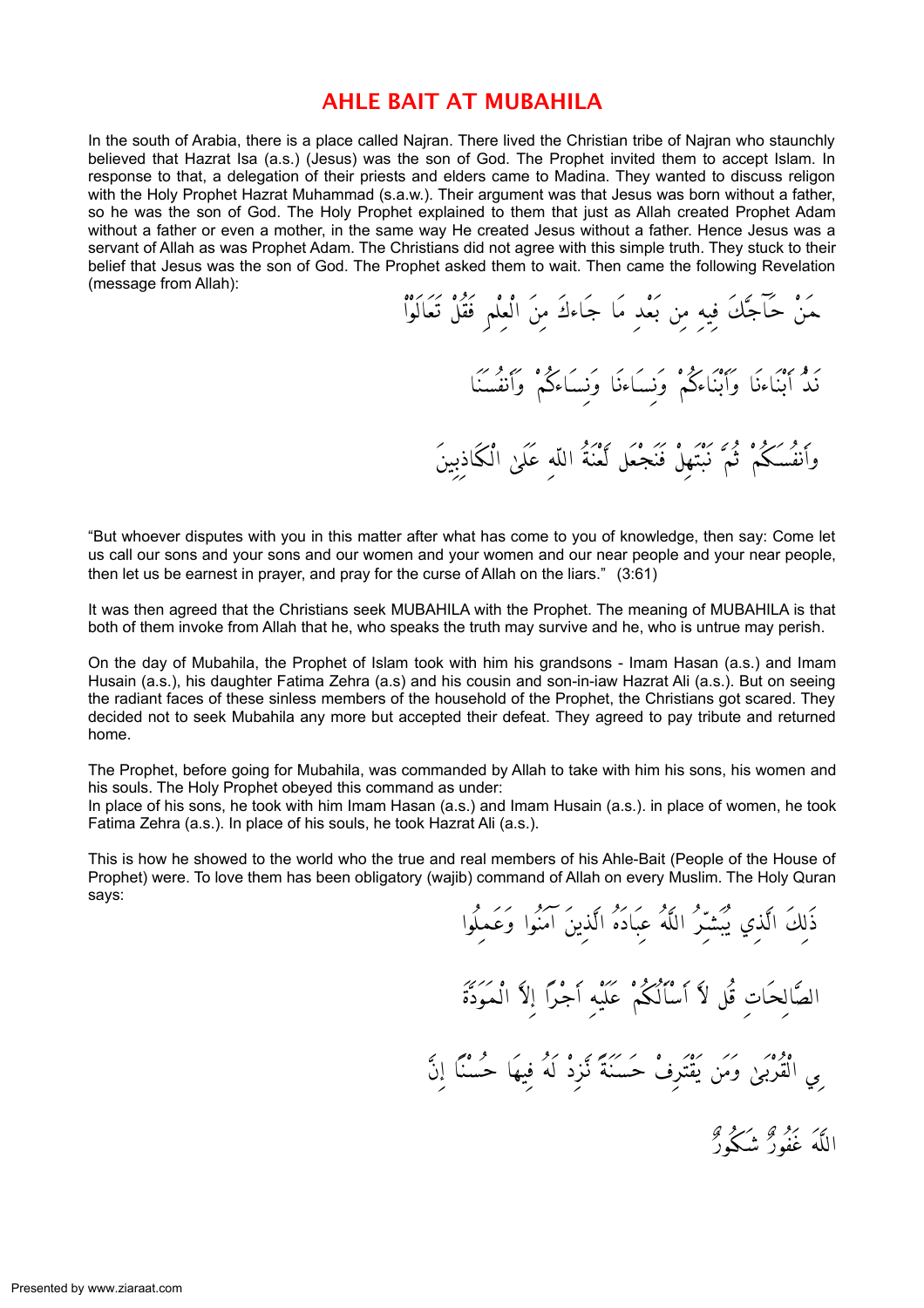"That is of which Allah gives the good news to His servants, (to) those who believe and do good deeds. Say: I do not ask of you any reward for it but love for my near relatives; and whoever earns good, We give him more of good therein; surely Allah is Forgiving, Grateful." (42:23)

The Prophet and his Ahle-bait sacrificed all the worldly comforts and even their lives in order to convey the true religion of Islam to us. In return of their sacrifices, we are commanded by God to love them. The aim is that through their love, we follow their footsteps. We follow the true teachings of Islam taught by them, so that we live a good and decent life in this world and earn the pleasure of God in the life hereafter.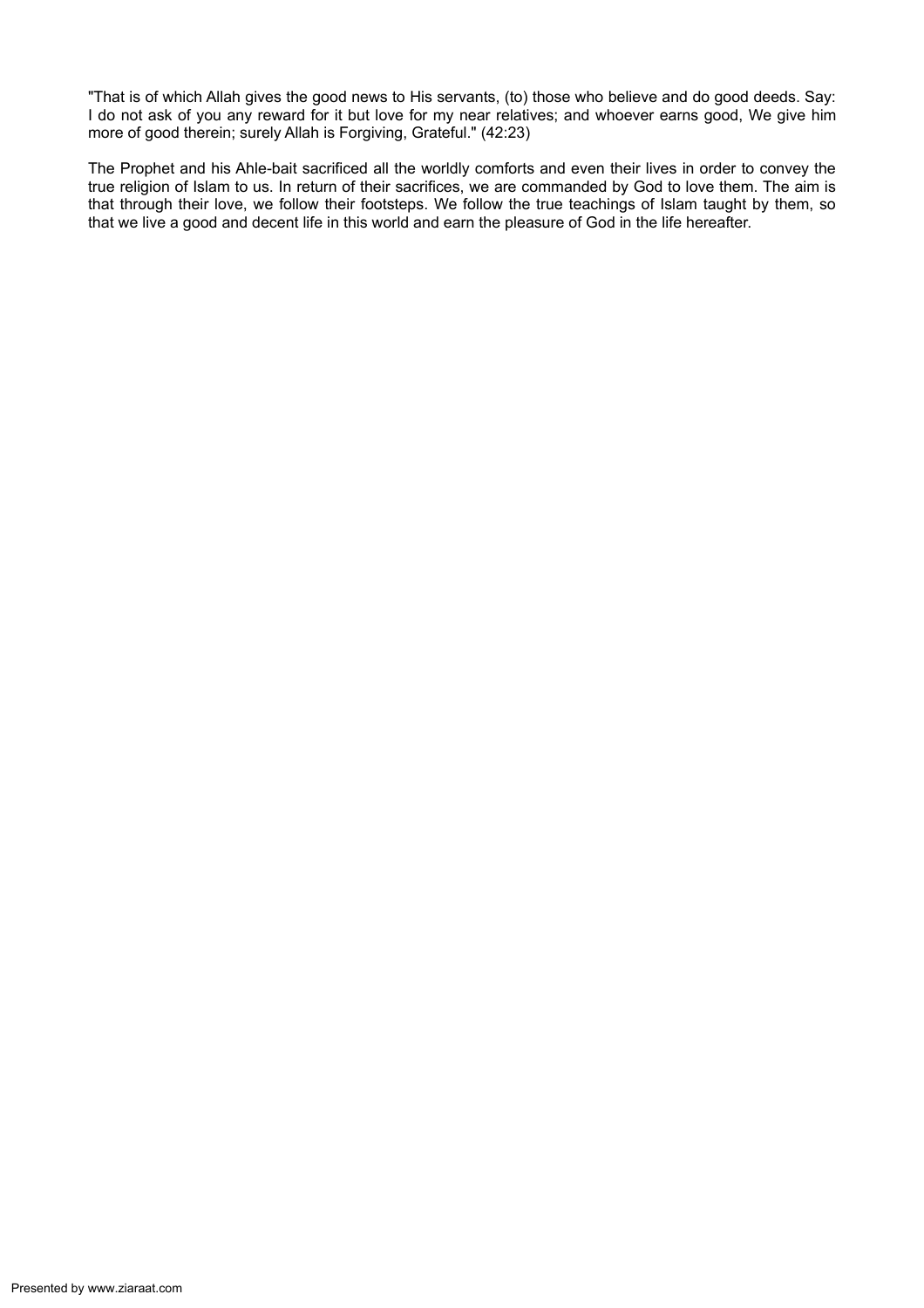# <span id="page-8-0"></span>BAT - GOD'S WONDERFUL CREATURE

Hazrat Sulaiman was one of the early Prophets of Islam. He is also popularly known as King Solomon. He was sent not only as a Prophet but also as a king with power to rule over men, jinn, animals etc. Even water, air, sun and moon were under his control.

Of the countless creatures of Almighty Allah, four once came to petition to Hazrat Sulaiman. The first was the Sun which requested him to pray that it be allowed by Allah to remain stationary instead of constantly revolving round from East to West and back. The second to petition was the Snake who requested to be provided with feet like other animals instead of having to move from place to place over its tummy. The third was the Air which complained that it was made to blow all the time from one direciton to another. It wanted to be allowed to rest at one place. The fourth was Water which appealed to remain still at one place instead of constant flowing from place to place and from one country to another.

Hazrat Sulaiman was also blessed with the knowledge of animal language. He called in the bat and asked its opinion on the four petitions presented to him. The bat said "O Prophet of Allah! If the sun were to remain motionless at one place, there would be no day and night. There is a purpose behind its movement, so that its rays reaches every place. And the life of everything is dependant upon water. If it were to remain still at one place, Allah's creatures would perish for lack of water nearby the place of their residence. As for the snake, it is an enemy of human beings. Despite the fact that it has no hands or legs, still other creatures are afraid of it. If it were to have them, it would indulge in killing others all the time. As for the wind, without its blowing, the changes in weather and seasons would not occur and harvests would suffer."

Hazrat Sulaiman concurred with these views. But those four creatures turned out to become the enemies of the bat. The sun said that wherever I see it, I shall burn its wings and hair. The water said I shall drown it. The wind-said I shall destroy it and the snake vowed to poison it wherever it was found.

The bat prayed to Allah complaining that it was a weak creature to be able to survive in face of these four enemies. What it said afterall only the truth about the nature of things as created by Him. The bat was assured of full protection from Allah. There is no doubt that whosoever entrusts his problems to and relies on Him, he receives His blessings and protection.

To protect it from the sun, the bat was made to see and fly only at night and unable to see and come out during the day. It was created independent of water. It has been supplied with two glands in the chest, one full of water and the other with milk so that it could suck from its own chest whenever it felt thristy. The faeces of the bat has been made poison for the snake. Thus the snake never attempts to go near the bat as the very strong smell of its faeces is also harmful.

This shows how Allah protects those who speak the truth and pray for His protection. Allah does not desert those who rely on Him.

In this world of ours, God Almighty has created countless varieties of animals. Scientists have divided them into different classes according to their external features and characteristics. Among these different classes of animals, one group is known as MAMMAL.

Mammals are warm-blooded animals which have hairs on their bodies. They give birth to children and suckle them. The have four limbs and have their teeth fixed in sockets in the jaw. An exceptional kind of mammal is the BAT, they are the only animals that can fly.

Bats are said to be found in all countries and climates except in the polar regions. The greatest number of these are found in the tropics where climate is generally warm. Those that live in colder climates migrate to warmer countries. It is said there are at least 2000 species - varieties of Bats existing in this world.

In general, they can be divided into two main groups: the fruit eaters and the insect eaters. There are others which feed on meat, fish, nectar and blood.

A bat's wings are different from those of birds. They are formed from membranes or webs of skin which are supported and spread out by the bat's very long front limbs and fingers.

Scientists have only recently found the feature of Bats and described them, but over 1300 years ago, Islam had given to the world the facts about the Creation of this animal and its existence. Hazral Ali (a.s.), the First Imam, was giving a sermon in which he was praising Almighty God and explaining how he created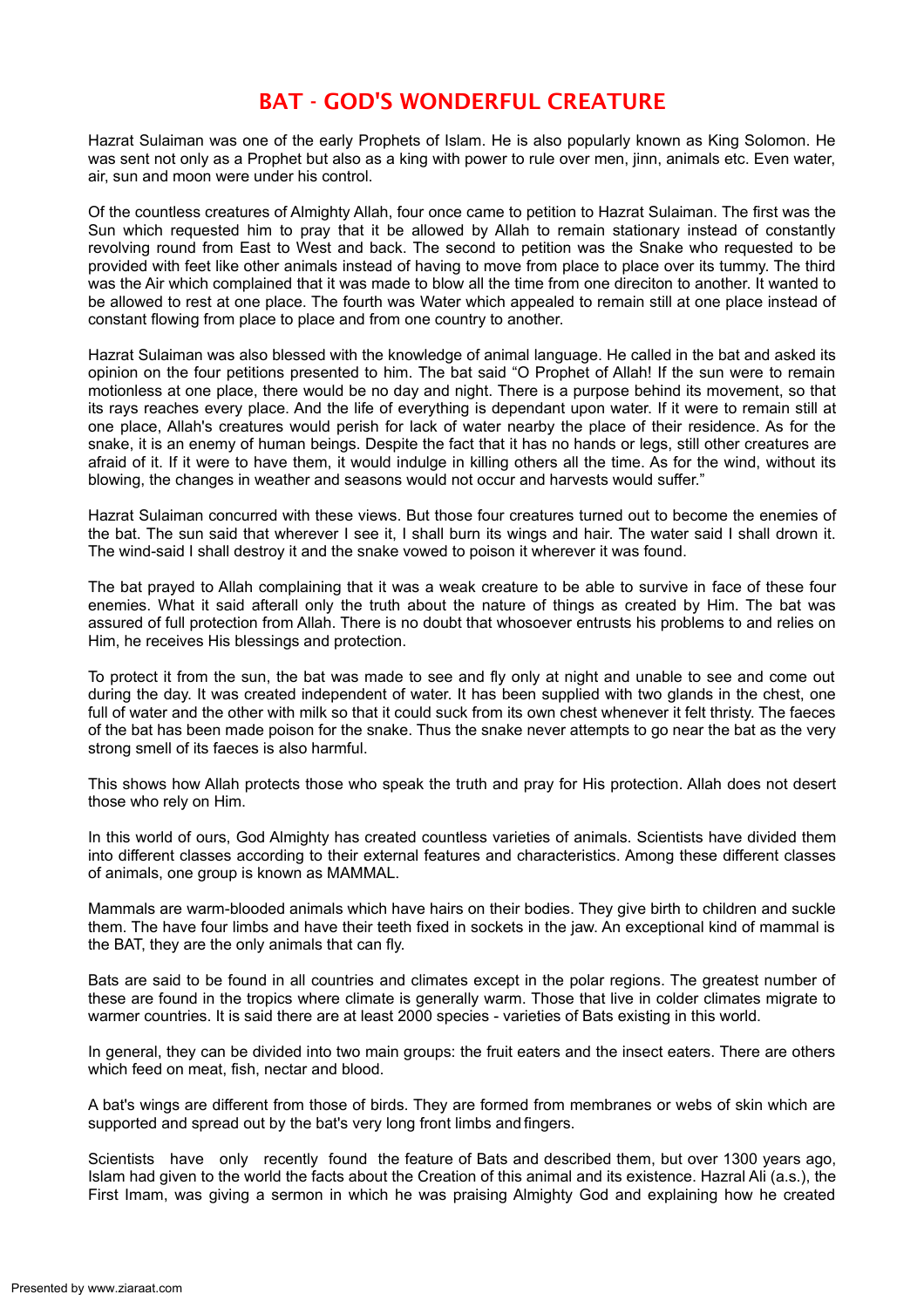everything with perfection and without specimen or a model made by Somebody else. To those who wanted to know the art and wonders of the creation designed by Him, the 1<sup>st</sup> Imam advised them to study deeply how the body of a bat has been created. The Imam said:

"He (Almighty God) granted to a bat wings of flesh (not of feathers) and whenever it so desires, it can rise and fly with their help. They appear as if they are parts of its ears, having neither feathers nor bones but you can very easily see the line of arteries and veins running in them. These two wings are neither so thin as to snap nor so thick as to be too heavy. When it flies its young one adheres and attaches itself to its mother's body, taking shelter under its expanding wings, it goes up and comes down along with mother and never parts from its parent unless it grows strong and its wings get powerful and sturdy enough to bear the weight of its body, and unless it develops enough animal instinct to recognize its food and the factors of its safety and well-being." (Nahjul [Balaghah](http://al-islam.org/nahj/155.htm) sermon 155)

The main feature of bats is that they sleep during the day and feed at night. The remarkable thing is their 'radar' system, which enables them to find their way about on the darkest night. This is because they have extremely sensitive ears which operate a kind of radio detection called echo-location. From the throat, they send out fast vibrations in the form of shrill sounds which strike nearby objects. The echo bounces back and the time this takes tells them exactly how close an object is. These supersonic sounds can't be heard by the human ears.

On this wonderful feature of bats, Hazrat Ali a.s. said, "Day light, the medium, with whose help most of the animals see, behold, observe and perceive things and distinguish one from the other, makes a bat blind. Darkness which sends many of the animals to retirement, acts as a medium of vision to it. It has been prevented to move from place to place during day light and to sleep out its days in its lair. But it converts its nights into days. Dark night is like a bright day to it. It comes out to search for its food. Pitch darkness is for it no obstacle to convey itself from one place to another and to see things clearly. But as soon as a day dawns and the sun rises sending its light in every nook and corner, it goes back to its hideout closing its eyes to the brightness of the sun, it satisfies itself with what it had gathered during the night. Glory be to God Who made the darkness of a night act for a bat as the light of a day to work and search for its food Who made the day a time for its rest and retirement." (Nahjul [Balaghah](http://al-islam.org/nahj/155.htm) sermon 155)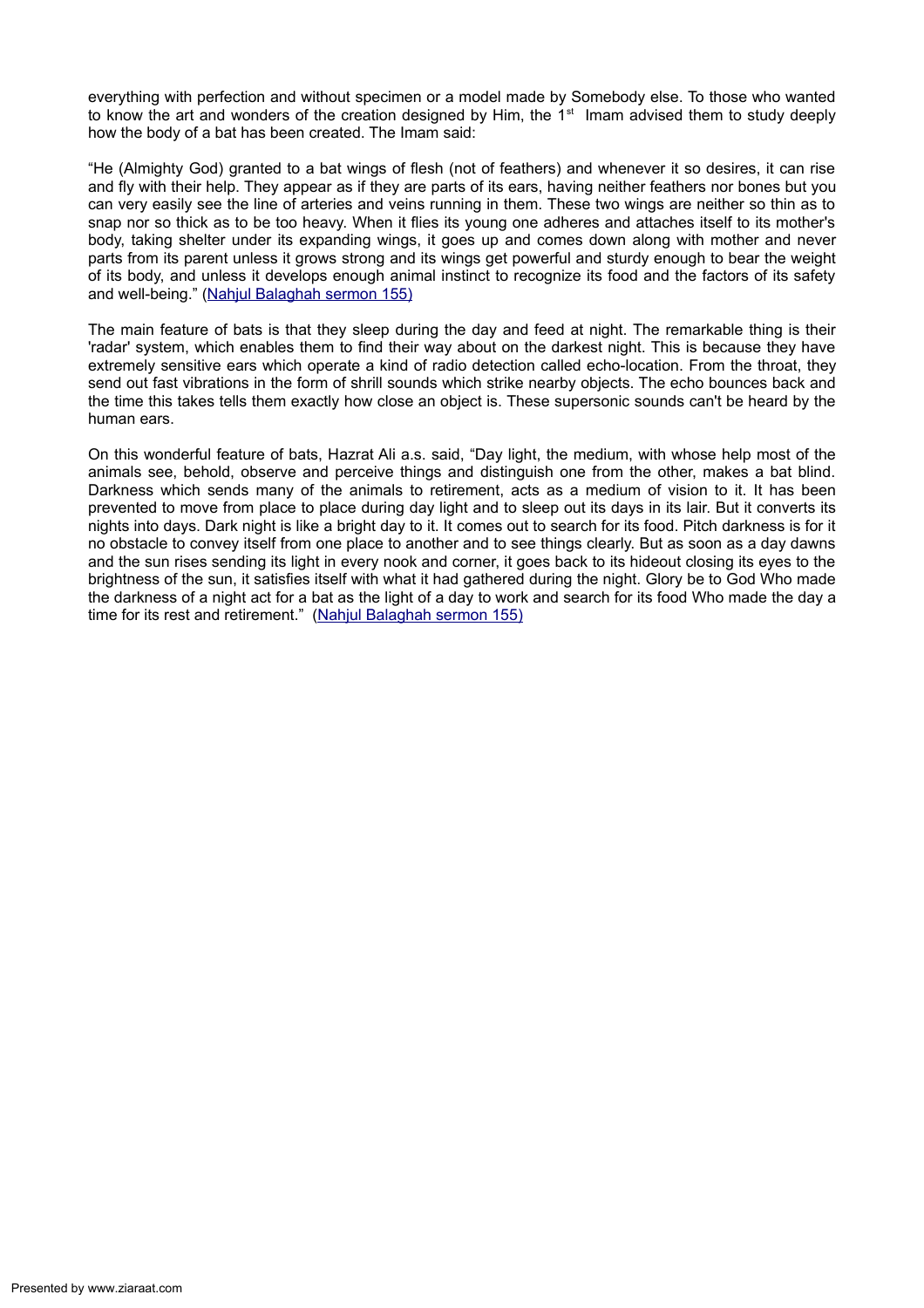# <span id="page-10-0"></span>GOD SEES YOU EVERYWHERE

A teacher had many good students in his class but had particular regard and high respect for one of them. Some of the students one day asked the teacher the reason for this. In reply he said "I shall tell you tomorrow."

The next day, he handed to each of those students one live chicken. He asked them to take the chickens to a place where they would not be seen by anyone and then slaughter them. After a while, they returned with their chicken duly slaughtered. But his favourite student came back with his chicken alive.

The teacher asked him why he had not slaughtered it. He replied, "You had asked me to go to a place where nobody would see me. I tried hard to find a place where God Almighty could not see me. But I failed. Everywhere I went I was sure that God could see me and I could not hide from Him. So I could not carry out your instructions."

On hearing this, the teacher turned to the other students and remarked, "The reason why I respect this student more is because of his constant awareness of the existence of God who can always see him, no matter where he is. Consequently, he does not commit any sin."

The sixth Imam, Jaafar-e-Sadiq (A.S.), said to one of his friends, Ishaq Bin Ammar, "Fear God as if you are able to see Him because He sees you. And if you think that He is not able to see you, then you become a non-believer. And if you believe that He sees you and you commit a sin in His presence, then you consider Him as the lowest of those seeing you."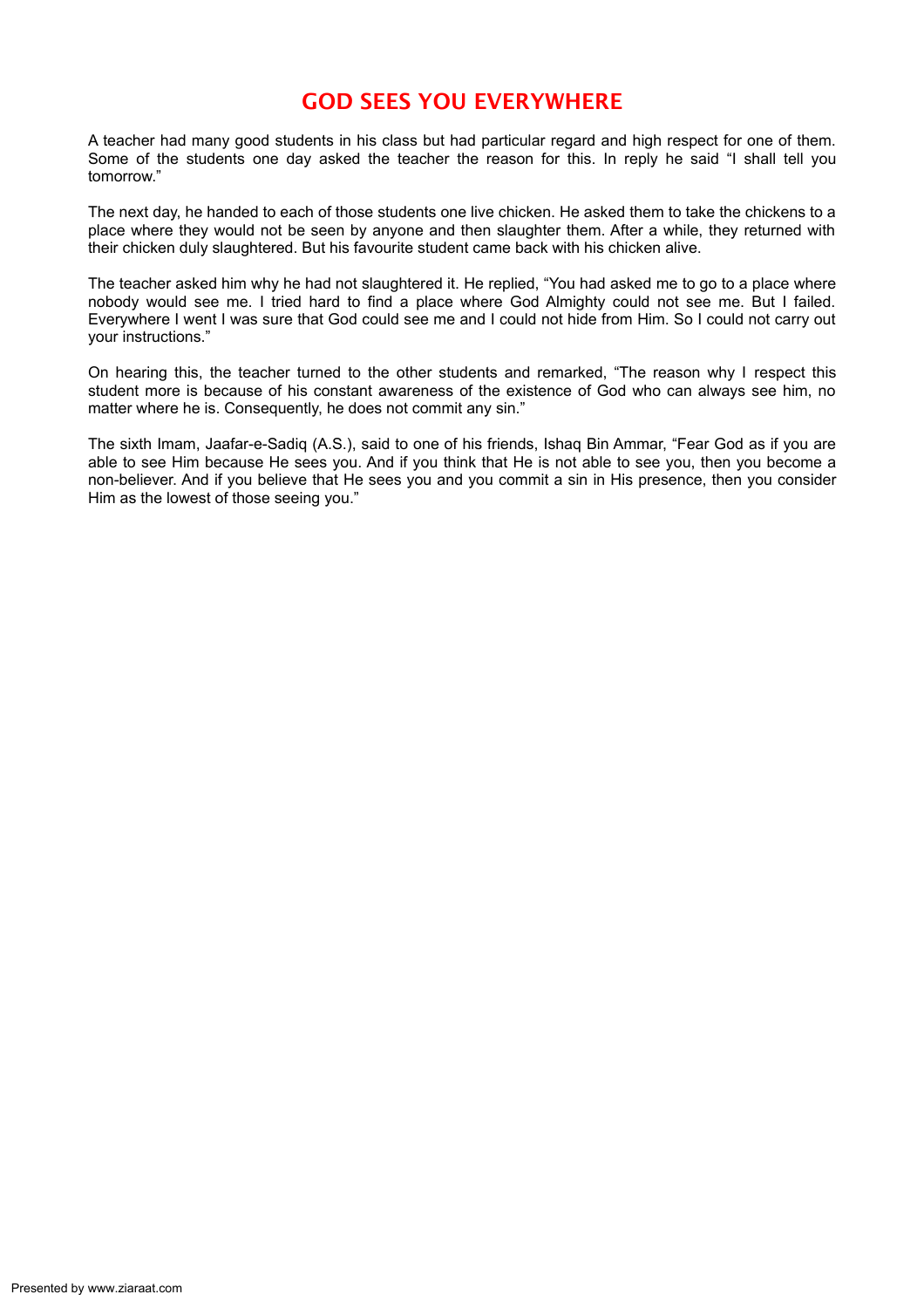#### <span id="page-11-0"></span>TIT FOR TAT

It is a law of nature that whatever action we take in this world, there is always a reaction. If we do good, we stand to gain a good reward. If we do bad, we should expect a bad outcome ultimately. "What you sow, so you reap" is a popular saying.

The Holy Qur'an has also guided us on this subject. It says:

إِنْ أَحْسَنْتُمْ أَحْسَنْتُمْ لِأَنْفُسِكُمْ وَإِنْ أَسَأْتُمْ فَلَهَا فَإِذَا مَاء وَعْدُ الْآخِرَةِ لِيَسُوؤُواْ وُجُوهَكُمْ وَلِيَدْخُلُواْ الْمَسْجِدَ حرك مربوم كمركز مركز مركز وفران مركز والمحفوظ تشبيراً

"If you do good, you will do good for your own souls, and if you do evil, it shall be for them. So when the second promise came (We raised another people) that they may bring you to grief and that they may enter the mosque as they entered it the first time, and that they might destroy whatever they gained ascendancy over with utter destruction." (17:7)

One of the companions of the Holy Prophet Mohammad (S.A.W.) was very fond of this verse of the Qur'an. He used to recite it loudly and repeatedly wherever he went.

A Jewish woman who had heard him once wanted to prove him wrong and thus make him unpopular among his people. She thought up a plot against him.

She prepared some sweets mixed with poison and sent them to him as a present. When he received them, he went out of the city with them. On the way, he met two men who were returning home from a long journey. They appeared tired and hungry, so he thought of doing them a good turn. He offered them the sweets. Of course, he was not aware that they were secretly mixed with poison. No sooner had the two travellers taken the sweets, they collapsed and died. When the news of their death reached Medina, the city where the Prophet resided, the man was arrested. He was brought in front of the Prophet and he related what had actually happened. The Jewish woman who had mixed poison with the sweets, was also brought to the court of the Prophet. She was stunned to see the two dead bodies of the travellers there. They in fact turned out to be her own two sons who had gone away on a journey.

She admitted her evil intention before the Prophet and all the people present. Alas, the poison she had mixed in the sweets to kill the companion of the Prophet had instead killed her own two sons.

What a splendid example of a tragic reaction to a bad action. It shows how one reaps what he sows.

"Do as you would be done by" are words of wisdom from the learned and wise men of the past. They teach us to do good to others in the same way as we like others to do good to us.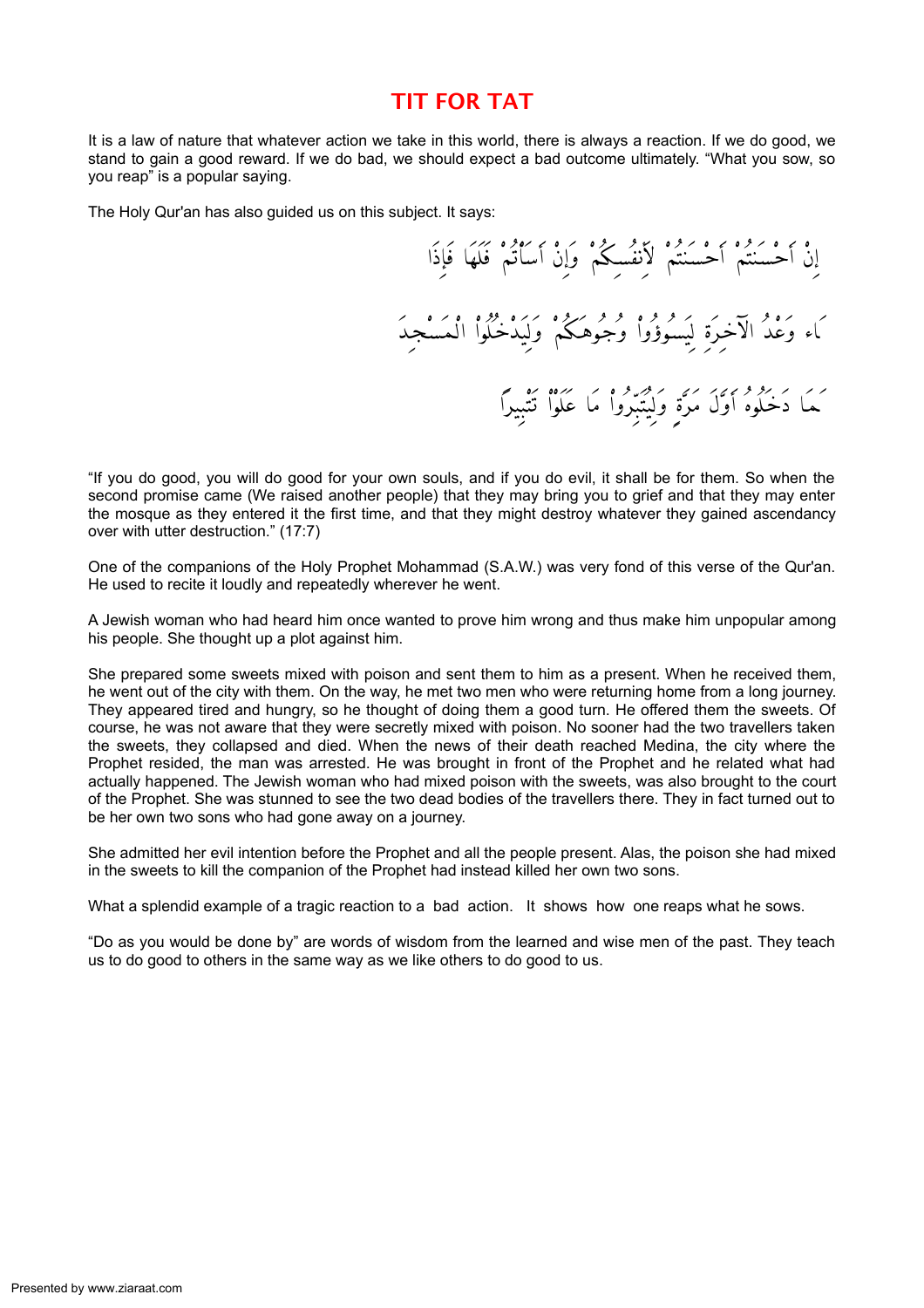# <span id="page-12-0"></span>CO-OPERATION - THE KEY TO SUCCESS

Co-operation is to work together for a common good. It is to undertake a job in which everyone plays his part sincerely to finish it. People in co-operation pool their resources for their common benefit. We come to hear or see co-operative societies established in many countries. Their benefit has been dignity of labour and selfdependence. The co-operative movement has been the cause of rapid economic progress in many countries.

There is a story of an old man who was on his death-bed. He called his sons and asked them to break a bundle of sticks which was bound together. Although the sons were strong and tried hard to break it, they failed. The old man then advised them to untie the bundle and to break the sticks seperately. Everyone of them could do so very easily. The bundle of sticks is like co-operation and working together in unity which cannot be destroyed. Thus co-operation is strength.

The Prophet of Islam, Hazrat Mohammad (S.A.W.), was once travelling with his companions.They stopped at a place to have something to eat and then rest. They decided to slaughter a sheep and roast it.

One of them said, "I shall do the slaughtering"

The other said "I shall remove the skin."

The third one said, "I shall do the roasting."

Each one of them volunteered to do one piece of work.

The Prophet of Islam said, "I shall collect and bring the firewood from the forest."

The companions said, "Oh Prophet! You need not take the trouble. We shall attend to everything."

The Prophet said, "I know you can do everything. But I do not like to enjoy a preferential treatment from you. God Almighty — does not like to see a person distinguishing himself from his companions." Thus the Prophet went and brought firewood from the forest.

This is one of the examples set by the Prophet of Islam on co-operation and working together for a common good.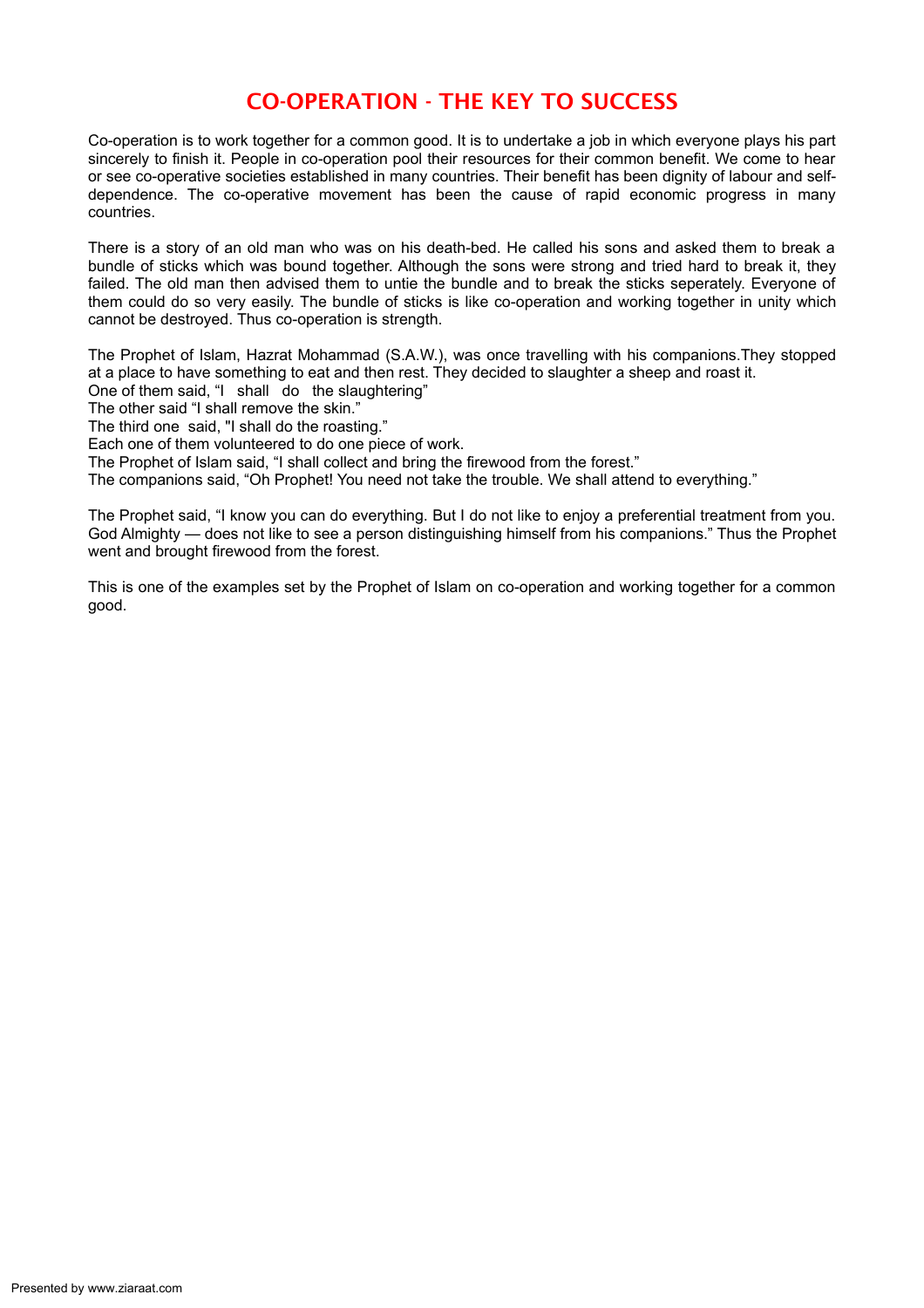# <span id="page-13-0"></span>SHE HAD TRUE FAITH

Abu Baseer was once in the company of Imam Jaafer Sadiq (A.S.) when a woman came and said to the Imam, "I have come to ask a question. I am ill. Physicians in Iraq have told me to take liquor. Now I want to know what to do in such circumstances?"

The Imam asked her, "Why don't you drink what the doctors have prescribed for you?"

She replied, "As I am your follower, I shall obey what you say. If you permit me, I shall drink it; if not, I shall keep away from it; so that if I am asked by the Almighty God on the Day of Judgement why I did so, I shall reply that I followed the instructions of the Imam of the day."

Imam Jaafer Sadiq (A.S.) turned to Abu Baseer and said "O Abu Baseer. Did you listen to what this woman has to say? Are you not moved by her faith? Inspite of her illness, she is refraining from taking liquor without the Imam's permission."

The Imam then turned to the woman and said, "By God, I do not permit you to drink. If you do so, you shall be sorry when your soul reaches your throat (that is at the time of death)."

So saying the Imam pointed at her throat; and asked her three times if she understood what he had said. The woman nodded her head.

One of the things which Islam has strongly forbidden is the taking of any intoxicating drink, like beer, wine. They are harmful to the body and mind. Under their influence one loses one's senses and is apt to commit criminal acts. We read of fatal accidents and crimes committed because of drinks.

Even trading in liquor and sitting in bars where people are drinking are also forbidden in Islam so that there is no temptation in the way of people to taking them.

The holy Qur'an says,

يَا أَيُّهَا الَّذِينَ آمَنُواْ إِنَّمَا الْخَمْرُ وَالْمَيْسِرُ وَالأَنصَابُ وَالأَزْلاَمُ رِجْسٌ مِّنْ عَمَلِ الشَّيْطَانِ فَاجْتَنبُوه لَعَلَّكُمْ وه و<br>.تفلحون إِنَّمَا مُرِيدُ الشَّيْطَانُ أَن يُوقِعُ بَيْنَكُمُ الْعَدَاوَةَ وَالْبُغْضَاء فِي الْخَمْدِ وَالْمَيْسِدِ وَيَصْدَّكُمْ عَن ذِكْرِ اللّهِ وَعَنِ الصَّلاَةِ بره برو<br>فهل أنتم مُنتهونَ

"O you who believe! intoxicants and games of chance and (sacrificing to) stones set up and (dividing by) arrows are only an uncleanness, the Shaitan's work; shun it therefore that you may be successful. The Shaitan only desires to cause enmity and hatred to spring in your midst by means of intoxicants and games of chance, and to keep you off from the remembrance of Allah and from prayer. Will you then desist?" (5: 90-91)

The above verses from the Qur'an warn us of the effects of drinking.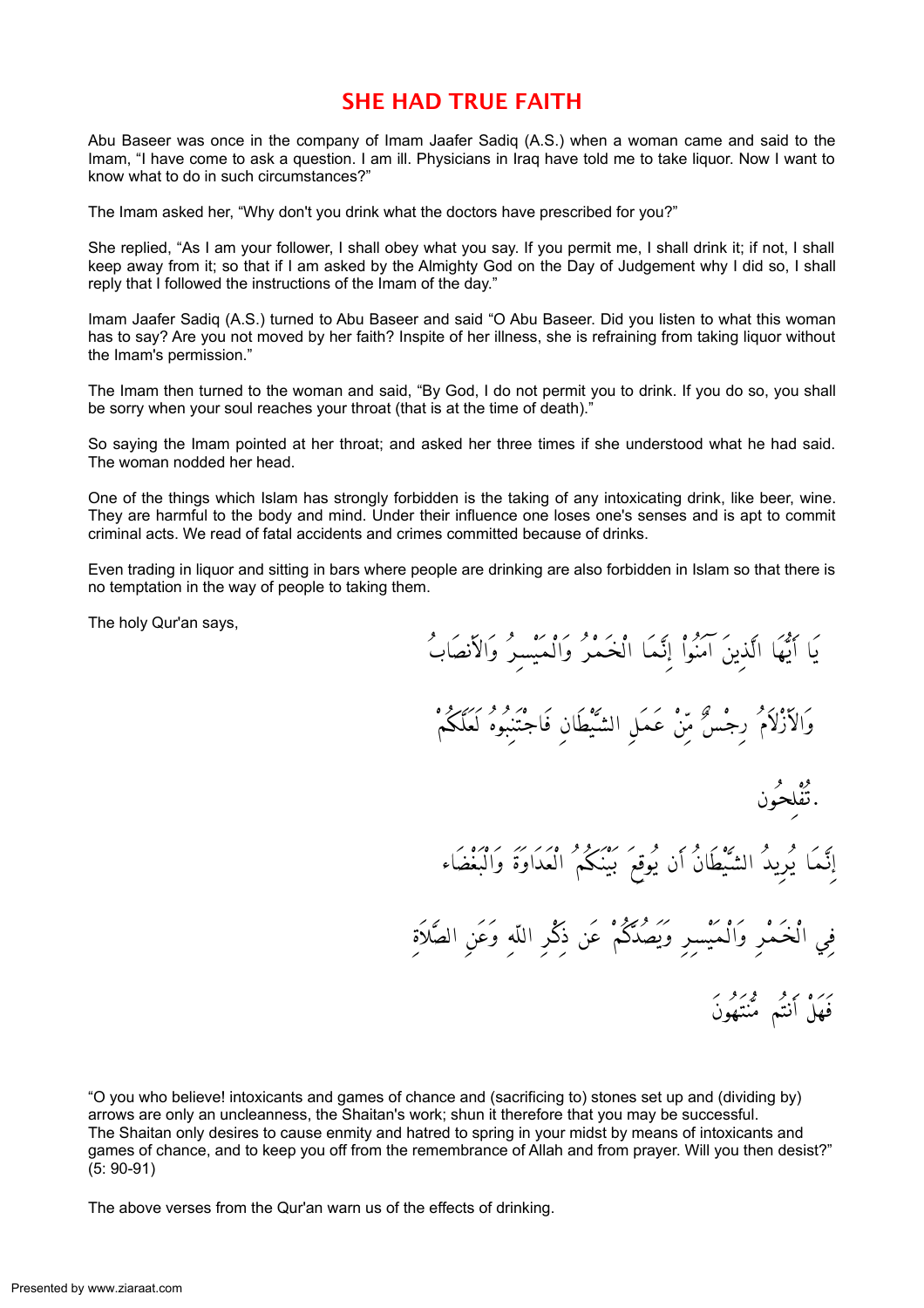The first Imam, Ali (A.S.), said, "Suppose a drop of liquor is put in a well and from its water a land is irrigated. Grass grows on the land and a sheep grazes there. That sheep then gets mixed in a flock of other sheep who have grazed elsewhere. If all the sheep are slaughtered making it difficult to identify the meat of the sheep who had grazed on a land which was irrigated from the water of the well, then I shall not eat any of that meat."

Thus Hazrat Ali (A.S.) has emphasized the evil of Alcohol.

For the sake of our own physical, mental and spiritual welfare, we should always keep away from drinks.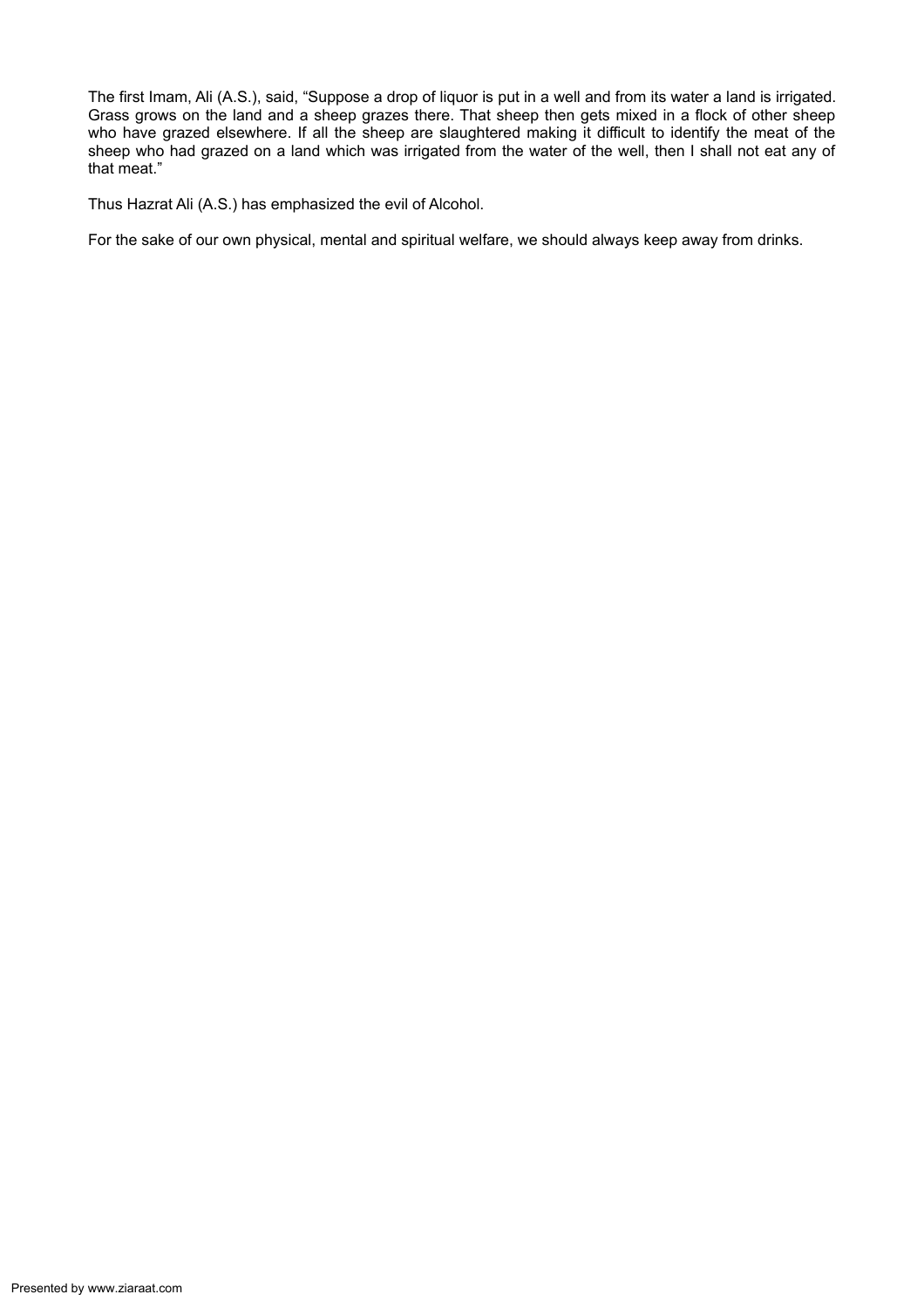# <span id="page-15-0"></span>AL QURAN - THE GREAT AND HOLY BOOK

About a hundred years ago, England had a powerful Prime Minister. He was a Christian belonging to a high section of the Anglican Church. His name was Gladstone. One day in the year 1882, he was speaking in the British Parliament on how to weaken the power of Muslims in Egypt so that the British could continue to rule over them.

At one stage he raised a copy of the Holy Qur'an in his hand and said that so long as this book remained with the Muslims in that country and they respected and followed it, the British would never be able to dominate them. He added that the only solution was to try and separate the Holy Qur'an from the Muslims of Egypt.

At the end of the speech; a committee was formed to decide upon ways and means of carrying out Gladstone's recommendation. The committee resolved to send some experts to Egypt who would launch a campaign which would weaken the faith of people and make them suspicious of the truth of the Holy Qur'an. The aim was to discourage people to refer to the Holy Book and gradually make them turn against the Islamic way of life.

In the course of this political and vicious programme, a learned man by the name of Dunlop was sent to Egypt as a teacher. He prepared many books containing lessons which were nothing but propaganda in disguise. One of the lessons on history was based on showing how Egypt was lagging behind and was not making progress because of Islam and the Qur'an. It alleged that people of Egypt were much more civilized prior to the coming of Islam.

Such ill-intentioned programme first succeeded to a small extent in influencing the youths at schools.

Then the Holy men of Al-Azhar university protested to the authorities and demanded that an end be put to it.

Now let us find out what are the qualities of this book which the enemies wished to remove from the Muslims.

The Holy Book is known as 'Al Qur'an' which means 'The Reading', the reading of the Prophet of Islam who never went to any school. Prophet Mohammad (S.A.W.) had retired to a cave on Mount Hira not far from Mecca. One day Angel Jibrail (Gabriel) came to him and said "Read". The Holy Prophet said: "What should I recite?" Jibrail said: "Read in the name of thy Lord, who created; created man out of a mere clot of concealed blood; read; and thy Lord is most bountiful; He who taught (The use of) pen; taught man that which he did not know."

The Holy Qur'an as word of God, the Almighty, as revealed to his Prophet Mohammad (S.A.W.). This book gives guidance for our daily life. It appeals to our power of reasoning, and exhorts us to follow the commands of Allah. It is a living miracle of Prophet Mohammad (S.A.W.), the last of the Prophets who came from God. It is not surprising at all that this Holy Book has remained intact for the last 1400 years. And it shall remain so till the day of judgement, for Allah has taken it on himself to protect it.

إِنَّا نَحْنُ نَزَّلْنَا الذِّكْرَ وَإِنَّا لَهُ لَحَافِظُونَ

"Surely We have revealed the Reminder and We will most surely be its guardian." (15:9)

The Qur'an is divided into 114 chapters (Suras). There are in it 6226 verses (Ayats) containing 99,464 words made up of 330,110 letters.

Imam Jaafer Sadiq (A.S.) has said that one should at least recite 50 Ayats everyday. Let us, therefore, value and respect this Great Book by reading it with understanding and follow its teachings.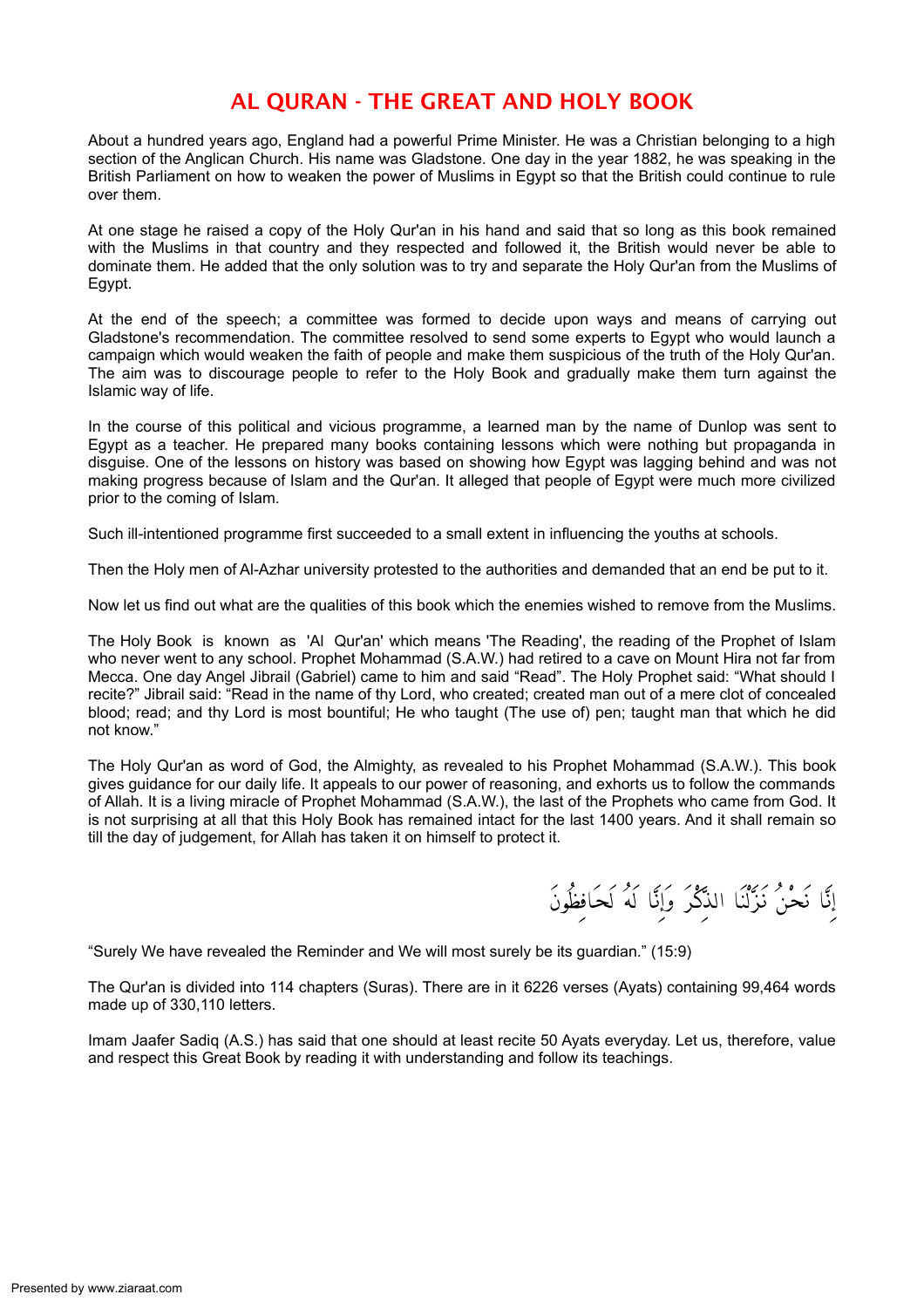# <span id="page-16-0"></span>MUST GOD BE JUST?

Kisra, A Persian King, was once asked, "How did you learn Justice?"

He replied, "Because I know for sure that every man will be judged according to his deeds."

He was then asked: "How do you know that?"

He replied:

"One day when I was on my way to the forest, I saw a Gazelle. I sent my dog after it and it caught the Gazelle by the leg. But the dog did not catch the Gazelle in the usual way, for it bit and broke the Gazelle's leg.

Not long after, the dog was in front of a horse, that kicked it in the leg and the dogs leg was broken.

Soon after, the horse's leg slipped into a hole and it broke.

Therefore, I realised that every person's award depends upon his deeds. When he does a good deed, he will be rewarded for it, and if he does an evil deed, he will be punished. Hence, I always do good deeds."

God does no wrong or evil. Anybody who commits wrong or injustice does so either because he does not know that it is wrong (but God knows everything) or because he needs something which cannot be obtained without wrong doing (But God has no need) or because he has been compelled by somebody else to commit that wrong (But God is all-powerful and nobody can compel Him to do anything). So it makes sense that it is impossible for God to do any injustice or wrong.

So logically we say that God is Adil, meaning that he is just. He is neither cruel nor does he do anything that lacks in wisdom. Whatever he does be it endowing life or giving sustenance or depriving us of anything, it has inherent benefit in it; Though the Benefit may not be apparent to us.

For example, when a doctor treats an illness, we know the patient benefits from the treatment, though we do not know how the treatment brings about the benefit. Thus, when we see God endowing one with riches, while leaving another in poverty, or granting one person greatness while denying it to the other, or bestowing health on one while the other is stricken with disease, we have to accept that these actions are based on rationalism even though we may not be able to understand the wisdom behind them.

ذَلكَ بمَا قَدَّمَتْ أَيْديكُمْ ۖ وَأَنَّ اللَّهَ لَيْسَ بِظَلاَّمِ لِلْعَبِيدِ

"This is for what your own hands have sent on before, and because Allah is not in the least unjust to the servants" Qur'an: (8: 51)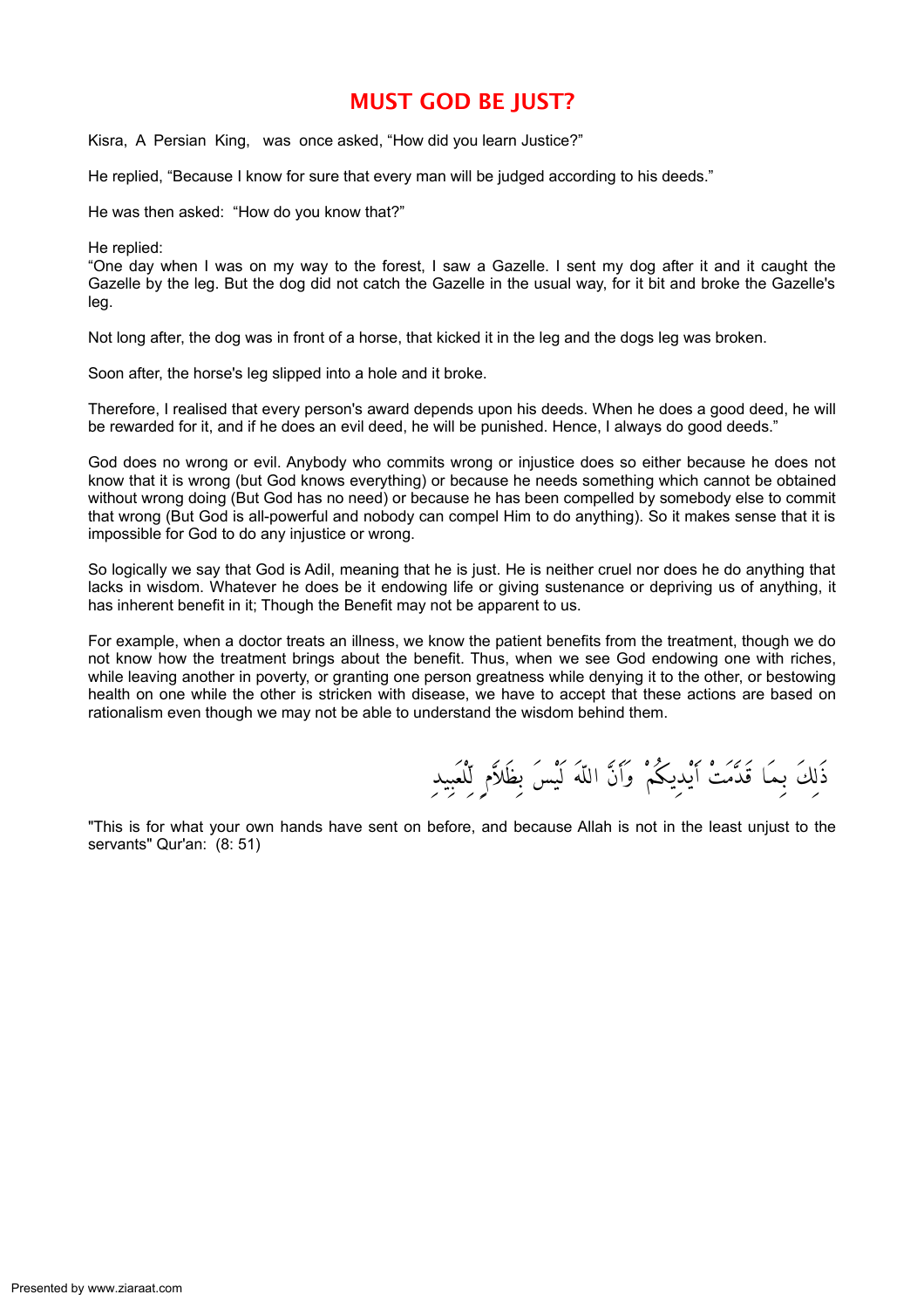#### <span id="page-17-0"></span>FROM THE SHADOW OF A TREE TO THE SHADOW OF ISLAM

Taif is a fertile green area around Mecca in Saudi Arabia. It has plenty of fruit gardens and a pleasant climate.

The people of the tribe of Bani Sakeef used to relax under the shadow of fruit trees in the Taif area. From the travellers of Mecca passing by, they used to hear reports about the Mission of Hazrat Muhammad (S.A.W.). They came to learn from them how truthful, trustworthy and kind the Prophet of Islam was. They also came to know that among women Hazrat Khadija, the Prophet's wife and among the men Hazrat Ali (A.S.) — the Prophet's cousin and son-in-law vvere the first to declare faith and accept Islam.

They were also informed that the followers of the Prophet were still very few. That majority of the people from the tribe of Quraish did not yet accept Islam and were opposing to the spread of the religion. They had even offered Prophet Mohammed (S.A.W.) bribes of large sums of money and high post if he would stop preaching against idolworship.

One day when the people were resting under the shadow of fruit trees, they received news that Abu Talib, his uncle had come and told the Prophet "O my Nephew! the leaders of Quarish say that whatever wealth you demand they are willing to give provided you abandon the teaching of Islam."

The Quraish tried again by sending Ataba to persuade the Prophet and offered everything that he would wish to have. In reply the Prophet recited this verse from the Holy Qur'an:

وُهُ إِنَّمَا أَنَا بَدَيْرٌ وَمُثَلِّكُمْ يُوحَىٰ إِلَيَّ أَنَّمَا إِلَهُكُمْ

ولا يُشْرِكْ بِعِبَادَةِ رَبِّهِ أحداً

إِلَٰهٌ وَاحِدٌ فَمَن كَانَ يَرْجُو لِقَاءَ رَبِّهِ فَلَيْعَمَلْ عَمَلاً صَالِحًا

"Say: I am only a mortal like you; it is revealed to me that your god is one Allah, therefore whoever hopes to meet his Lord, he should do good deeds, and not join any one in the service of his Lord. " (18:110)

Ataba was very moved to hear this and returning to the Quraish saying, "From Mohammad (S.A.W.), I have heard words which did not at all sound a poem nor witchcraft!" He advised the Quraish to leave him on his own and added "Mohammed grew up among you and has always been most trustworthy and of good character. Now that he has come out with a message of one God, it is not fair to accuse him of witchcraft or lying. Do not molest him and let us see what will happen!"

Thus the Prophet of Islam went on preaching the message of one God and persuaded people to abandon the worship of Idols. On the other hand, the people of Quraish continued to interfere and oppress him and the new followers of Islam.

They asked everyone to boycott and not to have any dealings with them. They wrote the following orders on the skin of a sheep and hung it on the door of Kaaba in Mecca.

> "Do not buy or sell to Muslims. Do not salute the Muslims nor speak to them. Do not give or take daughter in marriage from any Muslim. Do not have any dealings with them."

Thus the people of Quraish went on oppressing and torturing the Prophet and his follower Muslims. They would throw dirt on him when he walked in the street of Mecca.

One day Prophet Mohammad (S.A.W.) secretly went out of Taif to convey the message of Islam to the people there. But the leaders of that place laughed and jeered at the Prophet. They were always intoxicated by drinking wine made from the grapes. The Prophet was persuading them to leave this bad habit and was saying that drinking wine has no benefit, it makes man senseless, it badly affects health and more so, it draws man far away from God.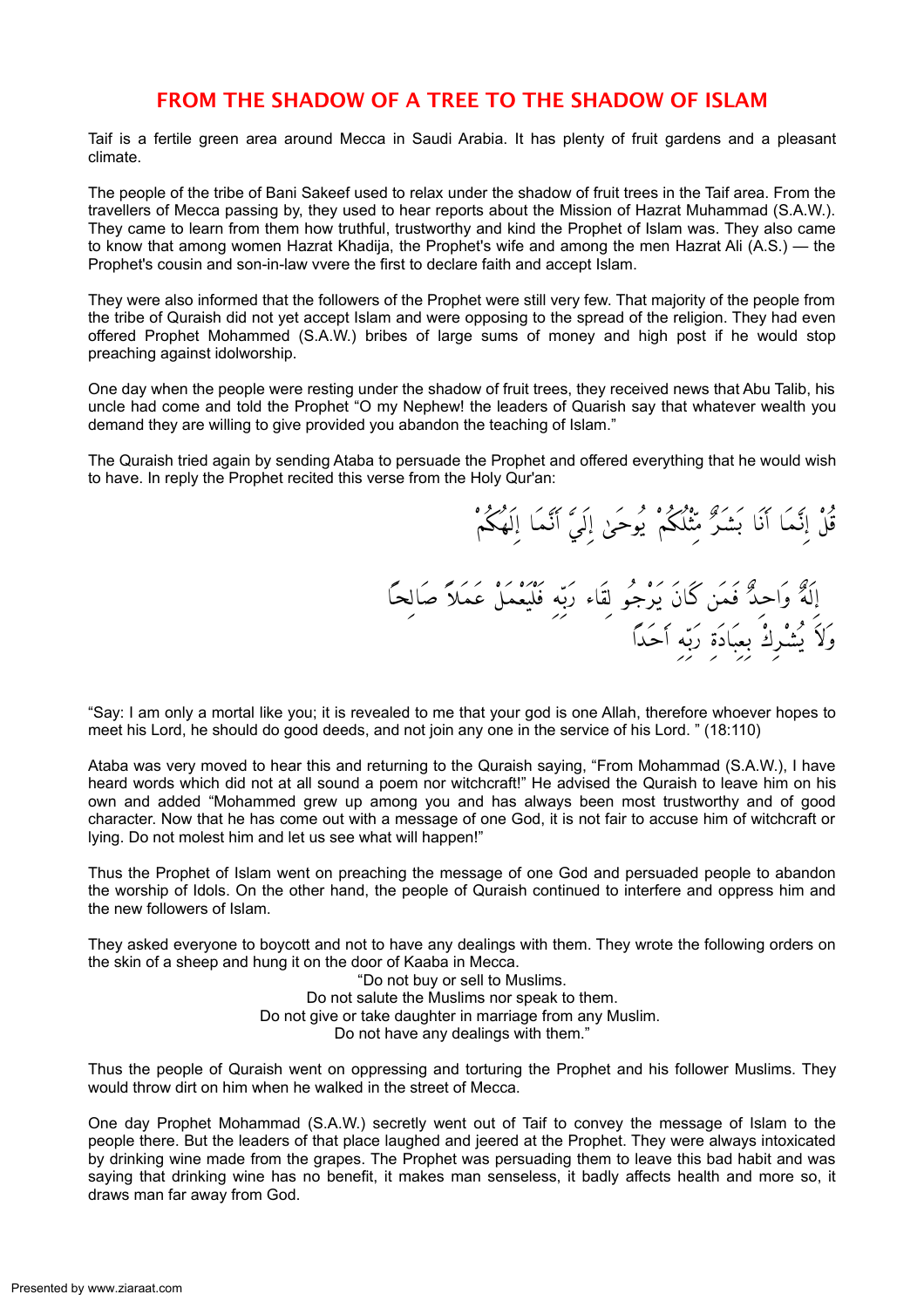That day, the Prophet having conveyed to the people of Taif what he wished to about Islam, decided to return to Mecca. But on the way the children threw stones and laughed at him. When he managed to rid them, he took shelter and rested under the shadow of a grape tree. He raised his face toward the sky and said: "Oh God! I complain to Thee for my inability

Oh God! I pray to Thee to lead these people to the right path

Oh God! You are the forgiver and kind".

Incidentally Ataba and his brother Shaiba were in the same garden. On hearing this prayer of the Prophet, they felt sorry.

They called their servant Adas and gave him a plate full of sweet grapes and asked him to deliver them to the Prophet so that he may recover from fatigue.

Adas took the plate of grapes and presented it to the Prophet. Before he started eating the grapes, the Prophet said "Bismillah" (in the name of one God).

Adas was a Iraqan Arab. On hearing this, he began to wonder and asked what are these words! I have never heard them before!

Prophet Mohammad (S.A.W.) asked, "Where are you from?"

Adas replied, "I have come from Nainawa" (a region in Iraq presently known as Kerbala).

The Prophet asked, "Have you heard of the Prophet Yonus?"

Adas said, "Yes! Yonus was a Prophet. But why have you mentioned his name to me?"

The Prophet replied, "I like Yonus, also am a Prophet and have come from the One God for the guidance of mankind."

Adas had already heard before of the truthfulness and trustworthyness of Prophet Mohammad (S.A.W.). Now he became attracted towards him because of his kindness and good character. With tearful eyes he said; "Oh Mohammad! I put my faith in your prophethood, because no one would be willing to face such torture and trouble unless he was on the right path and had come to lead others on the path!"

This is how Adas, a pagan unbelieving Arab accepted the religion of Islam whilst under the shadow of a grape fruit tree and joined the Islamic brotherhood.

Thus Islam spread gradually, not with compulsion or at the point of a sword, but through noble character and kindness of Prophet Mohammad (S.A.W.).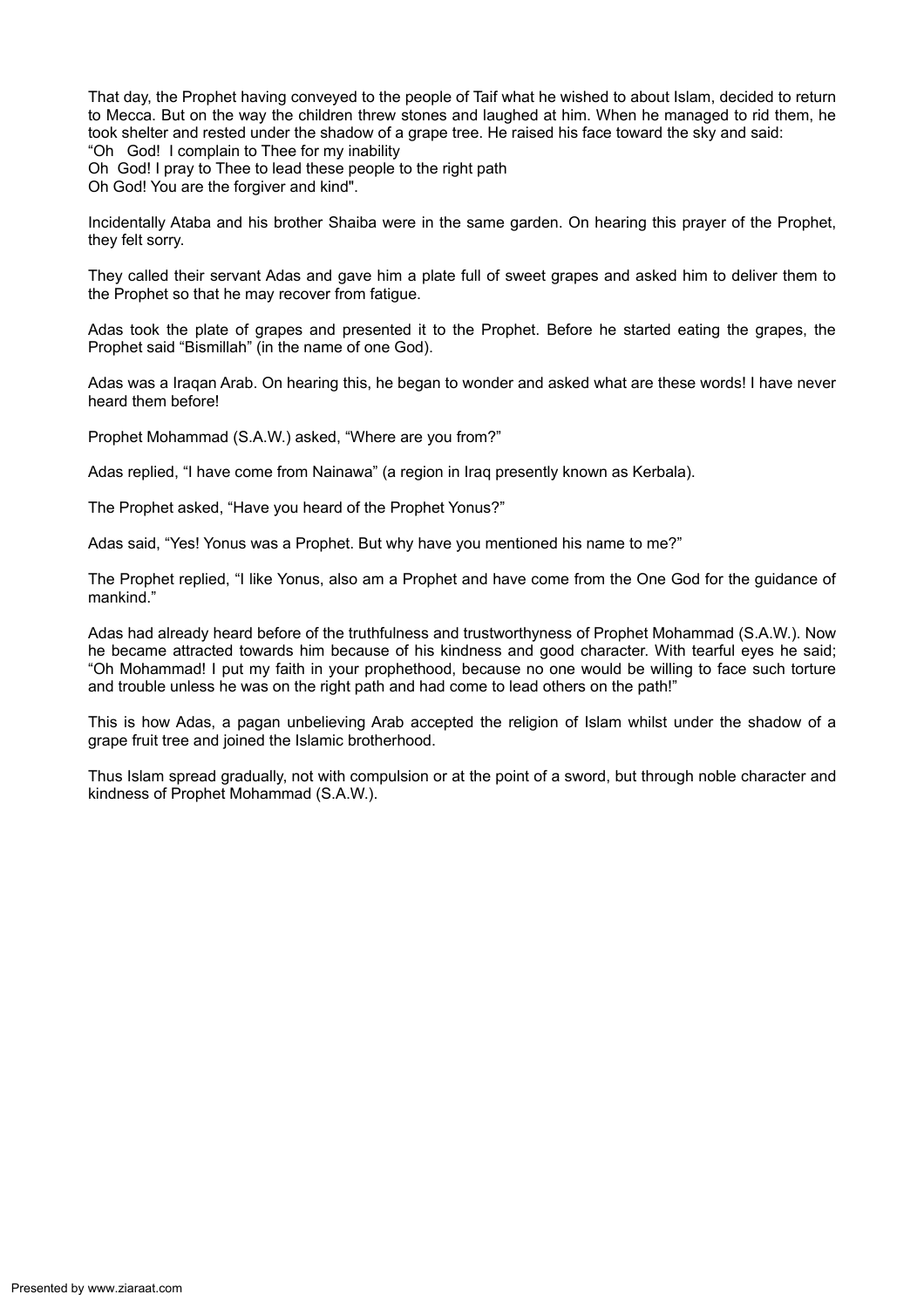# <span id="page-19-0"></span>ON THE PATH OF RELIGION

In a class at the Jaffery Primary School of Mombasa, it was time for religious instruction. The subject was: The meaning and benefits of following a religion. This is how the lesson went.

- Pupil: Please, Sir, tell us the meaning of religion.
- Teacher: Religion is a collection of beliefs. It lays down the rules of character, how to deal with your family members as well as with other people. It also teaches us rules concerning money matters. They have been taught to us by the Prophets who were messeners of God, sent for the guidance of Mankind.
- Pupil: May I know what benefit do we get from following a Religion?
- Teacher: By following the teachings of true religion, a person becomes happy in this world as well as in the next one.

Pupil: Please, Sir, tell us what religion teaches us.

Teacher: The teachings of religion mainly consist of:

- 1. **Beliefs:** To believe in One God, who created this world, the Sun, the Moon, the Stars, and other planets and everything in them. Because of his kindness, he did not leave humanbeings without guidance. He sent Prophets to guide them to the right path so that they fulfill the duties he has laid down. Those who follow the teachings of the Prophets would be successful and happy in this as well as the next world.
- 2. **Character:** Religion teaches us to be good and kind to everyone, to love everyone, to respect parents and teachers, to seek useful knowledge, to protect our rights and those of others and to live moderately.
- 3. **Social and Economic Guidance:** A perfect religion lays down rules about how to behave and deal with people when they do wrong. It also teaches us rules about money matters, how one should earn one's living, how one should take care of the poor and needy relatives, what type of business is allowed.
- 4. **Worship:** Religion teaches us that we pray to God and fast, so that by such actions we remember God and purify our Body and Mind. We should obey God only and not follow people. God has created all of us. Therefore he knows better what is good for us. He has laid down a code of life for our benefit. Therefore, it is in our interest to follow it.
- Pupil: May I know, Sir, how belief in a religion affects our lives?
- Teacher: Belief in Religion not only affects a person's spirit or soul but also his body and action.

A person who believes in one God, acts differently from a person who does not believe in God. He who believes in God cannot at any time become proud, because he knows that whatever he has acquired has been given to him by God and God can take it back whenever he wishes.

He does not look down upon other people as he knows that all of them have been created by God in the same way as he was created.

He does not bow down before anyone but God. He knows that everything has been created by God and he provides for all our needs. He alone is worthy of being worshipped. He also believes in life in the next world and always tries to do good and refrains from doing bad. The better his deeds, the better will be his life in the next world.

A person who believes in God does all the good work even if he is not paid for it or appreciated by others. He continues to do good to others. He sacrifices his time, money and energy in serving people for the sake of God, as this pleases God. He does not become selfish.

Thus belief is connected with character and character with actions. They are all connected to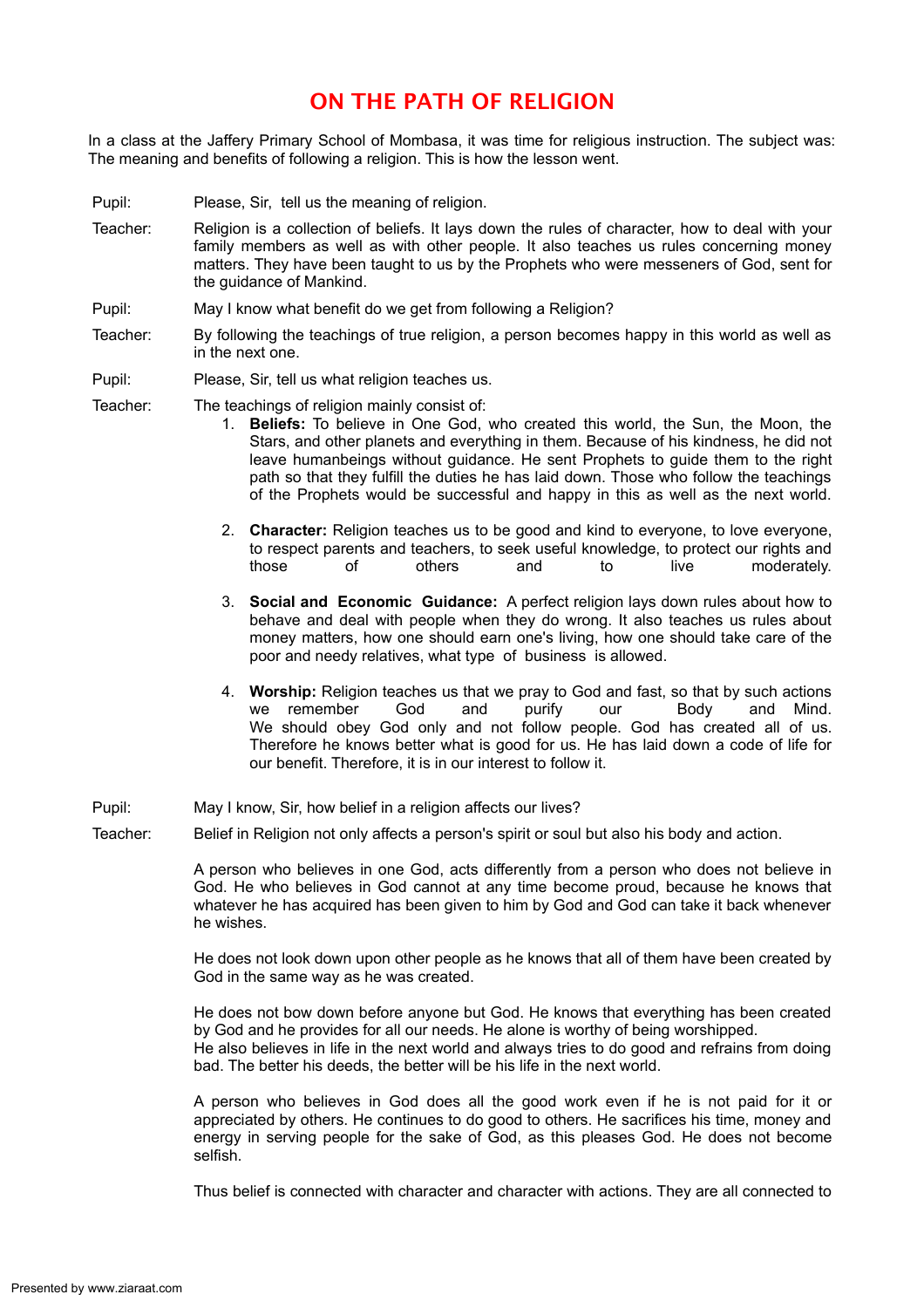each other.

Pupil: Now Sir, can you tell us what would happen if a person did not believe in Religion?

Teacher: A person who does not believe in God and life in the next world does not know who created him, why he was created and what is the purpose of his life. He is like a traveller who is lost and moves around aimlessely.

> When such a person falls into trouble, he has no where to look for help. If he wants anything, he has no one from whom he can ask to fulfill his wishes.

> A person who believes in religion asks for help from God when he is in difficulties. He asks God to fulfill his wishes. He is sure that God will help him and will grant him his desires if they are good for him. But a person who does not believe in God has no one.

> A non-believer acts according to his whims. He is most of the time selfish. He is not prepared to help others for he does not expect to get God's reward for his sacrifices for the trouble he takes for others.

> His only aim in life is to find happiness for himself at all cost. He does not know what is the purpose of his life. He does not hesitate to tell lies, steal, hurt others and do all sorts of bad things; if these actions will gain something for him. He does not know that God will punish him for his bad deeds in the next world.

> A person who believes in religion is afraid of God and will not do bad things. He knows that any difficulty that comes to him in this world is meant to test his faith in God. He, therefore, faces it patiently and prays for God's help. He knows that this will please God and he will be rewarded for it by God in the next world.

The bell rang. It was time for another lesson. When the children went home, they fully realised the need for a religion. Since then, they respected their religious teachings more and more and made every effort to follow them. In so doing they became happier and successful in life.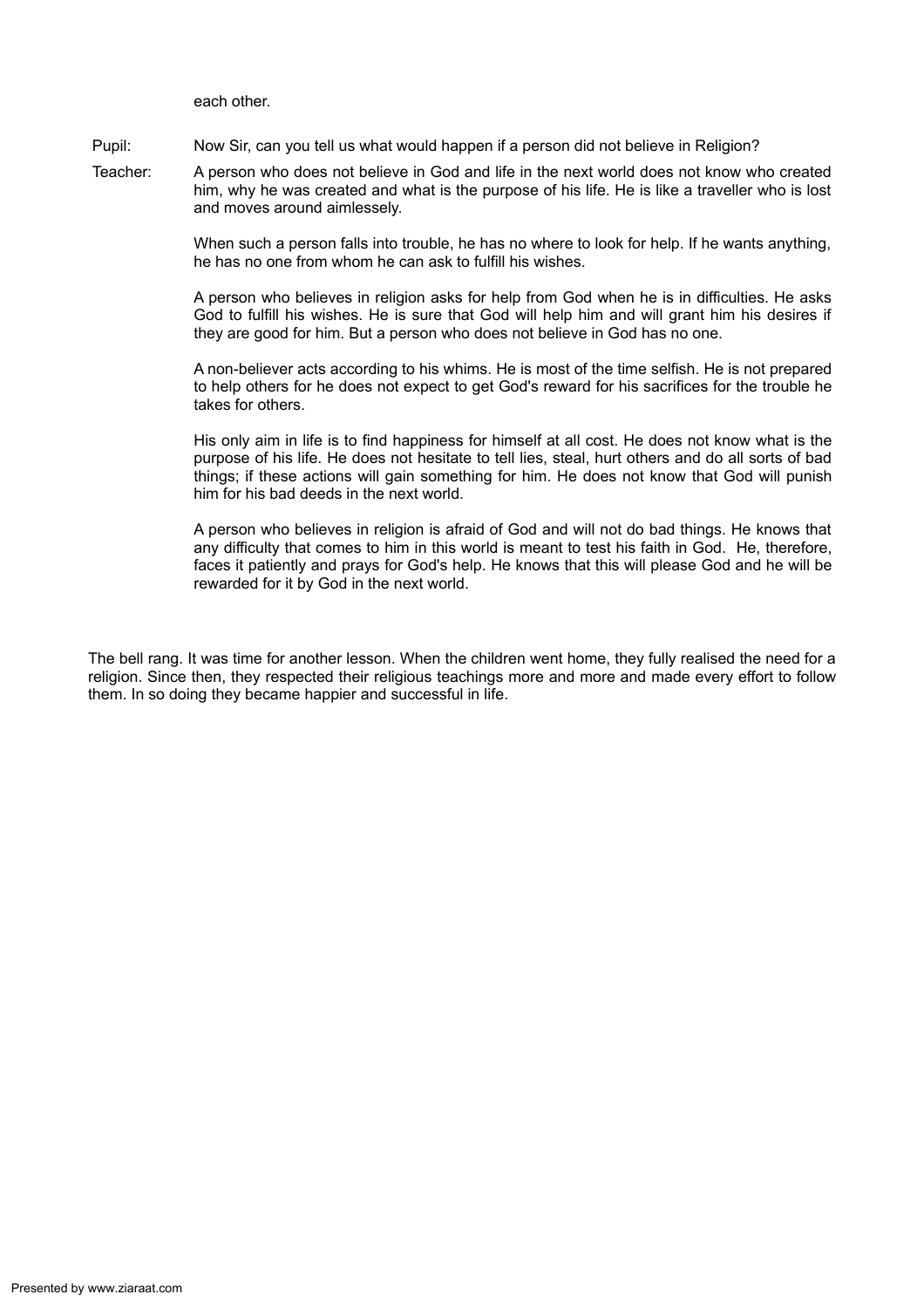# <span id="page-21-0"></span>THE ANT PRAYS FOR RAINS

Once there was a big famine in Palestine. It was during the time of the Prophet Hazrat Sulaiman (King Solomon). He came out with his people and proceeded to an open place in the desert to pray for the rains to come. Suddenly, he saw an ant standing on its two legs, raising it hands up towards the sky and saying, "Oh Allah! We are but very small among all Thy creatures. We cannot survive without Thy grace. Please bestow upon us Thy sustenance and do not punish us because of the sins of human-beings. Please send down the rains so that trees can grow, farms become green and grains become available and we have our food to eat."

Hazrat Sulaiman knew the language of all Animals. He told his people, "Let us go home. The prayer of this ant is enough." It then rained heavily and all the land became green and productive.

The ant is an intelligent creature. During warm days, it collects and stores grain inside the holes. It knows that during wet and cold months, it would not be able to go out to search for food. For fear that grain may start growing because of wetness, it splits it into two or more pieces. At times, during moonlight nights, it brings the split grains out of the stores for drying and preservation against decay. The holes under the ground are made very carefully and covered with shelter to prevent the rain water from getting inside the holes. The ant, unlike the other animals, can lift a burden twice its own weight. It is not a selfish creature. When an ant finds some store of food grains, it runs up to its group and takes its fellow ants to that place. It shows everyone of them its own find of the store. They always behave in this manner. They work and live in co-operation with each other.

This shows how the Ant works for the group and how each of them fulfils the needs and livelihood of its fellow-beings. How shame-full it is for a man, who has no regard for another man; who has no concern for his fellow humanbeings who could be starving because of want of food.

Once, while Hazrat Sulaiman was travelling together with hosts of men, jinn and birds, they reached a valley of Ants.

When the chief of these Ants witnessed the pomp and the glory with which Hazrat Sulaiman and his companions were approaching toward it. He warned all the ants to get into their holes lest they got trampled and crushed unknowingly by the approaching men and Jinn. Hazrat Sulaiman smiled at this warning sounded by the ants' chief, and ordered his companions to wait till the ants went inside their holes. "None of us should hurt any ant while passing over their land", he said.

It is said that Hazrat Sulaiman addressed the chief of the Ants and said: "How could my people hurt you or your fellow ants when they are floating through air! Don't you know that I am a messenger of God and would never act unfairly?" The chief of the Ants replied: "O messenger of God! My cautioning the ants was not for any hurt that they would suffer but to prevent them getting astray and forgetting the glory of God after seeing your pomp and show."

There is a deep meaning in this event. It shows that even the most humble and smallest of creatures has been endowed with the necessary wisdom to live safely and avoid being hurt as far as possible. It also shows, how even a small Ant does have the natural understanding of the true position of Allah. It imparts a lesson that one should not forget the true might and glory of Allah when one experiences a great power and dignity of any creature in this world.

Thus an Ant is one of the most wonderful small creatures in this world. Sura 'NAML' (the Ant) in the holy Qur'an is a chapter named after this creature. Over 1300 years ago, Hazrat Ali (A.S.) was giving a sermon in Kufa, in which he was describing the beauties of creation in various forms of life. He was referring to small creatures and asking man to study how God made them so small yet so sturdy and strong. He described the ant in these words:

"Look at an Ant. How tiny is its body and how delicate are its features! It is such a small creature that it often escapes the eye, and few people care to attach any importance to it among the living beings found on this Earth. Look at it and study its ways of life; How it crawls, how it attacks its food; how it lifts a grain so many times heavier than its body, carries it to its hole; How it stores grains; and how in summer, it gathers and stocks food for winter and rainy days." (Nahjul [Balagah](http://al-islam.org/nahj/185.htm) sermon 185)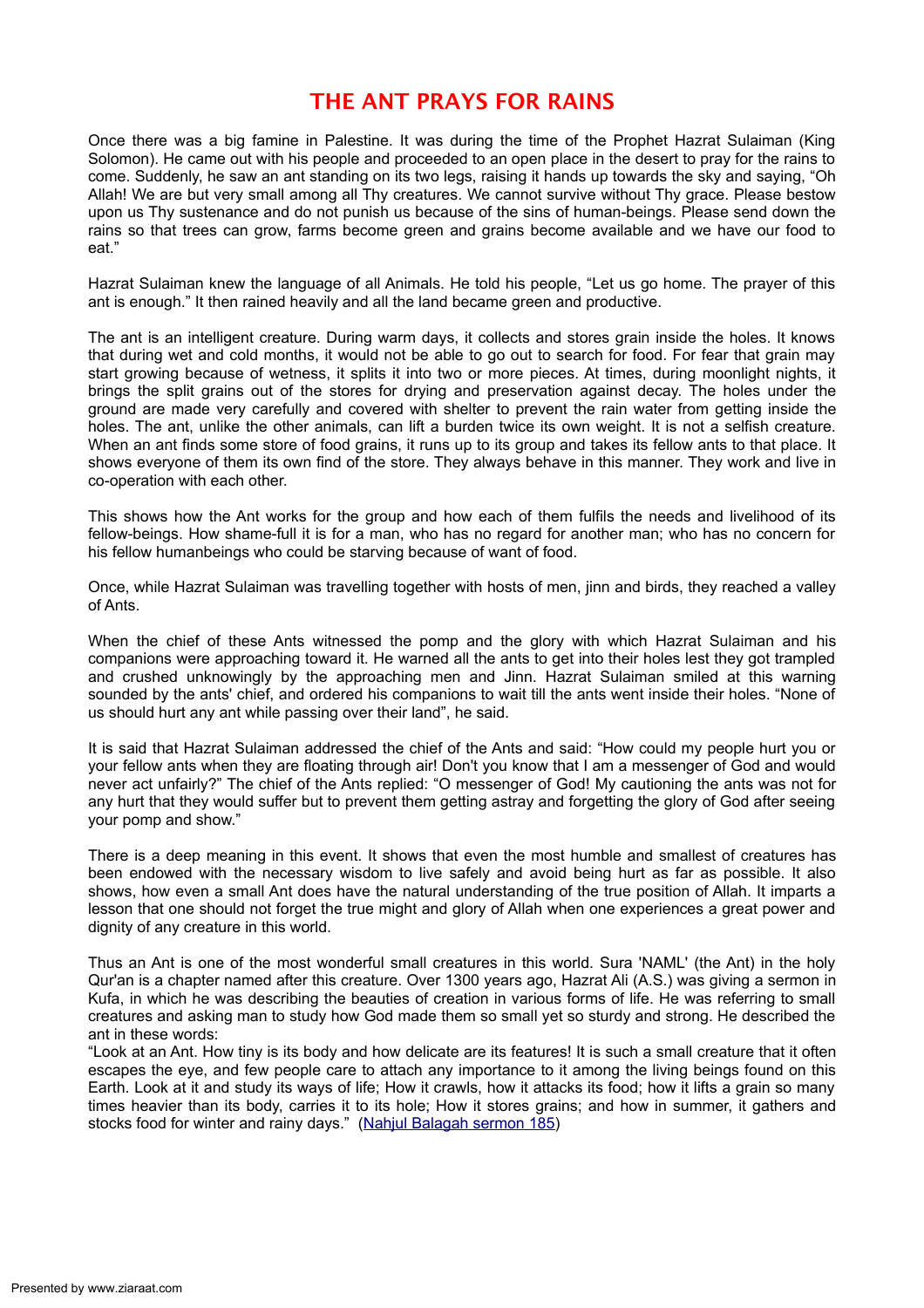## <span id="page-22-0"></span>CARE FOR THE DUMB ANIMALS

A man once came to Hazrat Muhammad (S.A.W.) carrying with him his belongings and a box. He said, "O Prophet! While I was passing through a jungle, I heard the voice of some Bird's babies. I took them and put them in this box. The moment I did that, their mother came fluttering round my head."

And the Prophet said, "Put them down." When the man put the box on the ground, the mother of the young birds joined them. Seeing this, the Prophet asked the man who now had a look of suprise on his face, "Are you surprised by the affection of the mother towards her young? I swear by Him (Almighty Allah) who has sent me, surely, God is more loving to his servants than the mother to these young birds. Return these baby birds to the place from where you took them, and let their mother be with them."

"Fear God with regard to Animals", said the Prophet of Islam, "ride them when they are fit to be ridden, and get off their backs when they are tired; surely, there are rewards for being kind and gentle to dumb animals, and for giving them water to drink."

Islam has taught that, in the eyes of Allah, the dumb Animals also have rights in the same way as man has. They should not be treated badly, tortured or left to starve without food or water.

Imam Ali (A.S.) had some ducks under his care in his house. At the time of his death, he had given particular advice to his sons to take good care of those dumb Animals, or to set them free if it was not possible to look after them properly.

The Holy Qur'an has also guided us by telling us that, in the eyes of God there is no difference between the human world and the animal world.

> وُمَا مِن دَابَةٍ فِي الأَرْضِ وَلاَ طَائِرٍ يَطِيرُ بِجُنَاحَيْهِ إِلاَّ م<br>أممَّ أمثالُكُم مَّا فَرَطْنَا فِي الكِتَابِ مِن شَيْءٍ ثُمَّ إِلَىٰ بر و و وبرو بر<br>ربهم يحشرون

"And there is no animal that walks upon the earth nor a bird that flies with its two wings but (they are) genera like yourselves; We have not neglected anything in the Book, then to their Lord shall they be gathered." (6:38)

The Prophet of Islam was once performing ablution (Wudhoo) for prayers from a pot of water. A cat passed there and turned its eyes at the pot of water with a thirsty look. The Prophet realised at once that the cat was very thirsty, so he stopped the ablution (Wudhoo) and placed the pot before the cat. Only after the cat had fully quenched its thirst, did the Prophet resume the ablution (Wudhoo).

By this action, the Prophet has shown that quenching the thirst of even a small dumb Animal is a noble act full of virtue and should be given first attention before one prepares for offering prayers to God.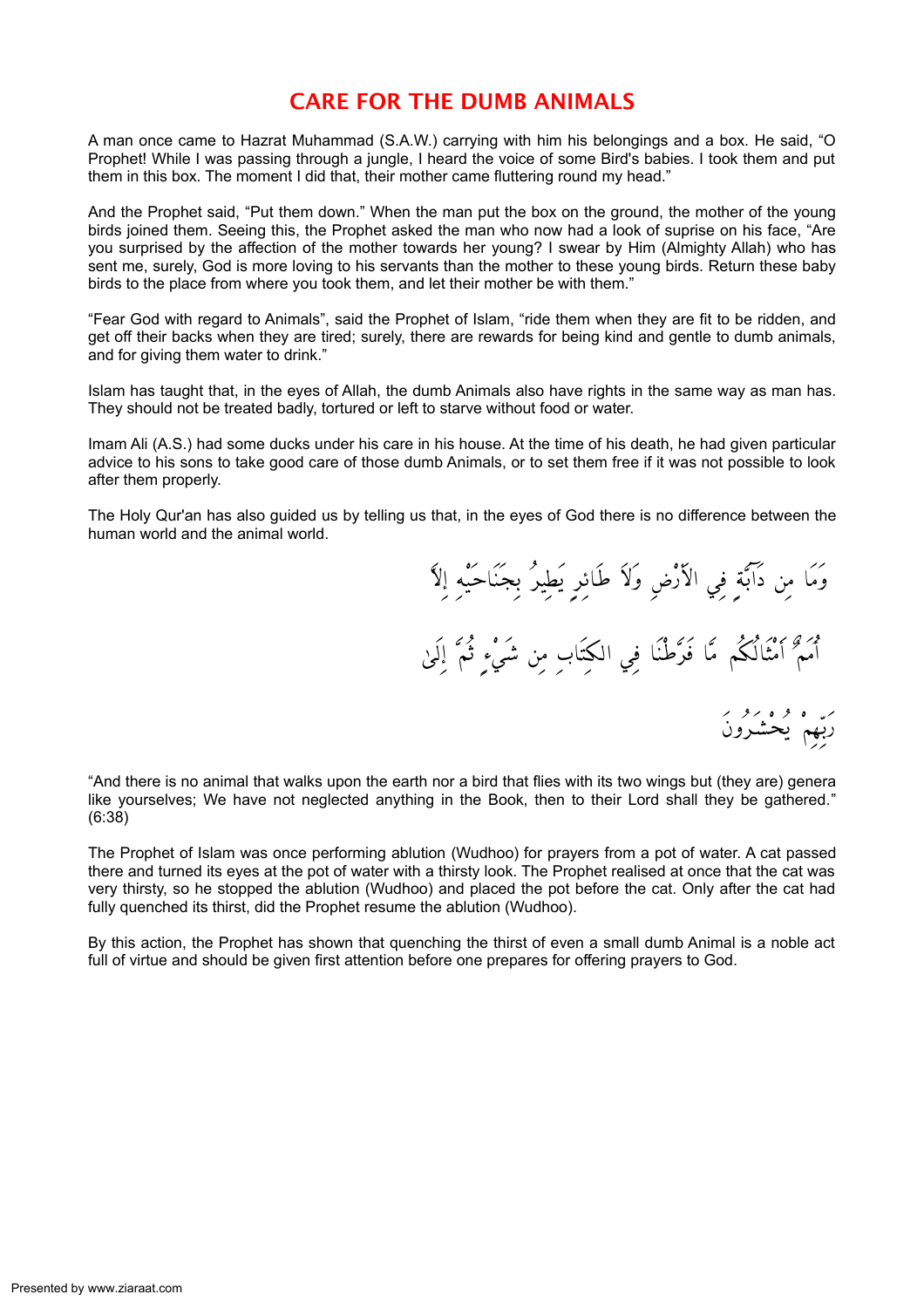# <span id="page-23-0"></span>HAZRAT SULAIMAN (SOLOMON) THE KING PROPHET

For the guidance of mankind, Allah honoured four famous Prophets by revealing to them four Holy Books as under:

- 1. Taurat to Hazrat Musa (Moses);
- 2. Zaboor (Psalms) To Hazrat Dawood (David);
- 3. njeel (Evangel) To Hazrat Isa (Jesus);
- 4. Qur'an To Hazrat Muhammad Mustafa (S.A.W.).

The commandments of Allah are contained in these books. The first three books were for the earlier times. The Holy Qur'an is the last book of God and is for the guidance of entire mankind till the day of judgement.

Hazrat Dawood eventually became King of his people. He had 19 sons. Each of them hoped to inherit the father's Throne. Allah revealed to Hazrat Dawood a few questions and their answers and commanded him to put the questions to each one of his sons. Whosoever answered those questions correctly, would inherit the throne of the father, Hazrat Dawood.

One day Hazrat Dawood called all his sons in the presence of the scholars and the chiefs of the tribes of his Kingdom. He then put forward the following questions:-

- 1. Which thing is closest (nearest) to man?
- 2. Which is the farthest thing?
- 3. Which two things are attached to each other?
- 4. Which is the most awe creating thing?
- 5. Which two things remain unchanged?
- 6. Which two things are always different?
- 7. Which two things are opposed to each other?
- 8. What is the action the result of which is good?
- 9. What is the action the result of which is bad?

The sons of Hazrat Dawood felt helpless and could not answer any of these questions. Then the youngest of the sons, Hazrat. Sulaiman (Solomon) stood up and gave the following answers: —

- 1. The nearest things to a man is the hereafter (Life and Death as one may die any moment);
- 2. The farthest things is the time which has passed away (which is not to come again);
- 3. The two things that are attached to each other is man's body with the soul;
- 4. The most awe-creating is the man's body (dead) without soul;
- 5. The two things which remain the same are the sky and the earth;
- 6. The two things which are different are the day and night;
- 7. The two things which are opposed to each other are life and death;
- 8. The action the end of which is good is patience and forebearance at the time of anger;
- 9. The action the end of which is bad is Haste at the time of anger.

Hazrat Dawood, obviously, was very much impressed with these correct answers and appointed Hazrat Sulaiman as his successor.

Thus it will be seen that it was the supreme knowledge and understanding that made Hazrat Sulaiman succeed his father and become the Great King Prophet.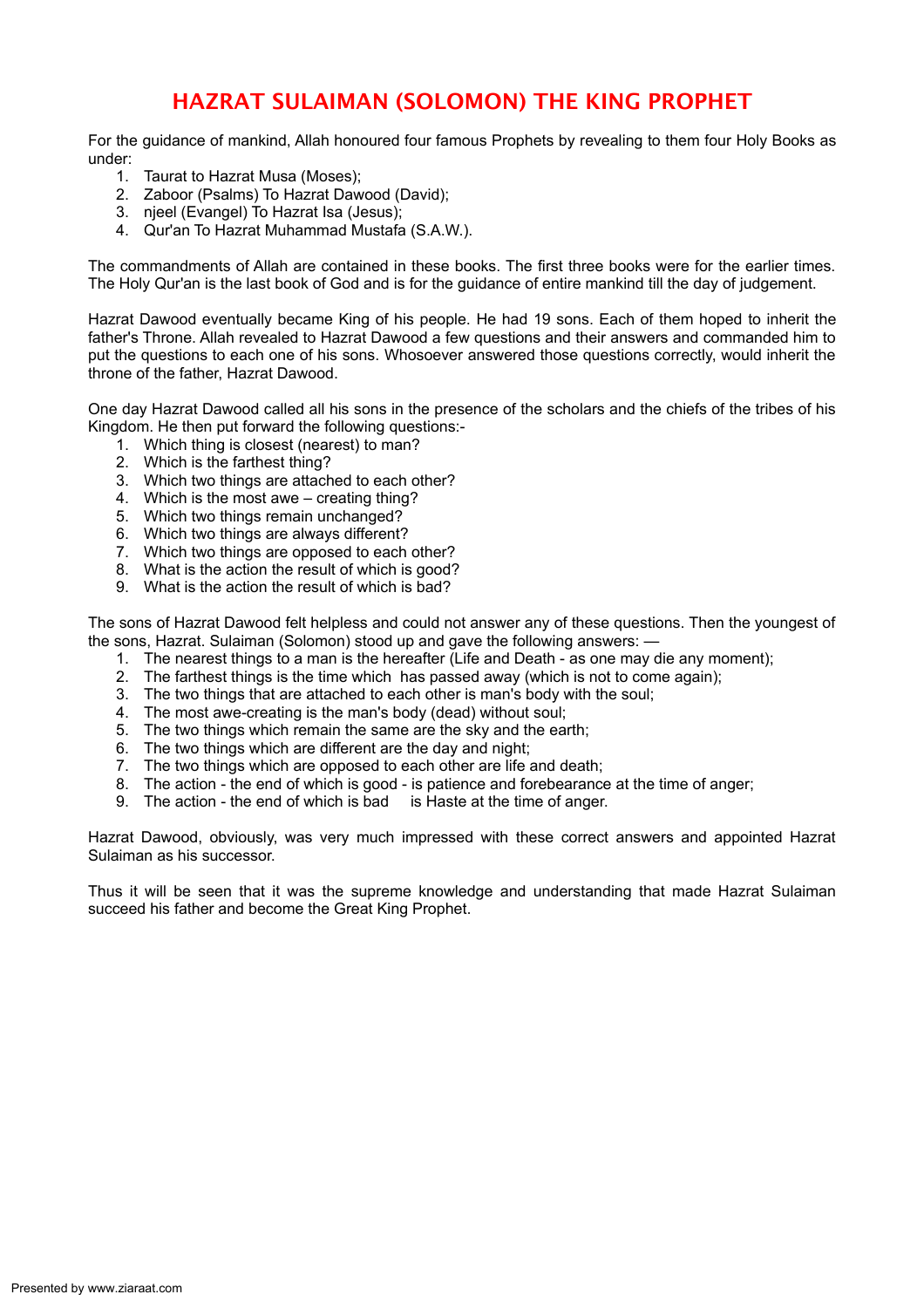# <span id="page-24-0"></span>HERE COMES AL-AMIN -THE TRUSTWORTHY

It had rained heavily and continuously for a long period, and the water poured down towards the Holy Ka'ba in Masjid-UI Haram, the big mosque in Mecca. The Ka'ba was in the lower section of Mecca. It had become old and collapsed.

So the rebuilding was started. The work progressed well enough until AI-Hajar-UI-Aswad — the Black Stone was to be put back in its place.

Each quarter of the Ka'ba was being built by one leading family of Quraish - the big and prominent tribe of Mecca. Each family of Quraish felt the Honour of placing the Black Stone belonging to it.

The disagreement became deeper, and led to a lot of argument, shouting and abuse. The members of each big family were thinking that a War was going to break out. None of them was willing to change his position. They regarded it as a great insult if they didn't have that special honour of putting the Black Stone back in its place.

One member stood up and said, "I have a suggestion, let us wait till tomorrow and see who enters the Masjid-UI Haram first in the morning; then let him decide." All agreed, since that sounded like a good suggestion.

They anxiously waited next morning to see who was the first to come and enter Ka'ba. Suddenly they heard footsteps heading towards them. It was Muhammad (S.A.W.), the son of Abdulla. Everyone, of course, knew, loved, admired and respected Muhammad (S.A.W.). So with a loud voice, everyone said, "here comes Al-Amin" and the voice echoed through the place over and over again.

He was surprised to hear of that title with which they called him. He was told about what the people of Quraish were fighting for. It was all silent for a while. Everyone thought his family was going to be favoured. Their hearts were beating hard and they were getting anxious and impatient.

Muhammad (S.A.W.) put his robe on the floor, took the sacred Black Stone and put it in the centre of the robe and said. "The chief of each family will take one corner of the robe and lift it together." With that, each understood a marvellous example of justice in sharing the honour. It showed how Muhammad's intelligence far exceeded those around him. It also showed his great capacity to solve difficult problems with such ease.

When the robe with the Black Stone was lifted to a reasonable height, Muhammad (S.A.W.) took the Black Stone and put it in its proper place by his own hands. None felt insulted, and each had his share of the privilage and honour.

This is how Muhammad (S.A.W.) the Prophet of Islam suceeded in uniting the ever-fighting and ignorant Arabs with his honesty, justice and noble character.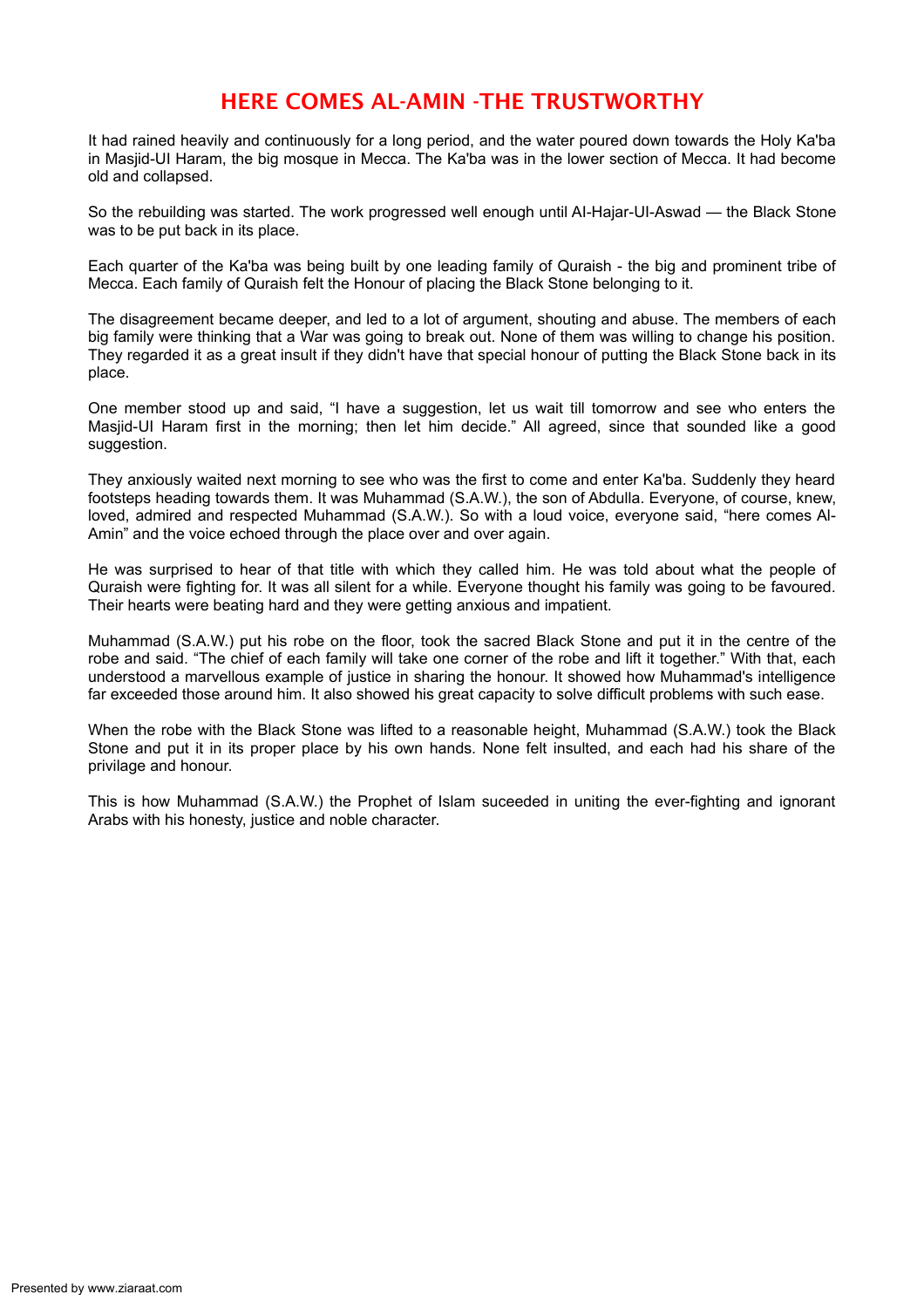# <span id="page-25-0"></span>HERACLEUS AND ISLAM

Arabia, during the time of the Holy Prophet Muhammad (s.a.w.), was a country without any central authority. It was a country far from the civilised nations of those days.

At the time Prophet Muhammed (s.a.w.) was spreading Islam; asking people to turn away from worshipping idols to worshipping Allah, the Almighty, the All-Knower, the Master.

The Prophet sent letters of invitation to Kings and Rulers of various countries in the world, inviting them to embrace Islam. Many of the letters were met with a favourable response whilst others were rejected. In many cases, the Messengers of the Prophet were badly treated and abused. But the Prophet was not worried by these setbacks. He was inviting people to the right path and a few setbacks could not deter him from propagating Islam.

Abu Sufyan, a leader of the tribe of Quraish and the arch enemy of the Prophet was in Constantinople on a business trip, when the Prophet's letter of invitation reached Heracleus, the Bazantine emperor of Eastern Roman Empire. Heracleus, at the time was in his court at Constantinople celebrating his victory over the Persians.

Heracleus read the letter through an interpreter and then asked the people in his court, to find out if there was someone in the city who knew the Prophet. Abu Sufyan with his companions was brought into the court.

The emperor asked Abu Sufyan, "What kind of family does Muhammad belong to?"

"Noble", replied Abu Sufyan

"Has there been a King in his family?" Heracleus asked.

"No," said Abu Sufyan

"Are the people who have accepted his religion poor or rich?" Heracleus questioned again.

"They are poor", replied Abu Sufyan.

Heracleus was now becoming more and more interested and he went on asking questions.

His next question was, "Are his followers on the increase or decrease?"

"Increasing", Abu Sufyan replied shortly.

"Have you known him to tell lies?" asked Heracleus.

"No", admitted Abu Sufyan.

"Does he ever go against his convents?" Heracleus once again asked.

"Not so far. But we have to see whether he carries out the new agreement made between us and him", Abu Sufyan answered lengthily for a change.

"Have you ever fought him in wars?" Heracleus questioned.

"Yes", answered Abu Sufyan

"What has been the result?" Heracleus asked, getting more and more interested.

"Sometimes we have won, sometimes he", replied Abu Sufyan.

"What does he teach?" asked Heracleus

"Worship One God, join no partners with Him, carry out your prayers, be chaste, speak the truth and keep union with your relatives" answered Abu Sufyan, even surprised at his own answer as it sounded like he was preaching Islam.

Heracleus, stood up and said, "If all you said is true, then I am sure that this Prophet's Kingdom will reach here where I am standing. I was certain that a Prophet was coming, but I didn't know that he would be born in Arabia. If I were to go there, I would embrace Islam and wash the Prophet's feet with my own hands."

This was the way in which the Prophet spread Islam. He impressed them by his truthfulness, honesty, noble character and dedication in the service of Allah. He did not compel people to accept Islam under threat of waging wars, nor did he compel people to accept Islam by the force of the sword. He fought only in defence, and only when the enemies waged war on him.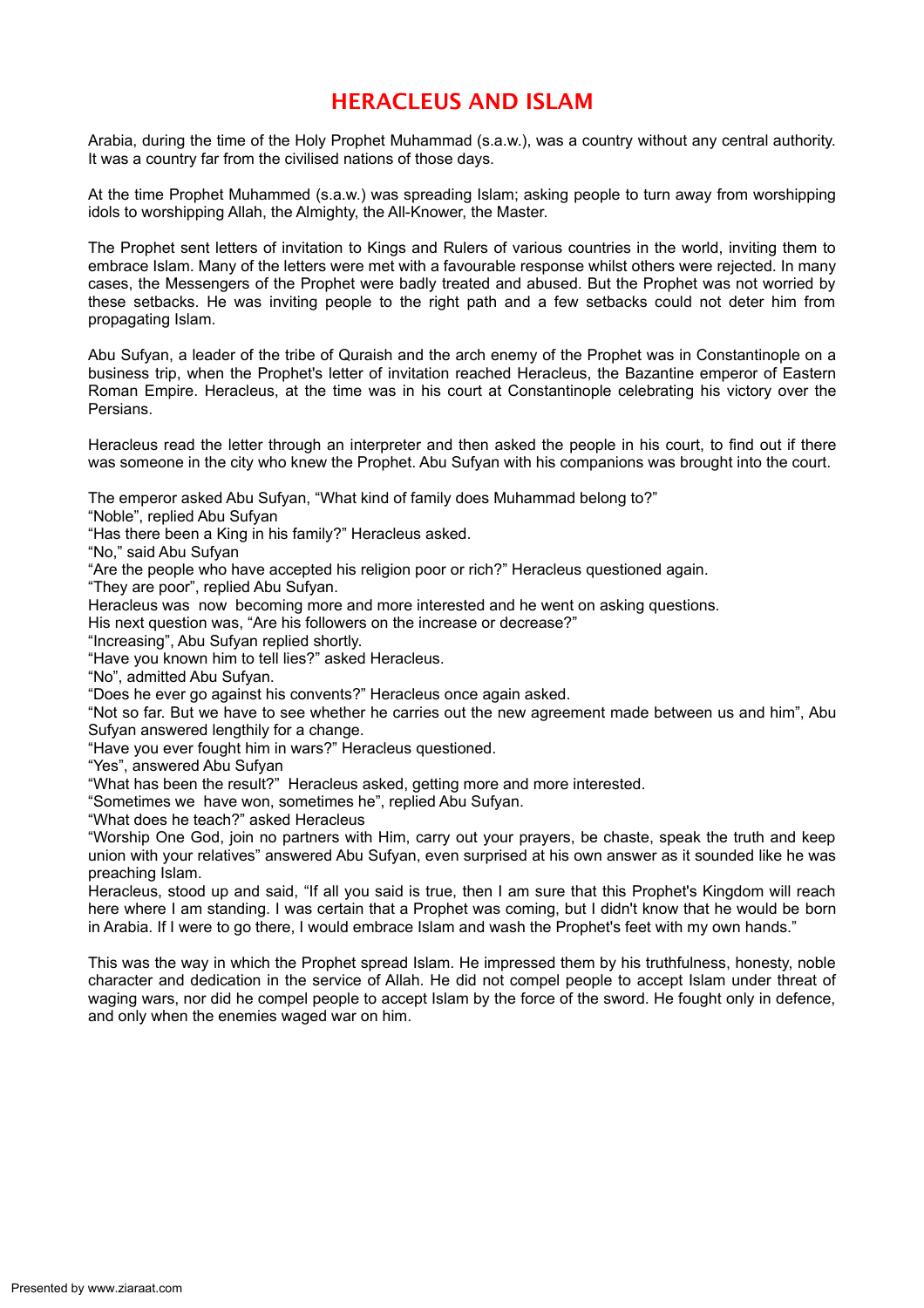# <span id="page-26-0"></span>JA'FER - AT - TAIYAAR THE REFUGEE WHO BROUGHT ISLAM TO AFRICA

When the Holy Prophet Muhammad (s.a.w.) began to preach religion of Islam in Mecca, those who did not believe in him and his message, opposed and troubled him. They called him a lunatic and a sorcerer. They offered bribes to persuade him to stop preaching the religion. When all these ways failed, they used harsh threats against the Prophet and the new Muslim converts.

During all these years, the Holy Prophet enjoyed the protection of his uncle Abu Talib. He always stood by his newphew and did not let anyone harm him. The sons of Abu Talib, one by one, accepted Islam. Hazrat Ali (a.s.) was right, from his childhood, under the care of the Prophet and was the first one to declare his true faith, Islam, when the Prophet proclaimed his prophethood. He always stood by the Prophet firmly and faithfully both in good and difficult times. Among the other sons of Abu Talib (a.s.), Ja'fer also accepted Islam and so did Aqeel, the other son of Abu Talib.

The torture and oppression which the Holy Prophet and the small group of his followers had been subjected to, had increased so much that life became unbearable. The Holy Prophet decided on an action which not only saved the lives of his followers but also spread the message of Islam to other countries. He therefore, decided to send some of his followers to Abyssinia., which was just across the Red Sea, to the south of Mecca.

The Holy Prophet had great faith in Ja'fer the son of Abu Talib (a.s.) and brother of Hazrat Ali (a.s.). The handful of Muslim refugees including men and women under the leadership of Ja'fer crossed the Red Sea. This is known to be the first migration in the history of Islam, which occured in the fifth year after the Prophet had proclaimed Islam in 615 A.D. They were joined by more immigrants who had become the victims of the enemies of Islam. The number of the refugees rose to eighty-two men and eighteen women.

On arrival at the capital of Abyssinia, Ja'fer and his companions paid a visit to the Emperor Negus. The Emperor was very much impressed with the knowledge, behaviour and the politenes of Ja'fer and he received him with much honour and entertained him as a respected guest.

When the non-believers of Quraish in Mecca came to know of this, Abdulla Bin Rabia and Amr Bin 'Aas together with some other people took some expensive gifts and arrived at the court of the Emperor Negus. On entering the court, they prostrated (bowed in sajda) before the Emperor and presented him with the gifts. Then they said, "Someone in our country has invented a new religion and some people have joined him. We tried to stop this, but some of his followers have taken refuge in your country. Now, we appeal to you to throw them out and hand them over to us." The Emperor replied that he had already given protection to them and would not throw them out of the country, but he would ask them to come there before them. So saying, the Emperor called in the Muslim refugees.

Hazrat Ja'fer took with him some close companions and arrived at the court. But he did not prostrate (bow in sajda) before Negus. People in the court criticised him for this and asked him why he had not bowed down before the Emperor as was customary. Hazrat Ja'fer promptly retorted, "We do not bow down before anybody except God." The Emperor knew that this was the true and basic teaching of divine religions. He called Ja'fer and gave a respectful place near him. He then informed Ja'fer that some people from his country of origin had come there with a complaint that he had deserted his old religion and started a new one which rejected the original idol-worship. Hazrat Ja'fer in very impressive language, replied:

"O King! We were in deep ignorance and barbarism; we adored idols, we lived in unchastity; we ate dead animals, we disregarded the duties of hospitality and neighbourhood; At that time, God raised among us a man, who is pure, truthful and honest. He called us to believe in One God and taught us not to associate anything with Him. He forbade us to worship idols, enjoined us to speak the truth, to be faithful to our trusts, to be merciful and to regard the rights of neighbours. He forbade us to speak evil of women. He ordered us to keep away from vices, to offer prayers, to pay alms and to observe the fast"

Negus told Ja'fer to recite some words from the Holy Quran. Ja'fer commenced with Bismillah and proceeded to recite a few lines from Surae Maryam with such sincerity and sweet voice that the Emperor and his people were very much moved and began to weep. When the Emperor heard the verse concerning Hazrat Isa (Jesus), he was very touched and said that the words resembled those which were bestowed upon Hazrat Musa (Moses) and Hazrat Isa (Jasus).

The Emperor rejected the appeal of the Quraish and ordered Amr bin 'Aas to take away the gifts he had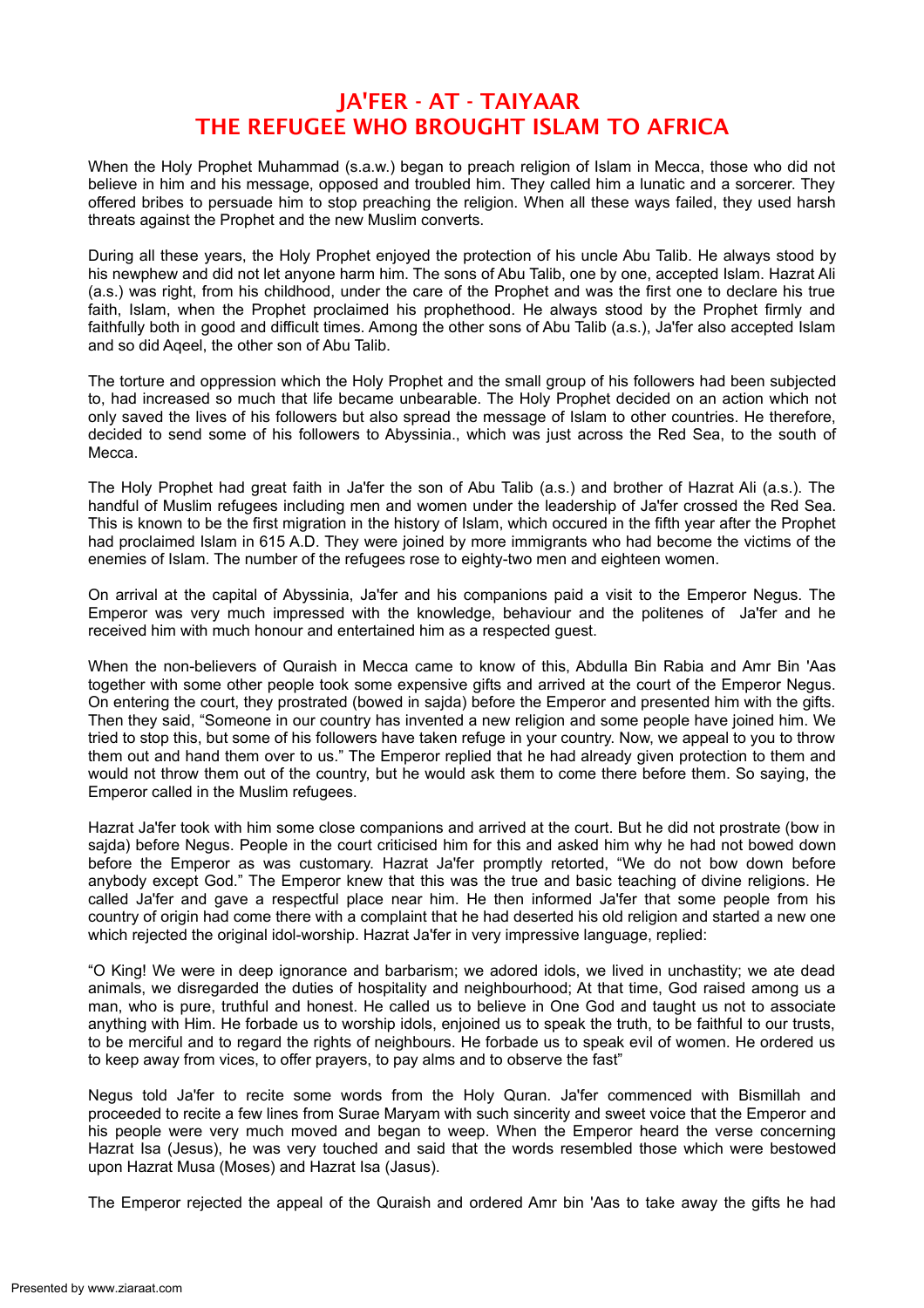brought. Amr bin 'Aas went away but having thought of something, he returned to ihe court the next day. He made a cunning move by suggesting to the Emperor to ask the Muslims as to what their belief was concerning Hazrat Isa? Hazrat Ja'fer was called to the court again and was given a very respectful welcome. The Emperor then asked: "What does your Prophet (Muhammad (s.a.w.)) say about Hazrat Isa (Jesus)?"

The Muslims became worried but Hazrat Ja'fer, with great peace of mind, replied: "O King! Our Prophet is guided by God in what he says." Saying this, he proceeded to show an Ayat from the Holy Quran and requested Negus to read it:

âÄâsâäoÂB ãÐãÃåRáº 틮 åYáÃág åkáº çÁÒâsán áäÙãH áÈáÖåoáÆ âÌåQB âe×ãtáÇåÂB CáäÆ âÌãä×áRâÊ á¸å×á¾ åoâ«ÊB áÅCá¯áä§ÂB ãÉáÚâ¾åGáÖ CáÊCá¾ çUá»Öãäkã{ âÐâäÆâFáÑ áÉÒâ¿á¶åKâÖ ÔáäÊáF åoâ«ÊB áäÈâ[ ãVCáÖÝB âÈâÏáÂ

"The Messiah (Isa), son of Marium is but a messenger; messengers before him have indeed passed away; and his mother was a truthful woman; they both used to eat food. See how We make the communications clear to them, then behold, how they are turned away." (5:75)

Negus was extremely pleased to learn this and said: "This actually is also there in our book of Injil." He then expelled Amr bin 'Aas and the infidels of Quraish from Abyssinia. From then onwards, Negus had high regard for and faith in Islam.

Thus Ja'fer had done a great service to Islam. He preached the true message of Islam in Abyssinia and stayed there for fifteen years before returning to Medina.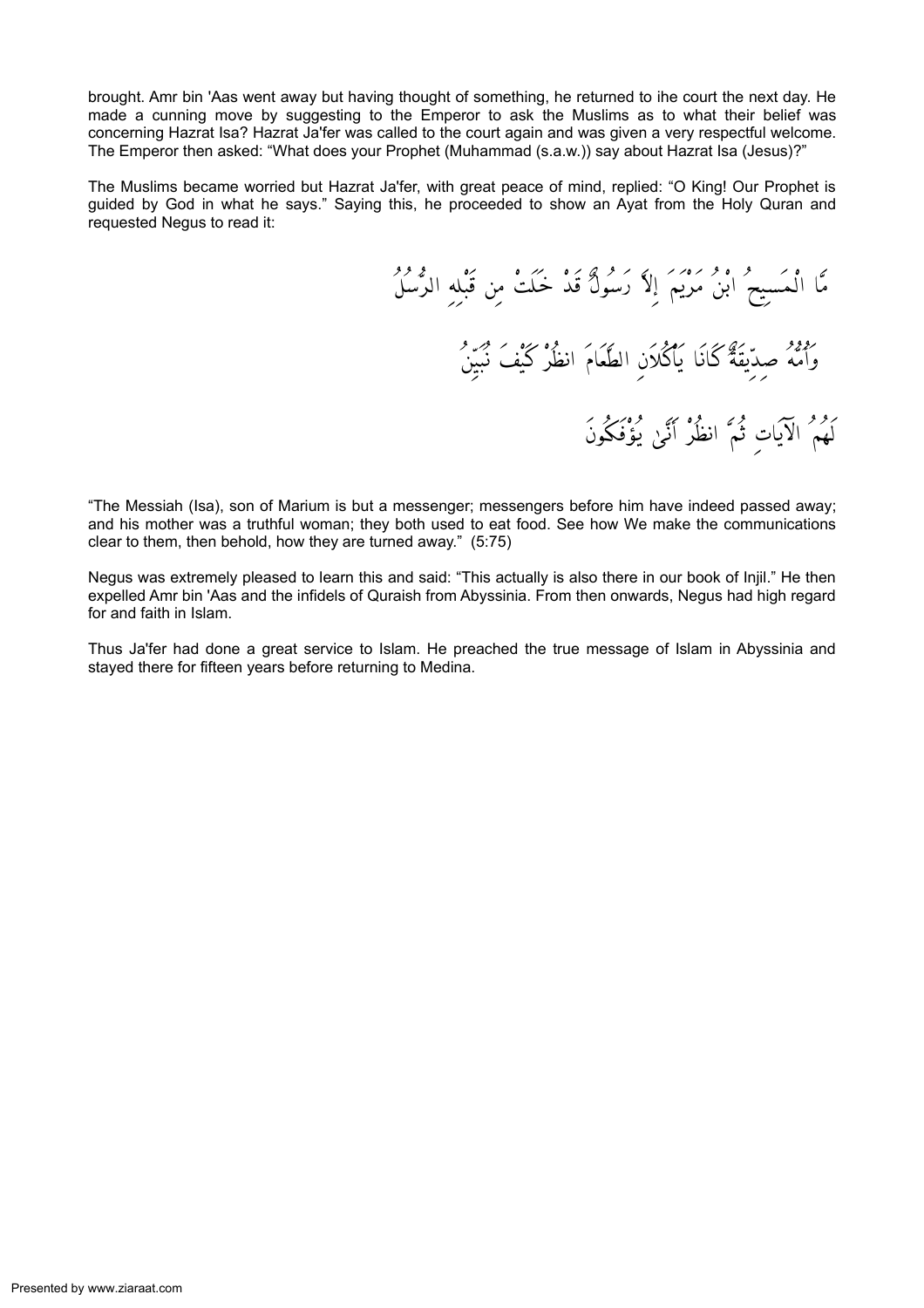# <span id="page-28-0"></span>HAZRAT IBRAHIM AND THE IDOL WORSHIP

During the olden times, people everywhere used to carve stones and make idols for worship. These statues were considered as gods, and people bowed and prayed before them. Namrud, the King of Babylonia, was once informed by his astrologers that someone was going to be born who would destroy his kingdom. He would teach people another religious concept: that of worshipping none but only one God.

On hearing that, Namrud gave orders that no woman would conceive, hence no child would be born in his kingdom. If any child was born, it would be killed immediately. The mother of Prophet Hazrat Ibrahim became pregnant. But by the will of Allah, no sign of pregnancy was to be seen. When the time of birth of the child came nearer, she went out of the town and hid in a cave. There, Hazrat Ibrahim was born. She then covered the child with a cloth, closed the mouth of the cave with stones and returned home without the child. She told nobody of what had happened.

The child was alone in the cave with no one to care for him. He was sucking the milk which flowed of his fingers - by the grace of Almighty God. The child grew up under Allah's protection. From time to time, his mother would come secretly to the cave to watch him. This went on for thirteen years. On one occassion when the mother visited the son, he beseeched her to take him out of the cave. The mother warned that he would be killed by the King if he came to know about him. But the child insisted that he be brought out of the cave as 13 years had been a long time.

Thus Hazrat Ibrahim came out of the cave for the first time. It was late In the evening when the sun was setting. When the night grew dark, he saw a star and he said, "Is this my Lord?". But when it set, he said, "I love not the setting ones." Then, when he saw the moon rising, he said. "Is this my Lord?." But when it set, he said, "If my lord had not guided me, I would have certainly been among the mistaken ones." Then he saw the sun rising and said, "Is this my Lord? Is this the greatest?." But when it also set, he said, "O my peoplel Surely, I am clear of what you set up with Allah. Surely, I have turned myself wholly to the One Who created the heavens and the earth. I am not of the ones who believe and worship anything else other than Allah - the one God."

The people, at that time were not only idol-worshippers but they were also worshipping the stars, the sun, the moon etc. All the time, he was making them realise their error in their choice of 'gods'. He was showing his people what they called a god, did not deserve to be called god and worshipped if it disappeared at times. So Hazrat Ibrahim started preaching the belief of One god and persuading his people not to worship anything else but Allah, the one and only God.

Once, it was the time of annual festival in the town and according to their custom, Namrud, the King, went out of town with all his people to celebrate the day. Hazrat Ibrahim did not accompany them but stayed behind. He went to the temple where all the idols were kept, and broke all of them one by one. He left the biggest idol untouched, but put the axe on its shoulder.

When the King and his people returned they were very angry to see their idols destroyed. He said that he would kill the person who had caused that damage. The people told him that it must be a young man, named Ibrahim who always preached against the worship of idols. He must have destroyed them.

When Hazrat Ibrahim was asked if it was he who broke the idols. He replied, "Why do you not ask the chief (of the idols) who is standing safe. Perhaps he has done it, that is if your idol gods can speak, ask them as to who broke them." Thus Hazrat Ibrahim did not utter a lie denying what he had done. He only wanted the people to first ask their own idols as to who had done it.

Namrud got very angry and asked his people their opinion. Every one suggested that Hazrat Ibrahim be punished by burning him alive in a big fire.

So, Hazrat Ibrahim was jailed, while Namrud ordered that all available firewood in the forest be collected and be heaped up in one open place. When this was done, it was set alight. The fire burnt fiercely and widely for days and days. It had generated so much heat that no bird dared to fly nearby. At the appointed day on which Hazrat Ibrahim was to be put in the fire and burnt, Namrud with his large army and followers came out to that place to watch. On seeing the huge fire and the intense heat, he began to ponder as to how it would be possible to convey Hazrat Ibrahim into the fire. Suddenly Satan, the devil, came and suggested that a type of a crane be prepared which could be used to hurle Hazrat Ibrahim into the fire. This would cut out the need of any assistance of human hands to do the risky job of delivering the Prophet into the raging fire.

The crane was constructed and Hazrat Ibrahim was lifted and readied to be dumped into the fire. On seeing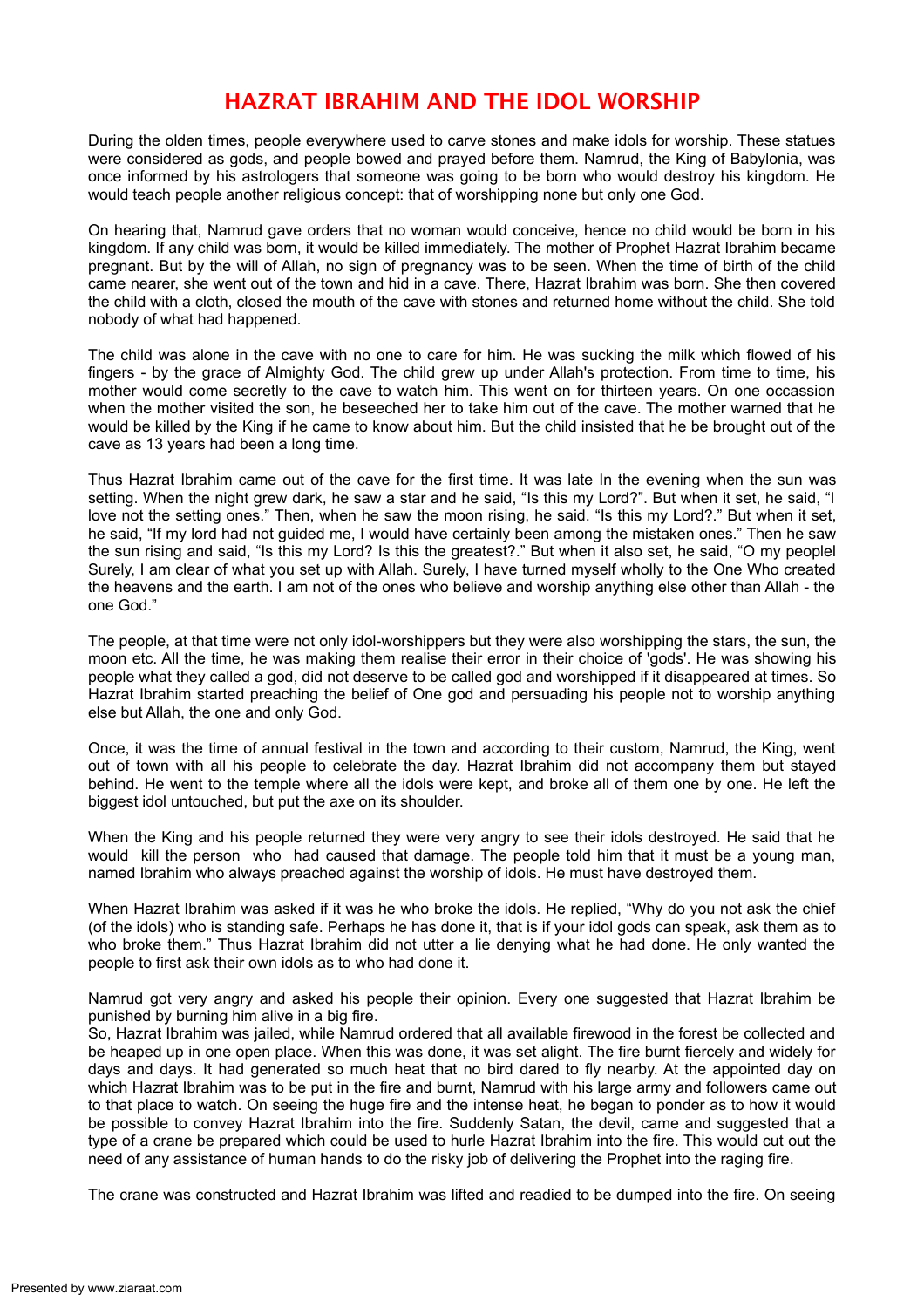this tragic happening, the angels in the heaven and all the creatures in the sky became deeply upset. Taking permission from Almighty Allah, one by one, they all came to Hazrat Ibrahim to inquire if they could be of any help to him. The Prophet said that he was seeking help and protection from none of them. The one from whom he expected help (that is Almighty Allah), was fully aware of the dangerous situation in which he was and would help him if need be.

Just then, the angel, Gibrael came to the Prophet and gave him a ring on which the following was inscribed (written):

> "There is no God but Allah" "Mohammed is the Prophet of Allah" "I depend and rely upon Allah" "I submit my affair to the will of Allah"

Hazrat Ibrahim put the holy ring on his finger and the grace and blessing of Allah began to be showered upon him. Then came the command from Allah, "O fire! Be nothing but coolness and peace for Ibrahim."

Thus the burning fire instantly lost its heat and no harm came to the Prophet.

It is related that when Prophet Hazrat Ibrahim was being thrown into the fire, the angels in the heaven and the birds in the air cried in protest. One of them, a small weak bird decided to burn itself along with the Prophet. As it was flying towards the fire, the angel Gibrael was sent by Allah to inquire the reason why it was going to commit suicide. The angel stopped the bird on the ground and asked it to explain its strange action that of trying to burn itself along with Hazrat Ibrahim. The bird said: "Don't you know that the friend of God is to be burnt in the fire? As it is not within my strength to save him, I am showing my sorrow and sympathy by accompanying him into the fire!"

The angel conveyed this incident to Allah. Then came a command from Allah to tell the bird that it Would be rewarded for its sincere feeling shown for the Prophet. It was asked what it wished to have so that the wish be fulfilled. The bird in reply said: "I do not wish to have anything from this world. All I wish is to constantly remember Allah in prayer. There are a thousand and one names of Allah. I know hardly a hundred names. I wish to be taught the remaining names." Almighty Allah fulfilled its desire. As it flew from tree to tree, it went on singing the names of Allah, thus remembering Him day and night.

To respect and sympathise with the friends of Allah; to remember Allah constantly in prayer is better than fulfilling worldly desires. This is what the little weak bird has shown to us. These are the acts of virtue which would one day undoubtedly earn great rewards from Allah.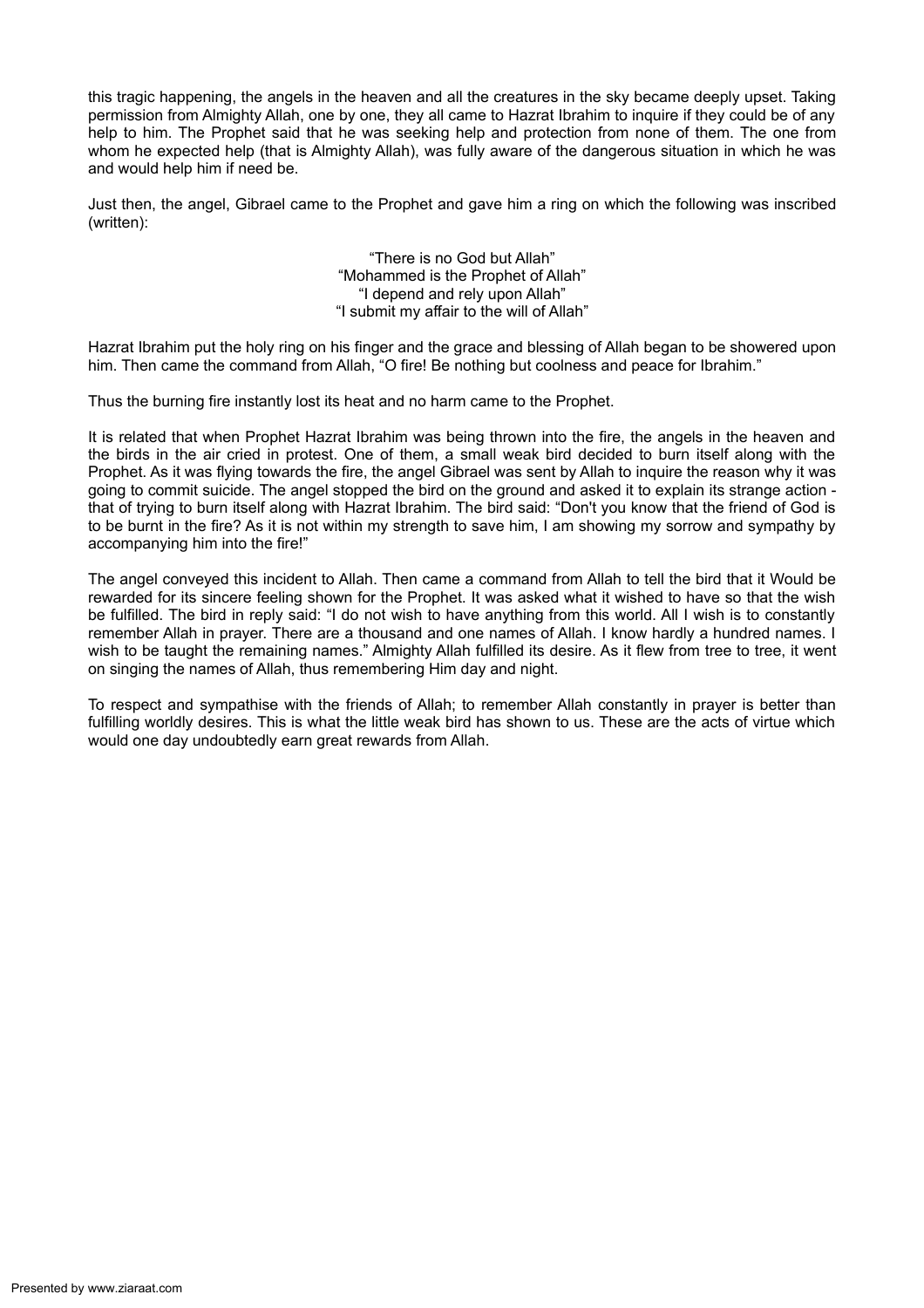## <span id="page-30-0"></span>THE PROPHET MUHAMMAD (S.A.W.) ENTERS MADINA

The camel has, since olden times, proved to be a very useful animal for desert journeys. It has shown to be dependable and sturdy animal for desert transport. The reason is that it has been created with certain special features which are not to be found in any other animal. It can walk in the hot desert under scorching sun for days and days without feeling tired or thirsty and arrive at the intended destination with his rider - the traveller. Hence the Arabs have named this animal as the 'Ship of the Desert'.

It was this same animal which had fulfilled in excellent manner the task of conveying the Prophet of Islam from Mecca to Medina. It had also served well in the cause of Islam.

The Prophet, tried of the tortures by the disbelieving Quraish, decided to migrate from Mecca to Medina. He had hidden himself in the cave of Thaur to protect himself against the enemies who wanted to kill him.

Hazrat Ali (a.s.) sent three camels with a guide to the cave. The Prophet, mounting one of the camels, left the cave in the dark of the night, destined for Medina. On the way, several miracles took place which showed that God's help was always there to protect the Prophet against the attacks of his enemies.

The distance between Mecca and Medina is about three hundred fifty kilometres. In those days, it used to take eleven days to travel between the two places. But in this instance, the camel carrying the Prophet took only eight days to reach Medina. The Prophet (s.a.w.) travelled at night, resting during the day-time. He was doing so to protect himself against the desert heat as well as to keep away from being seen by the enemies.

On the eight day, the Prophet along with his companions reached a place known as Quba, just two kilometres outside Madina. There he rested for several days, waiting for Hazrat Ali (a.s.) and family members. After their arrival they proceeded to enter the city. On seeing the date trees on the outskirts of the holy city, they felt happy and relieved to have finally come out safe from the tortures of their enemies.

The people of Madina keenly awaited his arrival. Suddenly someone from the top of a hill announced that the Prophet had arrived. On hearing this, the people became wild with extreme joy and recited "Allah-O-Akbar -Allah-O-Akbar" — "God is Great — God is Great".

The Prophet dismounted the camel just outside Madina and sat down under a date tree. People rushed forward to greet and welcome him to their city. He was Ioved by all and everyone was keen to salute him. After the traditional welcome ceremony, the Prophet mounted his camel to enter the holy city. All around, there were expressions of great joy. The children got together and in loud voices chanted the following welcoming poem: —

> "TALA-AL BADRU ALAINA MIN THANAYATIL WADAI WAJABAS-SHUKRU ALAINA MA DA'A - LLAHA DAI"

"The full moon is shining on us from the area of gardens. We must offer thanks (to Allah) so long as anyone prays before Allah"

> "AYYUHAL MAB-UTHU FIINA JE'TA BIL AMRIL MUTAI JE'TA SHAR-RAFTAL MADINA MARHABAN YA KHAIRA DAI"

"O The one sent to us, you have come with commands which we shall obey. You came and graced Madina, we salute and welcome you, 'O' the best caller (towards Allah)"

It was hardly three years since the people of Madina had embraced Islam and had started to worship Allah. The young boys in the city were given a job to eradicate the worship of idols. Wherever they saw an idol, they destroyed it and set fire to it.

One day, the youths came to know that Omar bin Janah, the chief of Barti Salma tribe, had still preserved his idol and worshipped it. In order to impress upon him the uselessness of worshipping an idol made of wood,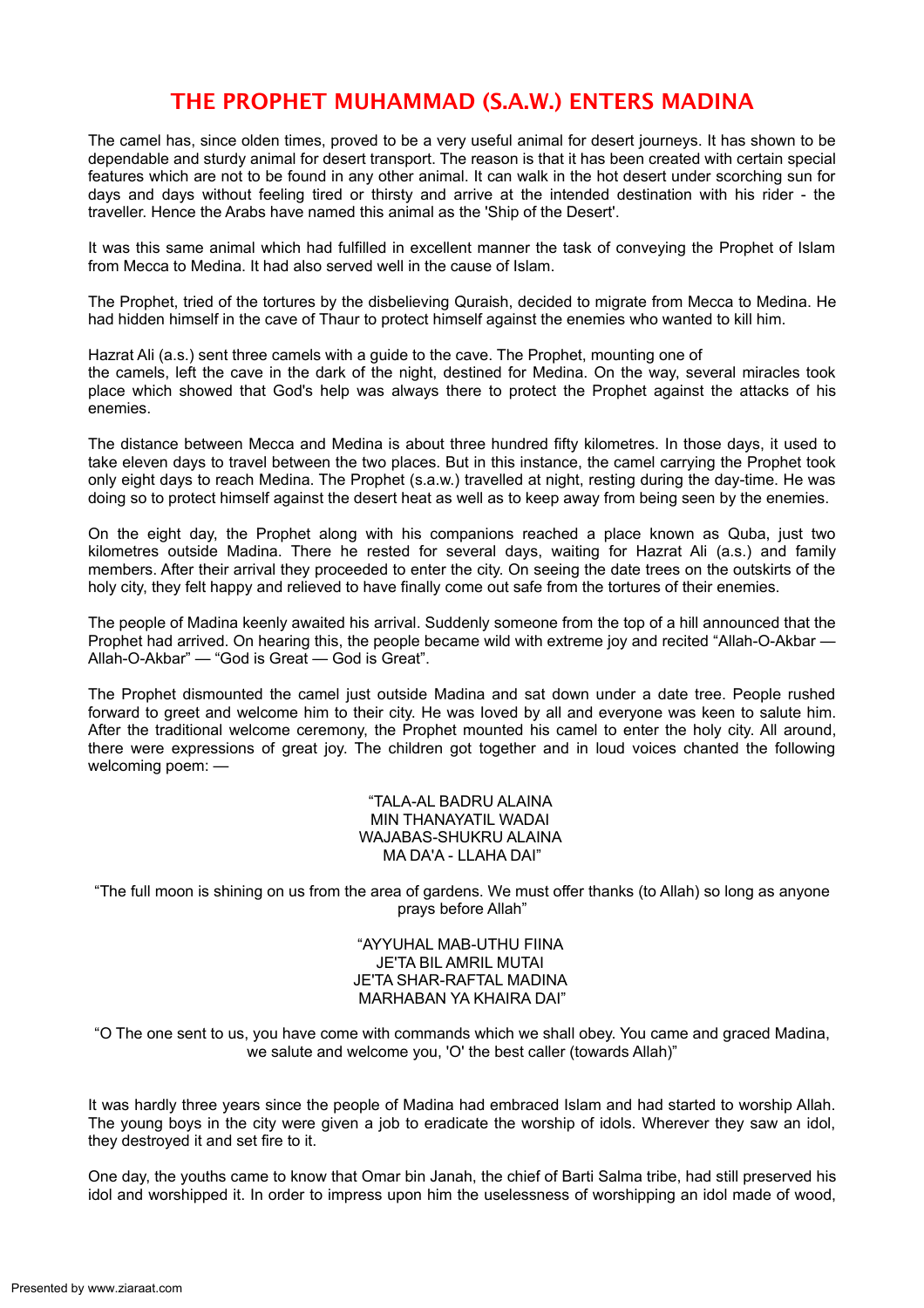they removed it from his place and threw it down a pit. The Chief, on tracing the idol to where it was lying, brought it back, washed it and kept it in its original place. But the next day again it was removed and thrown into the pit.

The Chief was very much disturbed at this.

For the last time he brought home this idol and cleaned it. He then put his sword around its neck and said to the idol: "If henceforth anybody comes to you, promptly take action and kill him with the sword."

On the next day, the idol was again missing. This time he found it tied to a dead body of a dog. There was no effect at all of the sword which he had tied around the neck of the idol. This incident made him lose faith in his man-made wooden idol. He abandoned the idol-worship altogether. On becoming a Muslim, he uttered a poem as under:

"Alas! O'my idol! If you were my god, you would not have reached this stage and I would not have seen you in the pit along with a dead dog. I have now put my faith in the Almighty Allah, from Whom come all blessings. It is He Who has freed me from darkness of ignorance."

This is one of the examples of how the young Muslim volunteers of Madina helped the Prophet in putting an end to idol worship and spread the true message of Islam.

When the Prophet entered the city amid great rejoicing, every one wanted him to stay at his house. Particularly, the chiefs of all the tribes were keen to have the Prophet as their guest. Everyone insisted but the Prophet ordered: "Let the reins of the camel loose and I shall get down and stay where it stops by itself."

The camel went ahead further and further till it stopped at a big open land. It was a place where people used to dry their dates and other farm produce. It knelt there and sat. The Prophet dismounted and asked the people, whose land it was. They replied that it belonged to two small children by the name of SAHL and SUHAIL. Nearby was the house of ABU AYYUB. ABU AYYUB'S mother came forward and took away the luggage of the Prophet to her house. People again persuaded him to put up in their house but the Prophet asked: "Where is my luggage?" The reply was that the mother of ABU AYYUB had taken them to her house. And the Prophet said: "One has to go to stay at a place where one's luggage and belonging go to."

Some time later, the name of Yathrib was changed to 'Madina-tun-Nabii' i.e. 'the city of the Prophet! He named the people of that city as ANSAR (helpers) and those who had migrated from Mecca as MUHAJIREEN (immigrants). All these people, i.e. the Ansar and the muhajireen got together and united in the common bond of brotherhood of Islam.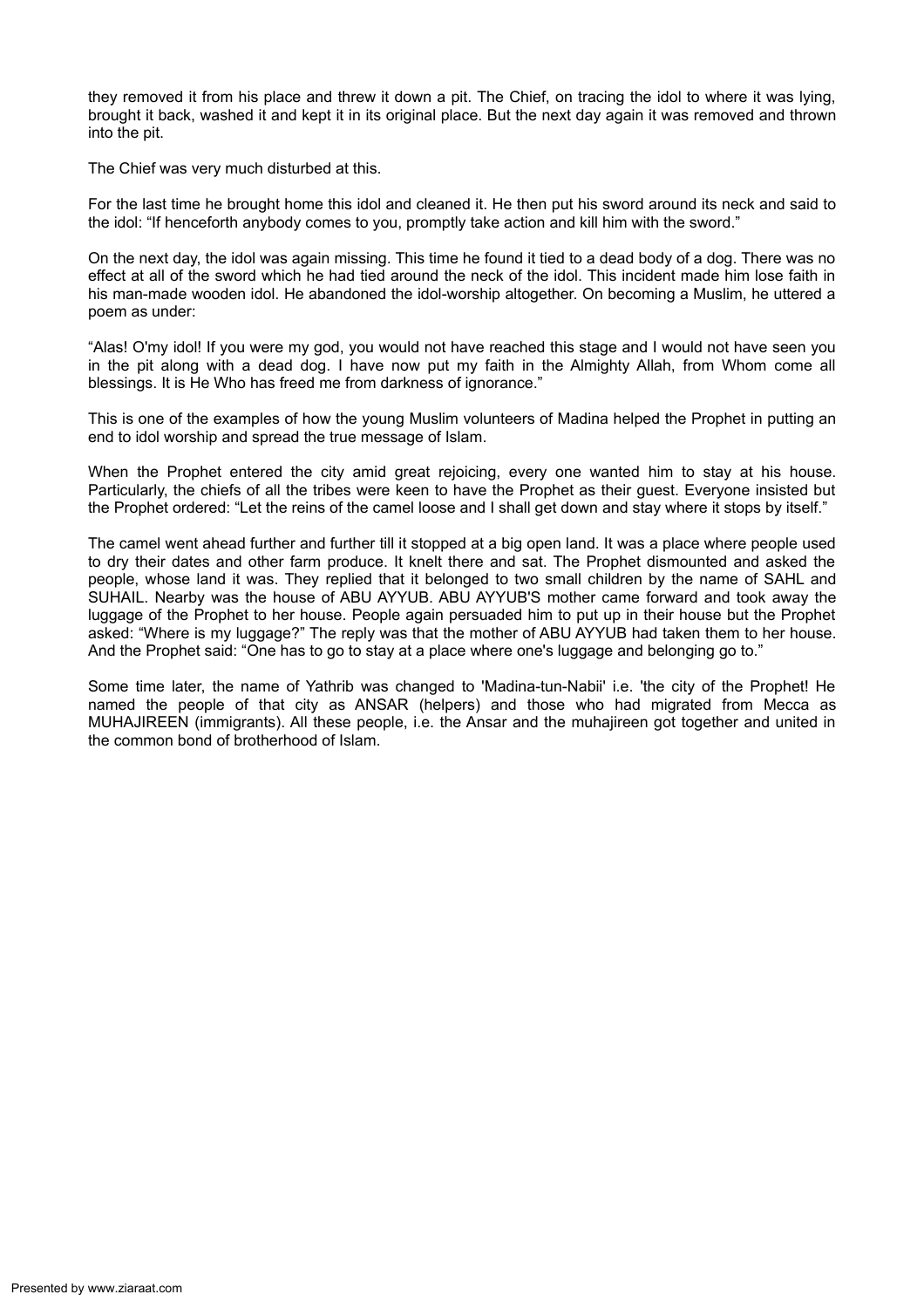## <span id="page-32-0"></span>NAZR: A VOW WITH ALLAH TO BE FULFILLED

Imam Hasan (a.s.) and Imam Husain (a.s.) were still very young probably in their fifth or sixth year of age. Once, both of them fell sick and their parents, Imam Ali (a.s.) and Bibi Fatima (a.s.) were grieved to see them in unhealthy condition.

The Holy Prophet Hazrat Muhammad (s.a.w.) came to see them. He loved them very much and on seeing them sick, he also was much grieved. They all prayed for their quick recovery. The Holy Propht suggested to the parents to keep a Nazr for the restoration of the health of the children. Thereupon, Hazrat Ali (a.s.) and Bibi Fatima (a.s.) made a Nazr (a vow) that they would fast three days upon the recovery of the children.

Allah accepted their prayers and granted their wish. Both the children recovered from their illness. Hazrat Ali (a.s.) and Bibi Fatima (a.s.) decided to fast in fulfilment of the Nazr. When the two children came to know of this, they too decided to fast. The maid-servant in the house, Bibi Fizza, who loved the children very much also decided to join in the fast on the happy occasion of their recovery.

On the first day of the fasting, Hazrat Ali (a.s.) went out in the morning and brought 3 saa wool for spinning and 3 saa barley as its wages. Bibi Fatima (a.s.) spinned 1 saa wool, then ground 1 saa barley, and prepared five loaves of bread. In the evening, all of them gathered to break the fast and each of them had a loaf placed before him. When they heard the Adhan (call to prayers), they prayed and sat to break the fast. Suddenly, a poor man knocked on their door and asked for something to eat. All of them, one by one, passed their loaves to the beggar. There was no other food in the house, so all of them had to be content with water. They went to bed and slept without food. The next day they fasted again in fulfilment of the Nazr, but yet with almost empty stomach.

Second day, Bibi Fatima (a.s.) again spinned 1 saa of wool, ground 1 saa of barley, and again backed 5 loaves. Again they sat together to break the fast with the usuai one loaf of bread for each. As they were about to break the fast, an orphan came all of a sudden to their door and asked for food saying he was very hungry. Although the inmates of the house were themselves hungry for two days, they were happy to feed the boy. Everyone gave his or her bread to the orphan. They again slept without any food.

On the third day as they sat down to break the fast, a prisoner knocked at their door asking for something to eat. Although the people of the house of the Holy Prophet had been suffering from near starvation for the last three days, they again gave away all the bread to the prisoner and contented themselves only with water for the third day in succession.

It was in appreciation of these sacrifices, that Almighty Allah revealed the whole Sura 'Ad-Dahr', which contains, among other things, the following Ayat:

و و من النَّذْرِ وَيُحَافُونَ يَوْمًا كَانَ شَرَّهُ مُسْتَطِيرًا

"They fulfill vows and fear a day the evil of which shall be spreading far and wide. " (76:7)

This is how Ahle-Bait, the people of the household of the Holy Prophet Muhammad (s.a.w.), kept and fulfilled their Nazr (vow). They also set example of sacrifice by feeding the poor and caring for those who were in need.

The tradition of Nazr is a very old one. During the time of Bani Israel, centuries back, in the name of God, people used to present their sons at Baitul-Muqdas, in the service of the pious people there. They used to stay within the walls of the mosques.

Once Imran, the father of Hazrat Maryam (Mary) got the good news that Almighty would bless him with a child. The child would be so gifted that with the command of God, he would cure the sick, restore sight to the blinds, bring life back unto the dead and he shall also be a Prophet of God. When Bibi Hanna, the mother of Hazrat Maryam, heard this news, she vowed that she would free the child from the worldly attachments (to spend life in the service of Allah). The following Ayat in the Qur'an refers to this event:

ØãËå§áQ Øã¶ CáÆ áÀáÂ âVånámáÊ ØãäÊãH ãäPán áÉBáoåÇã® âTáFáoåÆB ãYáÂCáº ålãH âÈ×ãÃá¯åÂB â°×ãÇáätÂB áYÊáF áÀáäÊãH ØãäËãÆ åÄáäRá»áXá¶ BænáäoádâÆ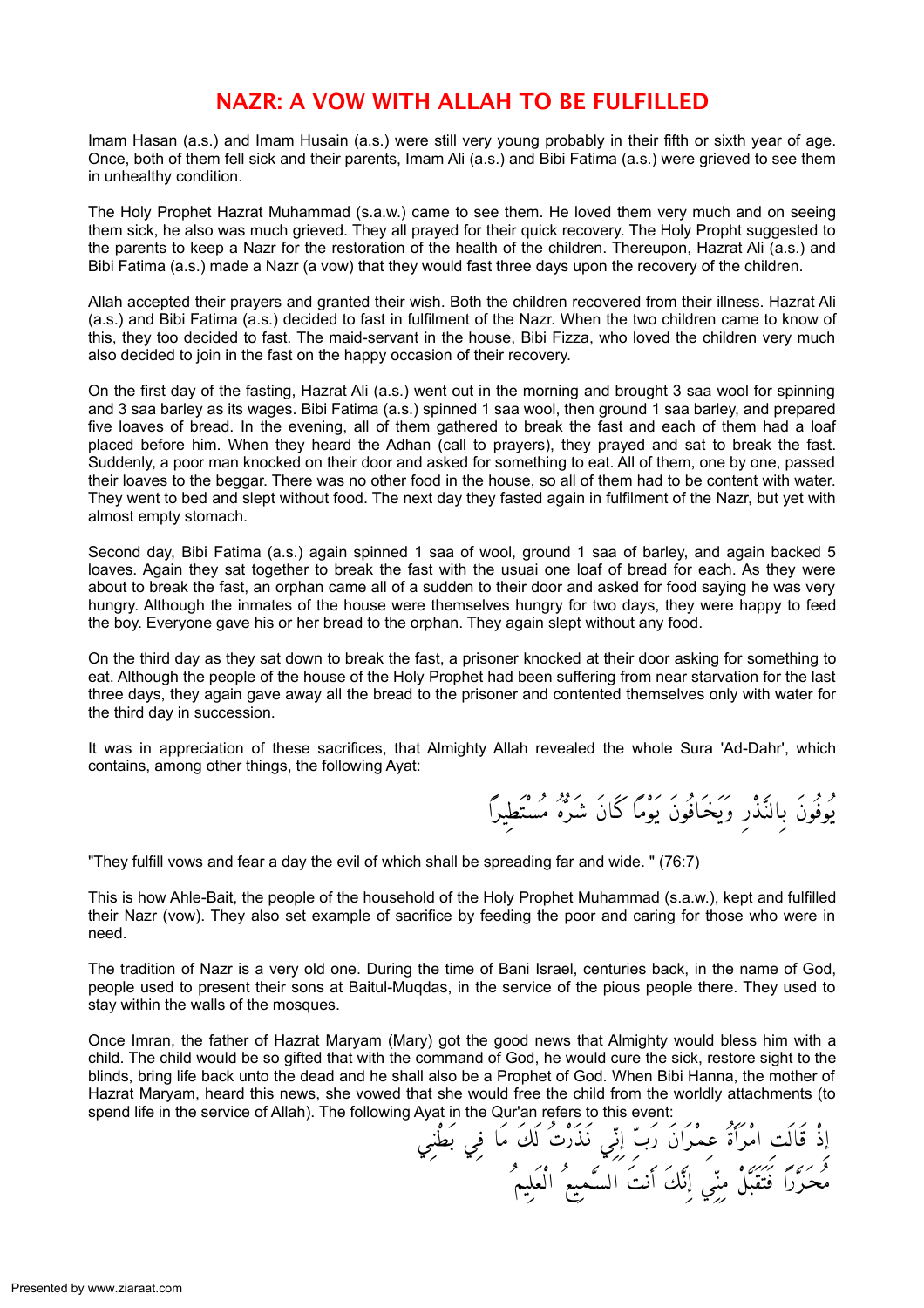"When a woman of Imran said: My Lord! surely I vow to Thee what is in my womb, to be devoted (to Thy service); accept therefore from me, surely Thou art the Hearing, the Knowing" (3:35)

Over 2000 years ago people worshipped idols in Arabia. There was a King by the name of Hassan who decided to destory the Holy Kaaba. Because of this evil intention, he fell sick and ended being a leper. Upon realising his mistake, he begged pardon from God and vowed that if his health was restored, he would place Ghilaf (Covering) over the Holy Kaaba. This wish of his was fulfilled and he, in turn placed the Ghilaf made of palm leaves. For many years a new black cover made of thick cloth is being placed on Kaaba every year.

Thus Nazr is a media by which a human being seeks assistance and pleasure of God. Whenever one prays to God for assistance, it is recommended that one uses a media which can take him to God. Nazr is one of such medias.

Whenever a person keeps a Nazr and prays for something from God and upon being granted his wish when he fulfills the Nazr which he had pledged, his faith in Allah is enhanced. As faith increases, one tries to refrain from sins and endeavours to do more virtuous deeds in order to please and be nearer to Allah.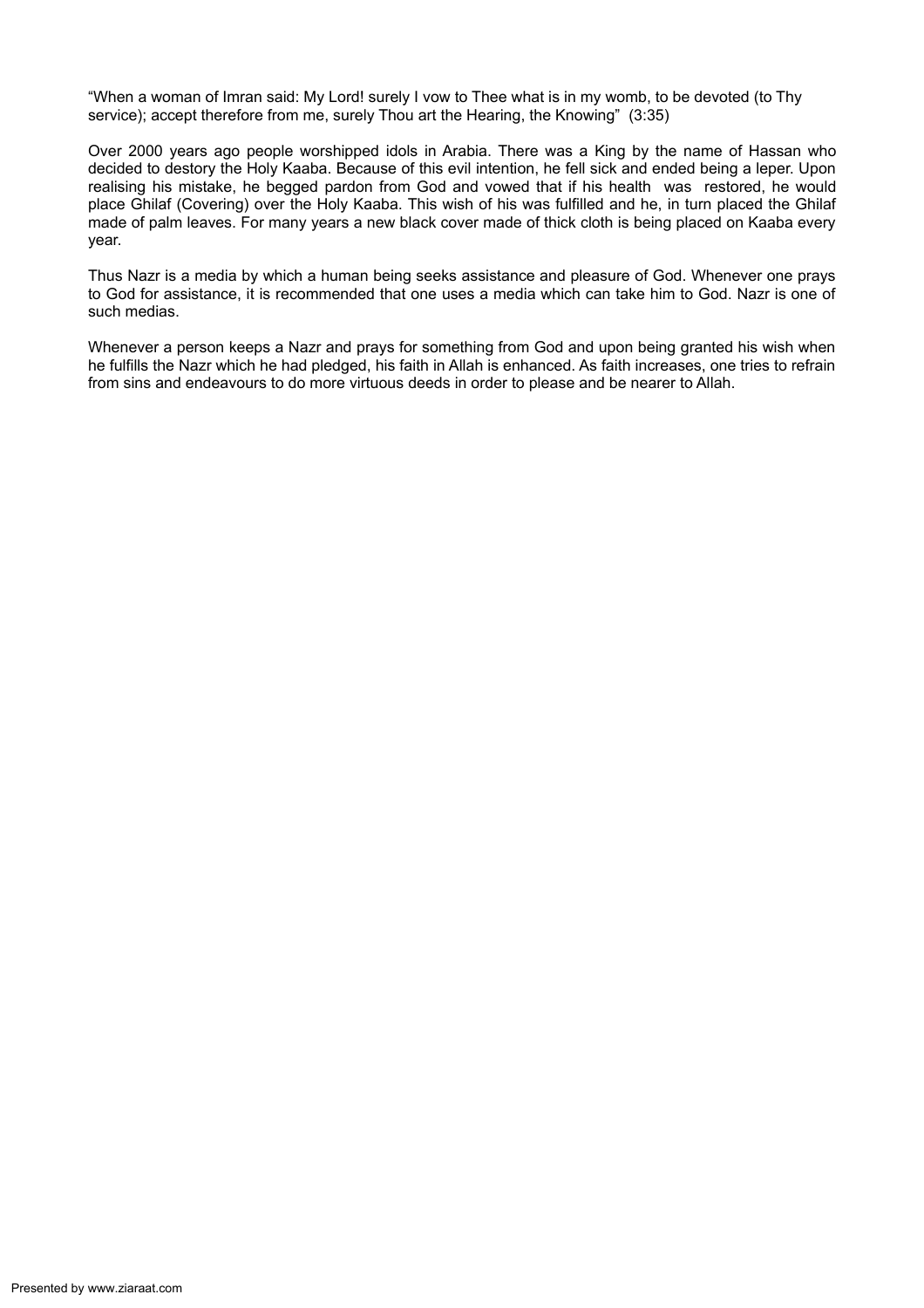# <span id="page-34-0"></span>FOR THE SAKE OF ALLAH ONLY

During the time of Hazrat Musa, there was a pious man, who used to pray day and night on the roof of his house. One day some people came and told him that there was a garden where a tree was being worshiped by a group of people. On hearing this, the pious man picked up an axe and went to the tree with the intention of cutting and uprooting the tree.

Satan (the devil) came to him in the form of an old man and asked "What are you aiming to do?" The pious man explained what was happening and his intention to cut the tree. The satan said "what have you to do it? If God wished the tree to be cut, he would have sent his prophet to do it"

The pious man did not listen. The two went on arguing and quarelling till they came to blows. He managed to knock the satan down on the floor and sat in him, aiming at cutting at his troat. The satan begged him for his pardon and release saying, "Let me sugest you one thing which would help you in this world as well as in the next world. I shall pay you two dinars everyday. You can pay partly to the poor and partly spent on yourself. Leave this ree uncut till God commanded whether it was right or wrong to cut it"

The pious man was misled by satan. He thought the sugestion was right and returned home. On the second day, he saw two dinars under his pillow. He was delighted with the money and spent some after the poor. But on the folllowing day he did not see the money again as expected, so he again took over his axe and came at that tree. Again satan came to him in the form of an old man and asked him "what do you want to do?" He said, "I want to cut that tree". Satan told him that he had no power to do it so it was better he went home. He did not agree and again they fought. This time the satan succeded in overpowering the pious man and knocked him down on the floor.

The pious man was suprised at this and asked satan why it so happened that he could not overpower him this time. The satan replied: "whoever does a good deed purely for the pleasure of God, no one can face him but if he does it with an aim of worldly gain then he looses strength and stands to fail.

Why did the pious man win on the first day and lose on the second in his fight against the Satan? Because his first intention to cut the tree, was to please God and nothing else. But the second day, his good intention had changed and it had become for the sake of money. So the God given spiritual strength which he had on the first day had then disappeared and so he lost.

During the time of Prophet Mohammad (S.A.W.), his enemies - ten thousand strongmen, once planned to attack him. The Muslims were then but very few. Having received the secret news of what was about to happen, the Muslims dug a very wide ditch around them for their defence so that the enemy may not attack them all of a sudden.

From the enemy side, a warrior by name 'Amr Bin Abdiwadd' who was very famous for his strength, courage and art of fighting, landed in the midst of these Muslims by jumping over the ditchl The Muslims lacked the courage to face him. Only the lion of Allah, Hazrat Ali (A.S.) came forward to challenge the intruder!

Both drew their swords and were soon locked, in a fierce duel to death against each other. At last, Allah bestowed victory to Hazrat Ali (A.S.) who threw Amr down on the ground and mounted on his chest ready to kill the arch-enemy of Islam, but before Hazrat Ali (A.S.) could do this, Amr spat in the face of our Imam.

Everybody around was certain that as a result of this insult, Amr would meet his death even faster still. But instead Hazrat Ali (A.S.) moved from Amr's chest and walked away! People around were too surprised to see why he left loose such a dangerous enemy after overpowering him. Amr attacked again and after a short while, Hazrat Ali (A.S.) again got control over him and this time he killed the enemy of Islam.

After the battle was over, people asked Hazrat Ali (A.S.) about the reason why he had spared Amr's life when he first got control over him. Hazrat Ali (A.S.) replied, "I wanted to kill him for the sake of Allah only. He spat on me and thus made me angry. Had I killed him at that moment, it would not have been for the sake of Allah only. It would have also been for the satisfaction of my anger. So I let him free. When I controlled my anger, I killed him purely for the sake of Allah."

This is how the Ahle-Bait — people of the household of our Holy Prophet, have set examples of sincere intention. Before any action we take, we must be clear in our minds that the action is in accordance with the commands of Allah. That, it is for his sake and pleasure alone.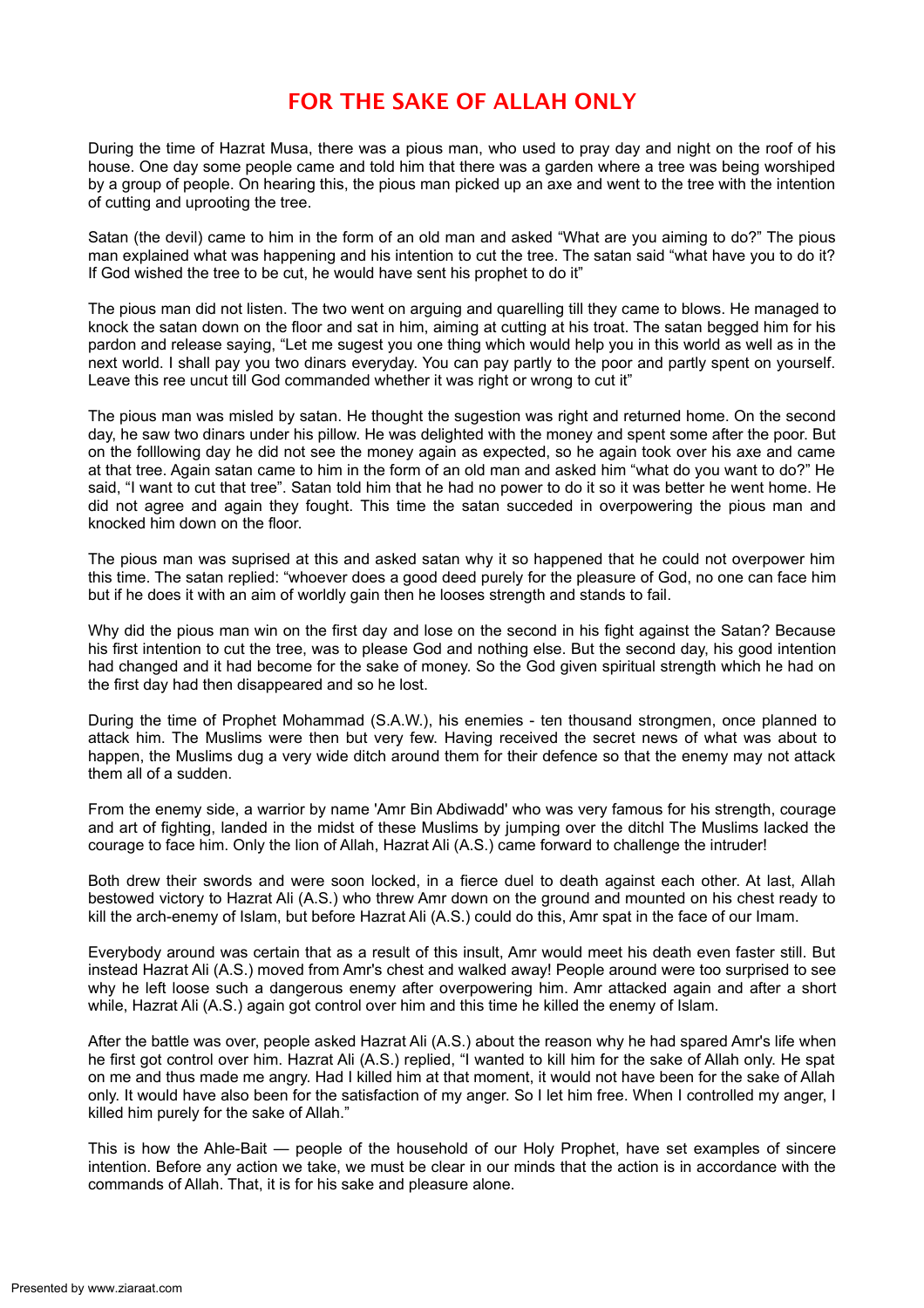To keep away from insincere and impure intentions is indeed difficult but not impossible. This can be done by constant thinking and true understanding of the aim of our life. We have to understand what Allah really wants from us.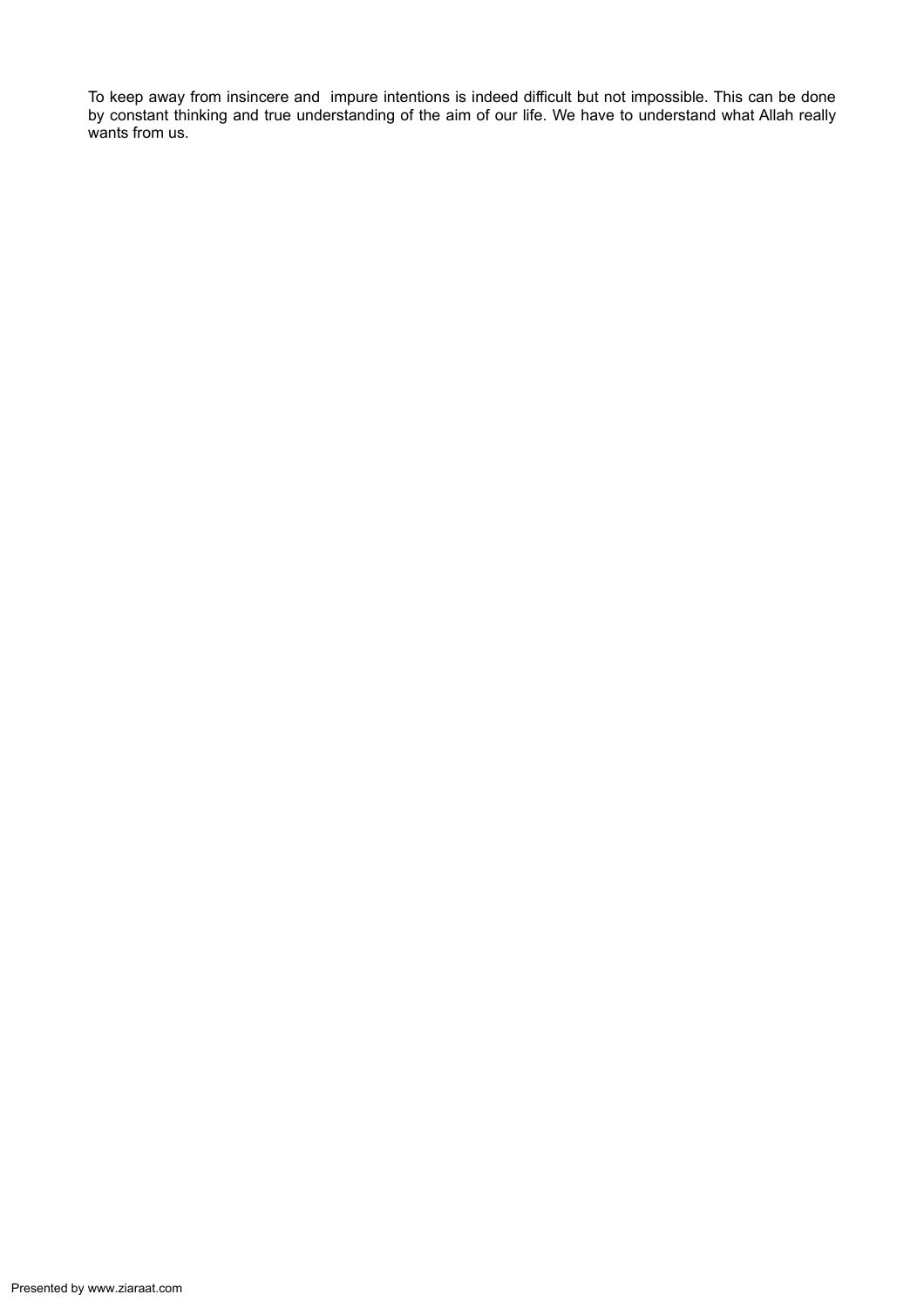# <span id="page-36-0"></span>IMMAMAT - IS GUIDANCE WE NEED

Basra is a big city and the main port of Iraq. It is situated at the mouth of river Euphrates.

There, in a big mosque, people used to assemble to discuss various subjects on Islamic rules and laws. A famous learned Priest of Sunni Sect by name Amr Bin Ubeid was once preaching on the subject of Immamat. He was surrounded by a big crowd of people who were asking various questions on the subject. Suddenly, a young and intelligent student of Islam by name of Hesham, entered the gathering and sat down in the first row. He addressed the priest saying that he was a stranger and would like to ask some questions. On getting the permission to do so, he asked the following:

| Hesham: | First, Sir, may I please know if you have eyes?                                                                                                                                                                                            |
|---------|--------------------------------------------------------------------------------------------------------------------------------------------------------------------------------------------------------------------------------------------|
| Amr:    | Young Boy! is this a question to be asked?                                                                                                                                                                                                 |
| Hesham: | Whatever it may be, this is my question to which I shall appreciate your answer.                                                                                                                                                           |
| Amr:    | Alright! you are at liberty to ask, even though it is a foolish question.                                                                                                                                                                  |
| Hesham: | As I have already asked, Sir, may I please know if you have eyes?                                                                                                                                                                          |
| Amr:    | Yes, I have.                                                                                                                                                                                                                               |
| Hesham: | For what use are they?                                                                                                                                                                                                                     |
| Amr:    | With eyes, I can see faces of people and colour of various things.                                                                                                                                                                         |
| Hesham: | And you have a nose also?                                                                                                                                                                                                                  |
| Amr:    | Yes, I do have one.                                                                                                                                                                                                                        |
| Hesham: | What is its function?                                                                                                                                                                                                                      |
| Amr:    | I smell the scent and odour by it.                                                                                                                                                                                                         |
| Hesham: | And do you have a mouth?                                                                                                                                                                                                                   |
| Amr:    | Yes I do have.                                                                                                                                                                                                                             |
| Hesham: | For what use is it?                                                                                                                                                                                                                        |
| Amr:    | I can talk to people or taste food and drinks with it.                                                                                                                                                                                     |
| Hesham: | Do you have ears?                                                                                                                                                                                                                          |
| Amr:    | Yes, I have two ears.                                                                                                                                                                                                                      |
| Hesham: | What is their function?                                                                                                                                                                                                                    |
| Amr:    | I can hear voices by them.                                                                                                                                                                                                                 |
| Hesham: | And do you have a mind?                                                                                                                                                                                                                    |
| Amr:    | Almighty has bestowed me with that also.                                                                                                                                                                                                   |
| Hesham: | What is its use?                                                                                                                                                                                                                           |
| Amr:    | With that I am able to distinguish things whatever is felt by the other senses like<br>hands, eyes, ears, nose, tongue etc. In case of a difference, I am able to solve with<br>its help. In case doubt, I can dispel with it and be sure. |
| Hesham: | So, does it mean that despite being sound and healthy, all these organs cannot<br>function independently without the help of the mind.                                                                                                     |
| Amr:    | No, No! none of the organs can function independently without the help of the mind.                                                                                                                                                        |
| Hesham: | Why is it so? After all, are the organs perfect and strong enough to differentiate<br>between things?                                                                                                                                      |
| Amr:    | Young Boy! when any organ has some doubt about a thing which it smells, sees or<br>tastes, it brings the matter to the mind and it is the mind which confirms the truth and<br>removes the doubt.                                          |
| Hesham: | So, from what you have said, do you want me to understand that God Almighty has<br>created and designed the mind to guide the organs and remove doubts.                                                                                    |
| Amr:    | Yes! It is so.                                                                                                                                                                                                                             |
|         |                                                                                                                                                                                                                                            |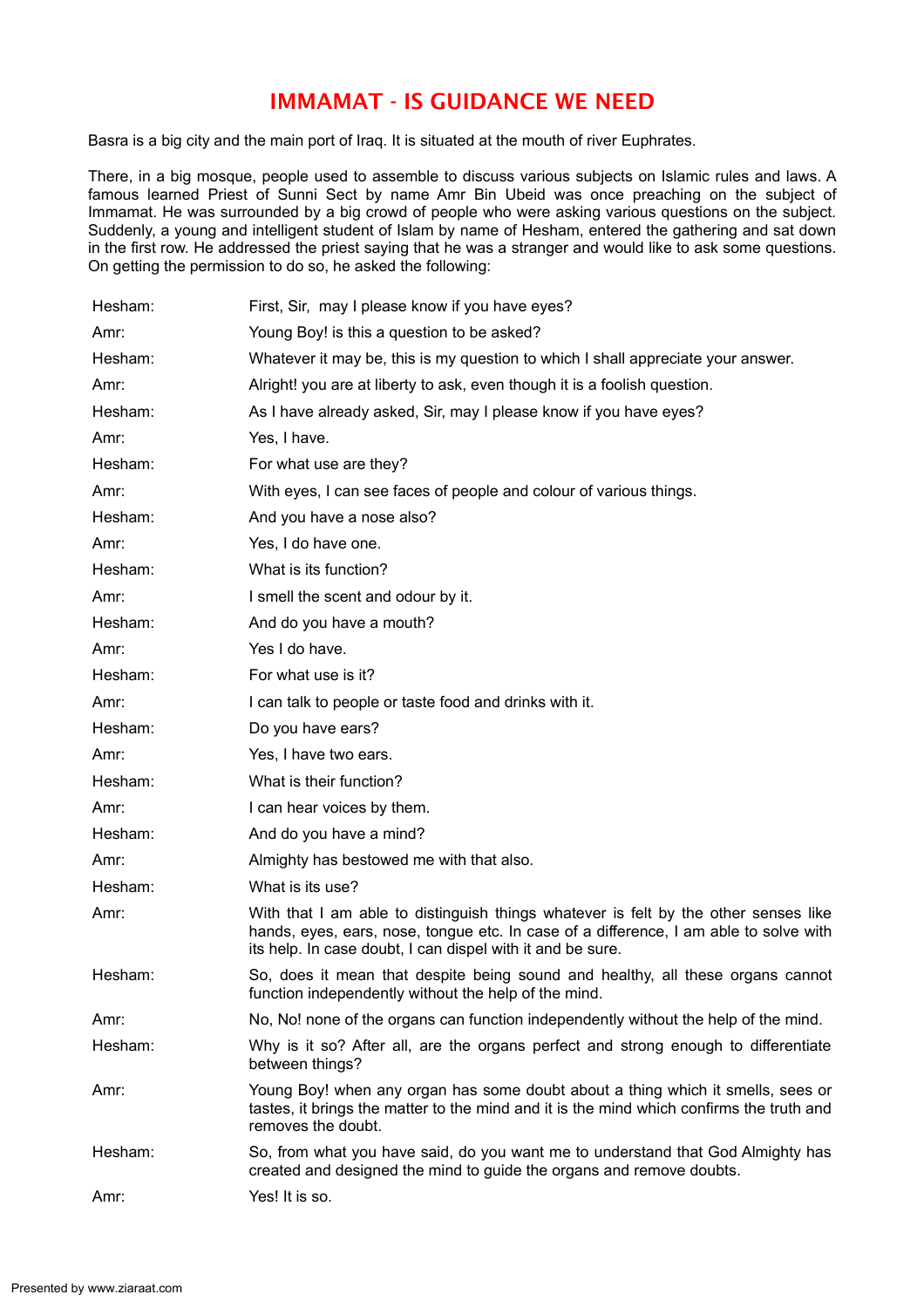Hesham: So the mind is a necessity, otherwise the organs could not work independently.

Amr: Yes.

Hesham: Please Sir! proclaim your opinion with fairness and justice on this point also. If Almighty has not left the organs of mans body without the guidance of the mind, how is it possible that Almighty God could leave millions of His creatures without an IMAM to guide and solve their problems arising out of doubts and conflicts? Should not our common sense accept this fact?

On hearing this logic argument, and having no answer to give, Amr Bin Ubeid kept silent and went into deep thinking.

Hesham was a deeply learned person and one of the closest companions of Imam Jaafer Sadiq (A.S.) from whom he had obtained his knowledge.

'IMAM' is an Arabic word which literally means 'Leader'or 'Guide! Any leader or guide can be good or bad, true or false. Therefore, it is essential for every Muslim to know what makes and who is a true and good Imam. The Holy Prophet has said: "If a man dies without recognising the Imam of his time, he dies the death of ignorance."

It is of utmost importance that the Imam must be appointed by a Prophet under the command of God, nobody can be an Imam either by claiming to be so, by inheritance or by the wealth or power which he may have.

It is essential that an Imam possess certain characteristics and qualities so that a clear distinction can be made between a true and false Imam. Some of these are as under:

- 1. An Imam must be free from every defect -Physical as well as Mental;
- 2. He must be born of Legal Marriage;
- 3. He must be Ma'sum (Infallible-Sinless) like the Prophet from birth to death;
- 4. He must possess all knowledge and be the wisest of all human beings of his time;
- 5. He must know all the languages including those of animals also;
- 6. He must be able to perform miracles;
- 7. He must be Bold, Brave and Most Courageous;
- 8. He should be most generous and be able to help needy and weak persons.

In short, an Imam is the Holiest, most Pious of all — after the Holy Prophet Mohammad (S.A.W.)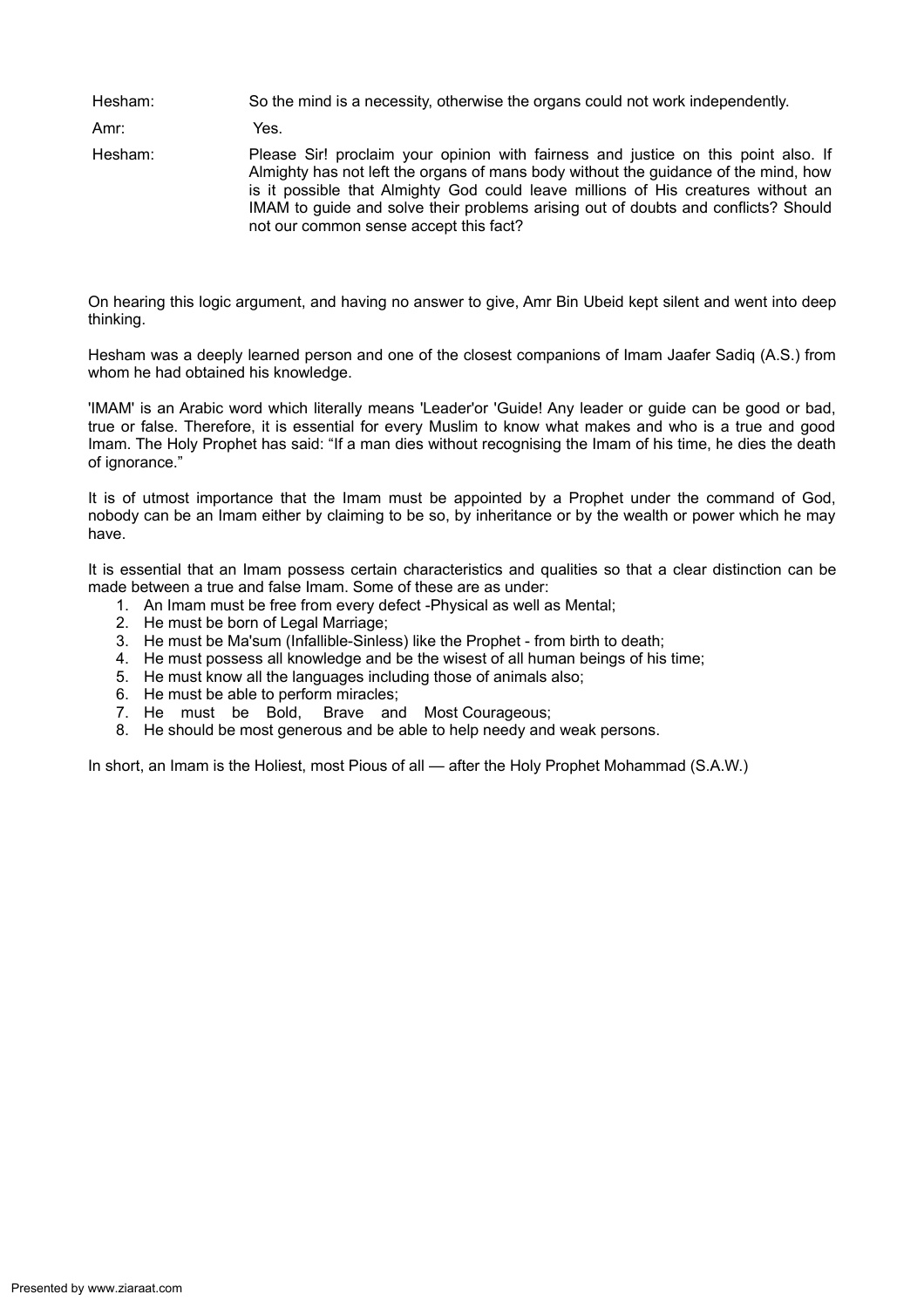# <span id="page-38-0"></span>THE LEARNED MAN AND THE HUNGRY DOG

Isphahan is a beautiful city in Persia. In this lovely city there once lived a very great learned man. He was also very poor. His name was Mohammad Baqar. Because he lived in tsphahan he is known as Mohammad Baqar — e — Isphahani which means Mohammad Baqar of Isphahan city.

Mohammad Baqar — e — Isphahani was poor and therefore he could not afford good food. He had no money to buy rich food. For many years he had been living on simple food. Once he felt like eating liver. Food made from liver is tasty and rich in strength. So he began to save money each day from his small earnings so that he could buy a pound of liver and thus satisfy his desire.

After many days he saved enough money to buy a pound of liver He was happy. He went to the bazaar and bought a nice piece of his favourite liver.

Feeling very very happy he was returning home from market with the parcel in his hands. On the way home, near a ruined house, he saw a bitch with her puppies. The dog with her young ones looked very hungry. Her stomach had gone deep inside. She was not able even to give milk to her little ones and feed them. The bitch and her puppies were also shivering from the cold climate.

Mohammad Bagar  $-e$  — Isphahani felt sorry for the poor animals. He went near them and stroked them kindly. Then he opened his parcel of liver and cut small pieces and then piece by piece fed them.

The bitch while eating looked thankfully at Mohammad Baqar — e — Isphahani and then at the sky, as if she was thanking Allah for the favour and praying for the generous and kind man.

Having fed the animals Mohammad Baqar — e—Isphahani went home. Tired and hungry he slept that night shivering in the cold. But, somehow he felt happy.

Soon after this incident the learned man began to get rich. Gradually he became richer and richer until he was a millionaire. He became so rich that once when the King of Isphahan was in need of money, Mohammad Baqar — e — Isphahani gave him a loan of 20,000 dinars.

Moral: Kindness is never wasted.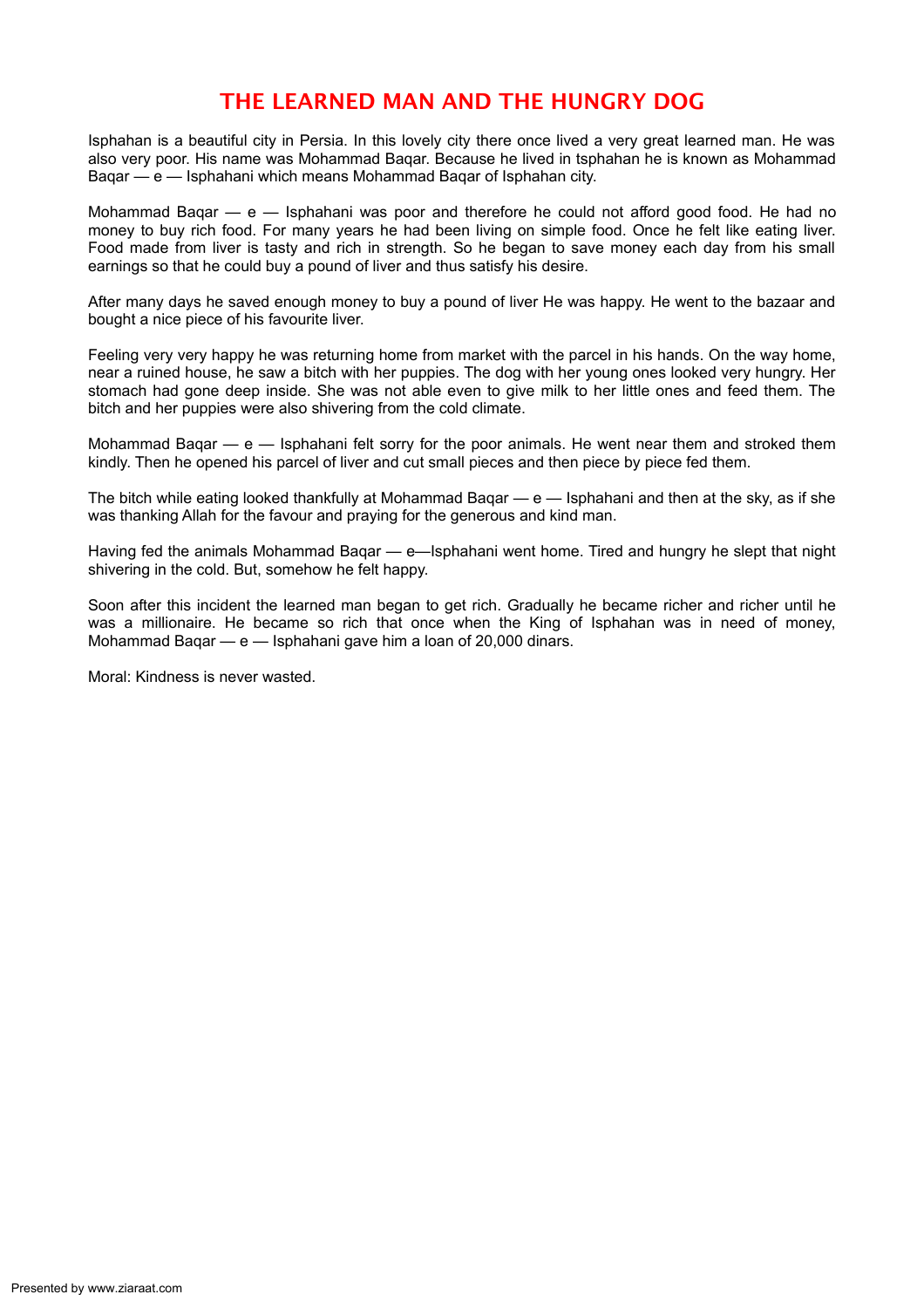# <span id="page-39-0"></span>THE FIVE LOAVES

Zarr Bin Hobeish relates this story.

Two travellers sat together on the way to their destination to have a meal. One had five loaves of bread. The other had three. A third traveller was passing by and at the request of the two joined in the meal.

The travellers cut each of the loaf of bread in three equal parts. Each of the travellers ate eight broken pieces of the loaf.

At the time of leaving the third traveller took out eight dirhams and gave to the first two men who had offered him the meal, and went away. On receiving the money the two travellers started quarelling as to who should have how much of the money.

The five-loaf-man demanded five dirhams. The three-ioaf-man insisted on dividing the money in two equal parts.

The dispute was brought to Imam Ali Ibn Abi Talib (the Caliph of the time in Arabia) to be decided.

Imam Ali (a.s.) requested three-loaf-man to accept three dirhams. The man refused and said that he would take only four dirhams. At this Imam Ali (a.s.) returned, "You can have only one dirham. You had eight loaves between yourselves. Each loaf was broken in three parts. Therefore, you had 24 equal parts. Your three loaves made nine parts. Out. of which you have eaten eight portions, leaving just one to the third traveller. Your friend had five loaves which divided into three made fifteen pieces. He ate eight pieces and gave seven pieces to the guest. As such the guest shared one part from your loaves and seven from those of your friend. So you should get one dirham and your friend should receive seven dirhams."